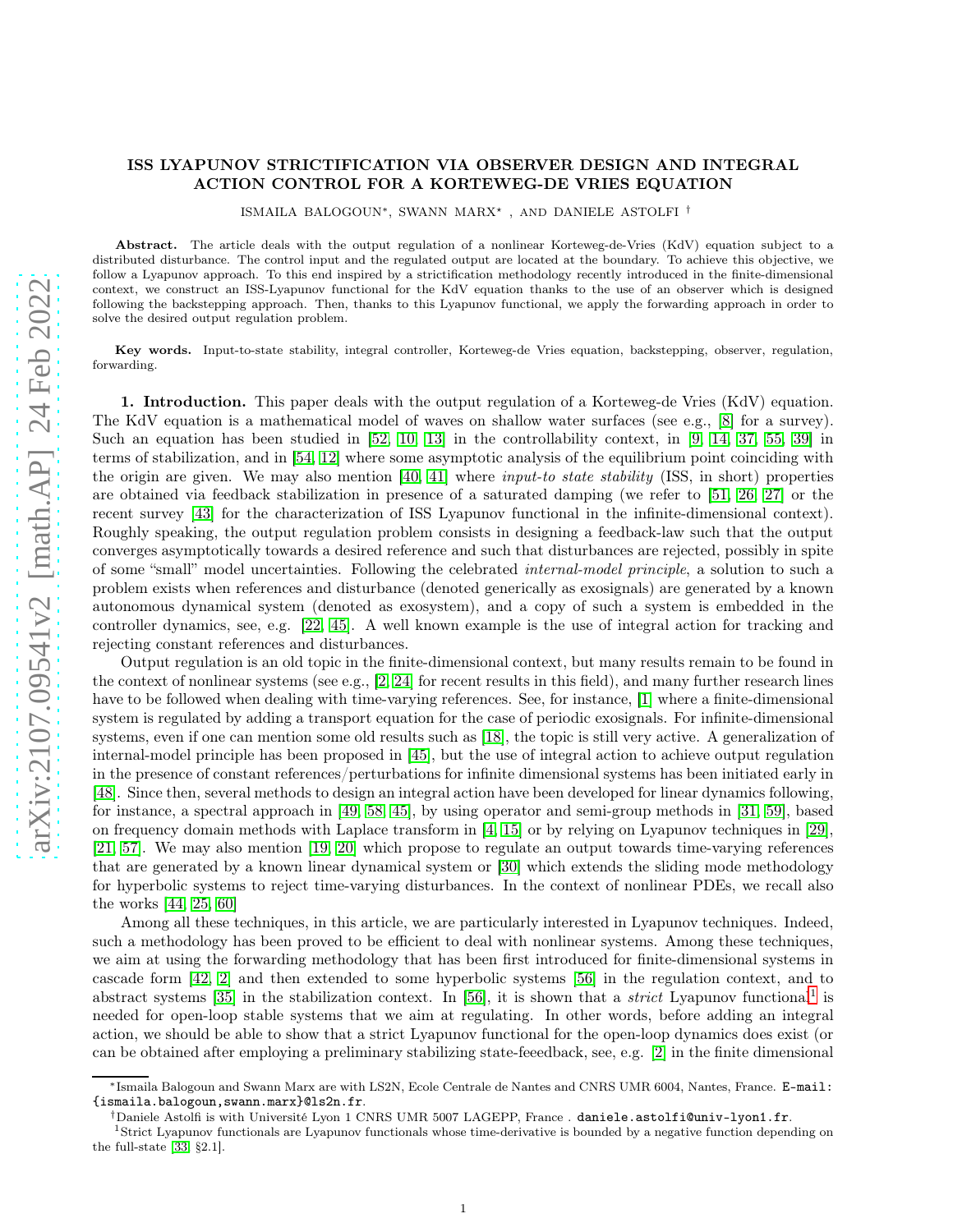context). Such Lyapunov functionals are known for hyperbolic systems [\[3\]](#page-23-6), but it is not the case for the KdV equation. In addition to the existence of this Lyapunov functional, some ISS properties are needed to apply the forwarding method.

In the perspective of addressing the output regulation problem for the KdV equation, we first establish some new results that may have their own interest. In particular, we study the following (nonlinear) KdV equation

<span id="page-1-0"></span>
$$
\begin{cases}\nw_t + w_x + w_{xxx} + ww_x = d_1(t, x), \\
w(t, 0) = w(t, L) = 0, \\
w_x(t, L) = d_2(t), \\
w(0, x) = w_0(x),\n\end{cases}
$$
\n(1.1)

where  $(t, x) \in \mathbb{R}_+ \times [0, L], L > 0, d_1$  and  $d_2$  denote external inputs that might be seen, for instance, as disturbances, and its associated linearized dynamics around the origin described by

<span id="page-1-1"></span>
$$
\begin{cases}\nw_t + w_x + w_{xxx} = d_1(t, x), \\
w(t, 0) = w(t, L) = 0, \\
w_x(t, L) = d_2(t), \\
w(0, x) = w_0(x).\n\end{cases}
$$
\n(1.2)

where  $(t, x) \in \mathbb{R}_+ \times [0, L]$ . We show that the KdV equations [\(1.1\)](#page-1-0) and [\(1.2\)](#page-1-1) satisfy an ISS property with respect to the disturbances  $d_1, d_2$  by explicitly constructing a strict Lyapunov functional. Note that there is no systematic method to build strict Lyapunov functionals either for nonlinear ordinary differential equations or (linear or nonlinear) partial differential equations. However, in many situations, a weak Lyapunov functional, i.e., a Lyapunov functional whose time derivative is nonpositive, exists. Often, it also coincides with the energy of the system. It is however difficult to deduce any quantitative robustness properties from a weak Lyapunov functional, and in particular, ISS properties cannot be generically obtained from such functions. For this reason, in the finite-dimensional context, a lot of attention has been put in the *strictification* of weak Lyapunov functions, namely the conception of systematic procedures to modify a weak Lyapunov function in order to make it strict. See, for instance, [\[33,](#page-24-25) [50\]](#page-25-11). To the best of our knowledge, in the infinite-dimensional context, such an approach has been applied only to certain classes of hyperbolic systems [\[51\]](#page-25-3).

The first contribution of this paper, that might be seen thus of independent interest with respect to the context of output regulation, is the construction of an ISS-Lyapunov functional for our KdV equation via a strictification procedure. The methodology we propose is inspired on [\[50\]](#page-25-11) and is based on the design of an observer, which is also a new result in the KdV equation context and therefore consists in the second main contribution of this article. Let us illustrate it. Consider system [\(1.1\)](#page-1-0) with no inputs, namely  $d_1 = d_2 = 0$ . A formal computation shows that the time derivative of the energy  $E$  defined as

<span id="page-1-2"></span>
$$
E(w) := \int_0^L w(t, x)^2 dx
$$
 (1.3)

yields along solutions

<span id="page-1-3"></span>
$$
\dot{E}(w) := \frac{d}{dt} \int_0^L w(t, x)^2 dx = -|w_x(t, 0)|^2.
$$
\n(1.4)

These computations are sufficient to establish that the origin is Lyapunov stable but not to conclude stronger properties (such as asymptotic stability or an ISS property if we re-introduce the effect of the disturbances in the computation of the derivative of the energy along the trajectories of  $(1.1)$ ). In other words, the energy E is a weak-Lyapunov functional. Since  $w_x(t, 0)$  is an exactly observable output as soon as  $L \notin \mathcal{N}$  with

$$
\mathcal{N}:=\left\{2\pi\sqrt{\frac{k^2+kl+l^2}{3}}:k,l\in\mathbb{N}\right\},\,
$$

then, following [\[50\]](#page-25-11), our strategy consists in designing an observer with the output  $w_x(t, 0)$ . Such an observer is obtained by using the backstepping approach (see, e.g., [\[32\]](#page-24-26)) and the Fredholm operator (see, e.g., [\[14\]](#page-24-1) or [\[23\]](#page-24-27)). The proposed observer differs from the works in [\[36,](#page-24-28) [37,](#page-24-2) [55\]](#page-25-1) in the same context of KdV equations because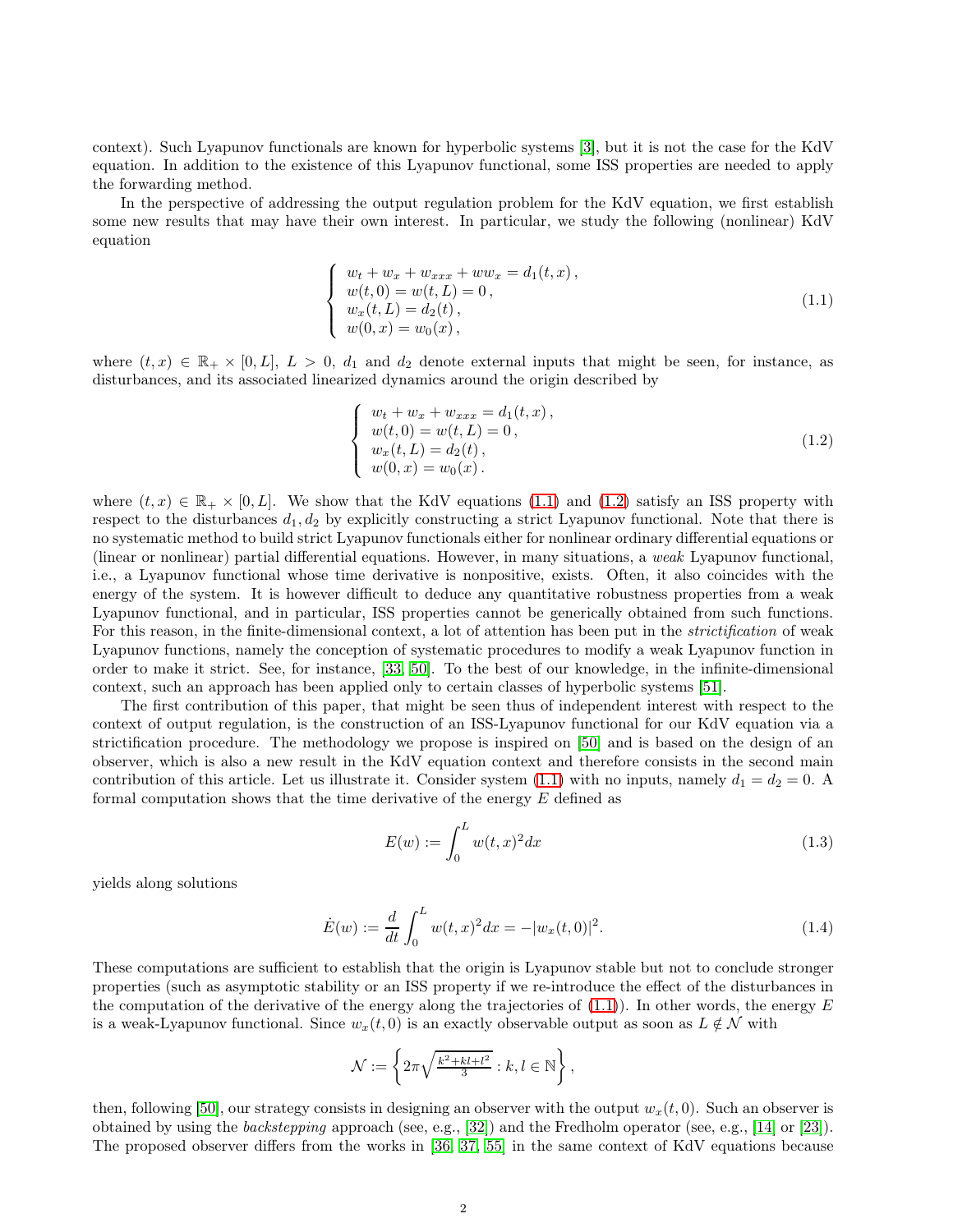a different measured output is considered. Finally, by combining the Lyapunov functional derived from the observer analysis and the energy  $E$ , we obtain a strict Lyapunov functional, that will be used to establish the desired ISS properties for systems [\(1.1\)](#page-1-0) and [\(1.2\)](#page-1-1) with respect to the inputs  $d_1$  and  $d_2$ .

Finally, the third contribution of this article consists in addressing the output regulation problem for constant perturbations and references. We suppose that a control is acting at the boundary  $w_x(t, L)$  of the KdV equations [\(1.1\)](#page-1-0) and [\(1.2\)](#page-1-1) and that we want to regulate the output  $w_x(t, 0)$  to a desired reference r. As a consequence, we extend the plant with an integral action processing the error  $w_x(t, 0) - r$  and we show how to design an output-feedback law. The gain of the controller is obtained via the forwarding technique which is employed to construct a strict Lyapunov functional built upon the ISS Lyapunov functional obtained in the first part of this article. Global stability properties are established for the linear model [\(1.2\)](#page-1-1) while only local ones are proved for the nonlinear one [\(1.1\)](#page-1-0). Note that, in both cases, we prove pointwise convergence of the tracking error i.e  $\lim_{t\to\infty} |w_x(t,0)-r|=0$ . Also, note that the results of [\[56,](#page-25-10) Theorems 1, 2] cannot be used of the shelf for the linear model [\(1.2\)](#page-1-1) because in our article we consider a control input acting at the boundary (to be more precise, with an unbounded operator). Nevertheless, since we know an ISS-Lypaunov function we can apply the proposed methodology, similarly to what has been done for the hyperbolic equations in [\[56,](#page-25-10) Theorem 3]. In the context of output regulation of nonlinear PDEs as in [\(1.1\)](#page-1-0), there exist very few results. Let us mention for instance [\[60\]](#page-25-9) which studies quasilinear hyperbolic systems. We recall also [\[44,](#page-24-21) [25\]](#page-24-22) in which the local problem is solved for regular linear operators perturbed by nonlinearities satisfying a Lipschitz condition. Note, however, that these results do not directly apply to the KdV nonlinear model because the nonlinearity  $ww_x$  is not Lipschitz in the right space. In this article, we are able to solve the local regulation problem for [\(1.1\)](#page-1-0) thanks to the strict Lyapunov functional that we established.

This paper is organized as follows. In Section [2,](#page-2-0) we formulate the problem and state the results about the construction of the ISS Lyapunov functional. In Section [3,](#page-4-0) an observer is designed using a Fredholm operator. Section [4](#page-9-0) contains the proofs of the ISS results of the KdV equations under consideration. Section [5](#page-11-0) states and proves some regulation results for the KdV equation. Finally, Section [6](#page-23-7) collects concluding remarks and discuss some remaining open problems.

**Notation:** Set  $\mathbb{R}_+ = [0, \infty)$ . The term  $w_t$  stands for the partial derivative of the function w with respect to t. The term  $w_x$  (resp.  $w_{xx}, w_{xxx}$ ) stands for the first (resp. second and third) order partial derivative of the function w with respect to x. When a function V (resp. M) depends only the time variable t (resp. the space variable x), we use the notation  $\dot{V}(t) = \frac{d}{dt} V(t)$  (resp.  $M'(x) := \frac{d}{dx} M(x)$ ). The functional space  $L^2(0, L)$ denotes the set of (Lebesgue) measurable functions f such that  $\int_0^L |f(x)|^2 dx < +\infty$ . The associated norm is  $||f||_{L^2}^2 := \int_0^L |f(x)|^2 dx$ . We define the functional space  $C^2([0,T])$  as the class of continuous functions on  $[0,T]$ , which have continuous derivatives of order two on  $[0, T]$ , the functional spaces  $H^k(0, L)$ . For any  $p \in [1, \infty]$ , we use the standard notation  $W^{1,p}(0,L)$  for the Sobolev space defined as  $W^{1,p}(0,L) := \{u \in L^p(0,L) : u \in L^p(0,L) : u \in L^p(0,L) : u \in L^p(0,L) \}$  $L^p(0,L)\}.$ 

<span id="page-2-0"></span>2. Construction of an ISS Lyapunov functional. The objective of this section is to study the ISS properties of the KdV models [\(1.1\)](#page-1-0) and [\(1.2\)](#page-1-1) and to establish the existence of a strict ISS-Lypaunov functional. The proof of the main result is postponed to Section [4.](#page-9-0) Furthermore, as mentioned in the introduction, the proposed ISS-Lyapunov functional will be used in the sequel in order to design an output feedback integral action controller, see Sections [5.1](#page-11-1) and [5.2.](#page-17-0) Note that we will not provide further discussions on the wellposedness of [\(1.2\)](#page-1-1) and [\(1.1\)](#page-1-0), since it is not the main topic of this paper. Interested readers may refer to [\[52,](#page-25-0) [16,](#page-24-29) [5\]](#page-23-8) for more information on this issue. We just emphasize on the fact that, when looking at regular solutions, we will consider initial conditions in the space

<span id="page-2-2"></span>
$$
H_L^3(0,L) := \{ w \in H^3(0,L) : w(0) = w(L) = 0, w'(L) = d_2(0) \},
$$
\n(2.1)

with  $d_2$  being the perturbation entering at the boundary condition in [\(1.1\)](#page-1-0) or [\(1.2\)](#page-1-1). In this case, for any  $T > 0$ , solutions w to [\(1.1\)](#page-1-0) or [\(1.2\)](#page-1-1) belong to the functional space  $C(0,T;H^3(0,L)) \cap C^1(0,T;L^2(0,L))$  and satisfy, for all  $t \in [0, T]$ , the additional compatibility conditions  $w(t, 0) = w(t, L) = 0$ ,  $w_x(t, L) = d_2(t)$ .

Next, we state the following definition of input-to-state stability for systems [\(1.1\)](#page-1-0) and [\(1.2\)](#page-1-1).

<span id="page-2-1"></span>DEFINITION 2.1. System  $(1.1)$  (resp.  $(1.2)$ ) is said to be (exponentially) input-to-state stable (ISS), if there exist positive constants  $c_0$ ,  $c_1$ ,  $c_2$ ,  $\mu$ , such that any solution  $w \in C^0(\mathbb{R}_+; L^2(0,L)) \cap L^2(\mathbb{R}_+; H^1(0,L))$  to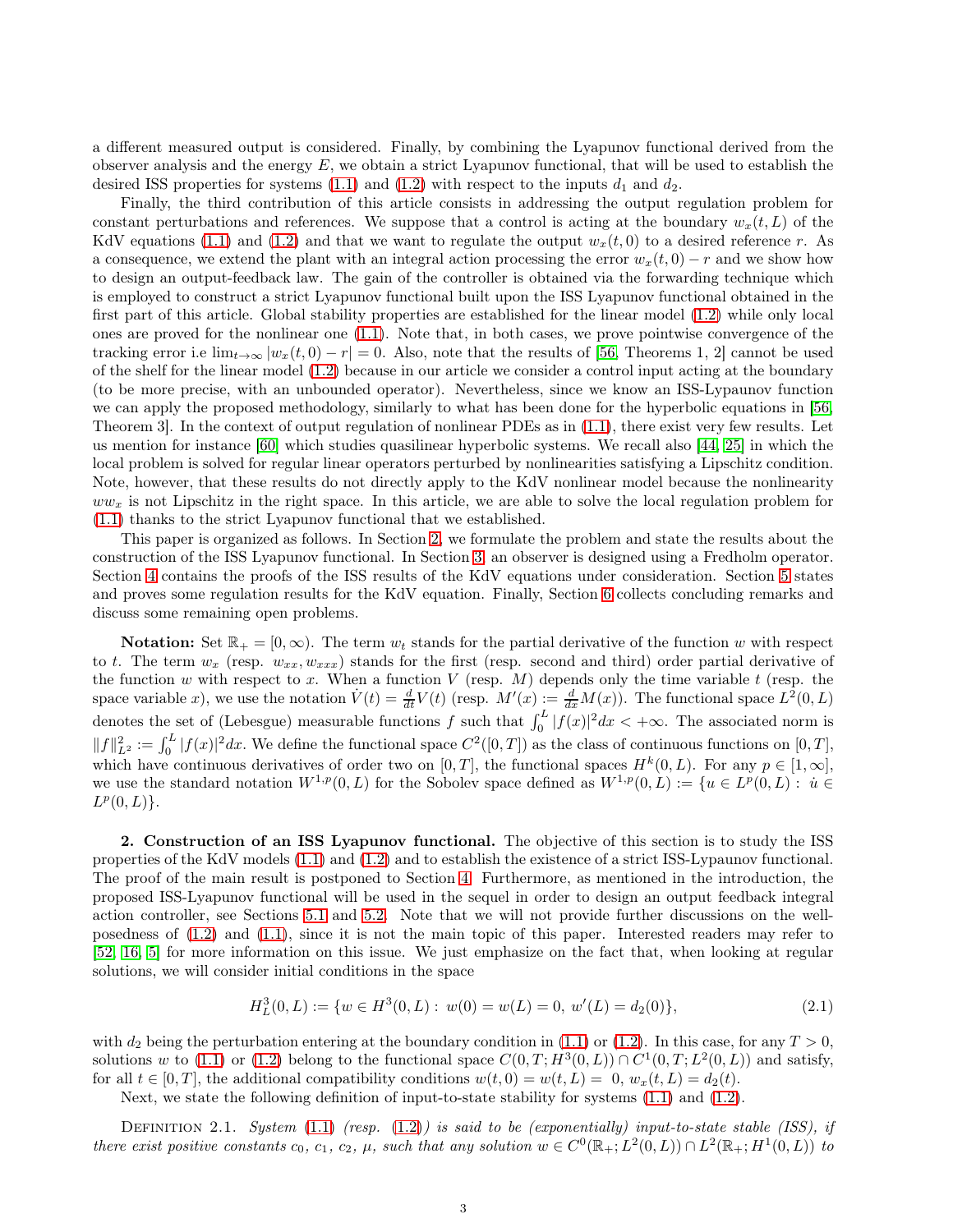[\(1.1\)](#page-1-0) (respectively to [\(1.2\)](#page-1-1)) satisfies for all  $t \geq 0$ 

<span id="page-3-0"></span>
$$
||w(t, \cdot)||_{L^2} \le c_0 e^{-\mu t} ||w_0||_{L^2} + c_1 \int_0^t e^{-\mu(t-s)} ||d_1(s, \cdot)||_{L^2} ds + c_2 \int_0^t e^{-\mu(t-s)} |d_2(s)| ds, \tag{2.2}
$$

for any initial condition  $w_0 \in L^2(0, L)$ ,  $d_1 \in L^2([0, t]; L^2(0, L))$  and  $d_2 \in L^2(0, t)$ . Furthermore, if there exists  $\delta > 0$  such that [\(2.2\)](#page-3-0) holds only with  $w_0, d_1, d_2$  satisfying

$$
||w_0||_{L^2} + \lim_{t \to \infty} \int_0^t e^{-\mu(t-s)} \Big( ||d_1(s, \cdot)||_{L^2} + |d_2(s)| \Big) ds \leq 3\delta
$$

then the system  $(1.1)$  (resp.  $(1.2)$ ) is said to be locally (exponentially) input-to-state stable (LISS).

In the literature, the definition [\(2.2\)](#page-3-0) is related to the notion of the "Fading Memory Input-to-State Stability", see e.g [\[28,](#page-24-30) Chapter 7], due to the presence of weighting exponential functions used in the norms characterizing the gain of the signals  $d_1$  and  $d_2$ . Thus, with some abuse of language, we call it Input-to-State Stability in this paper. Also, it is important to underline that such a definition allows to consider a large class of disturbances  $d_1, d_2$ , which includes, among others, constant and periodic signals.

In general, proving the ISS property defined above needs the knowledge of the trajectories of the system, which is not an easy task. Therefore, in practice, ISS Lyapunov functionals are used to prove the desired ISS properties. To this end, we recall the result in [\[43,](#page-24-9) Theorem 3], showing that the existence of an ISS Lyapunov functional is sufficient to establish the ISS properties of Definition [2.1.](#page-2-1)

Before stating the definition of such Lyapunov functionals, we recall now which type of derivatives we are going to use in this article. Indeed, for any Lyapunov functional V for solutions to  $(1.2)$  or  $(1.1)$ , one has the following equality:

<span id="page-3-3"></span>
$$
\dot{V}(w) = \frac{d}{dt}V(w) = D_V(w)w_t,
$$
\n(2.3)

where  $D_V(w)$  denotes the Fréchet derivative (see for instance [\[17,](#page-24-31) Definition A.5.33] for the definition ). The proof of this equality follows the same path than the one given in [\[17,](#page-24-31) Lemma 11.2.5]. For instance, this means that the time derivative along solutions to [\(1.2\)](#page-1-1) of  $E(w) = ||w||_{L^2}^2$  can be computed as

$$
\dot{E}(w) = 2 \int_0^L (-w_x - w_{xxx} + d_1) w \, dx,\tag{2.4}
$$

and, for time derivative along solutions to [\(1.1\)](#page-1-0):

$$
\dot{E}(w) = 2 \int_0^L (-w_x - w_{xxx} - ww_x + d_1) w \, dx. \tag{2.5}
$$

showing that the time does not play any role when using the Fréchet derivative. This is why the time will disappear when differentiating Lyapunov functionals in the rest of the paper.

We are now in position to state the following definition of ISS Lyapunov functional.

DEFINITION 2.2. A function  $V: L^2(0, L) \to \mathbb{R}$  is said to be an exponentially ISS Lyapunov functional for the system [\(1.1\)](#page-1-0) (resp. [\(1.2\)](#page-1-1)), if there exist positive constants  $\underline{\alpha}, \overline{\alpha}, \alpha, \sigma_1, \sigma_2$  such that:

(i) For all  $w \in L^2(0, L)$ ,

<span id="page-3-1"></span>
$$
\underline{\alpha} \|w\|_{L^2}^2 \le V(w) \le \bar{\alpha} \|w\|_{L^2}^2. \tag{2.6}
$$

(ii) The time derivative of V along the trajectories of  $(1.1)$  (resp.  $(1.2)$ ) satisfies

<span id="page-3-2"></span>
$$
\dot{V}(w) \le -\alpha \|w\|_{L^2}^2 + \sigma_1 \|d_1\|_{L^2}^2 + \sigma_2 |d_2|^2.
$$
\n(2.7)

for any  $w \in L^2(0,L)$ ,  $d_1 \in L^2(0,L)$  and  $d_2 \in \mathbb{R}$ . If there exists  $\delta > 0$  such that (ii) holds only if  $||w||_{L^2}$  +  $||d_1||_{L^2} + |d_2| \leq 3\delta$  then V is said to be a locally exponentially ISS Lyapunov functional for the system [\(1.1\)](#page-1-0).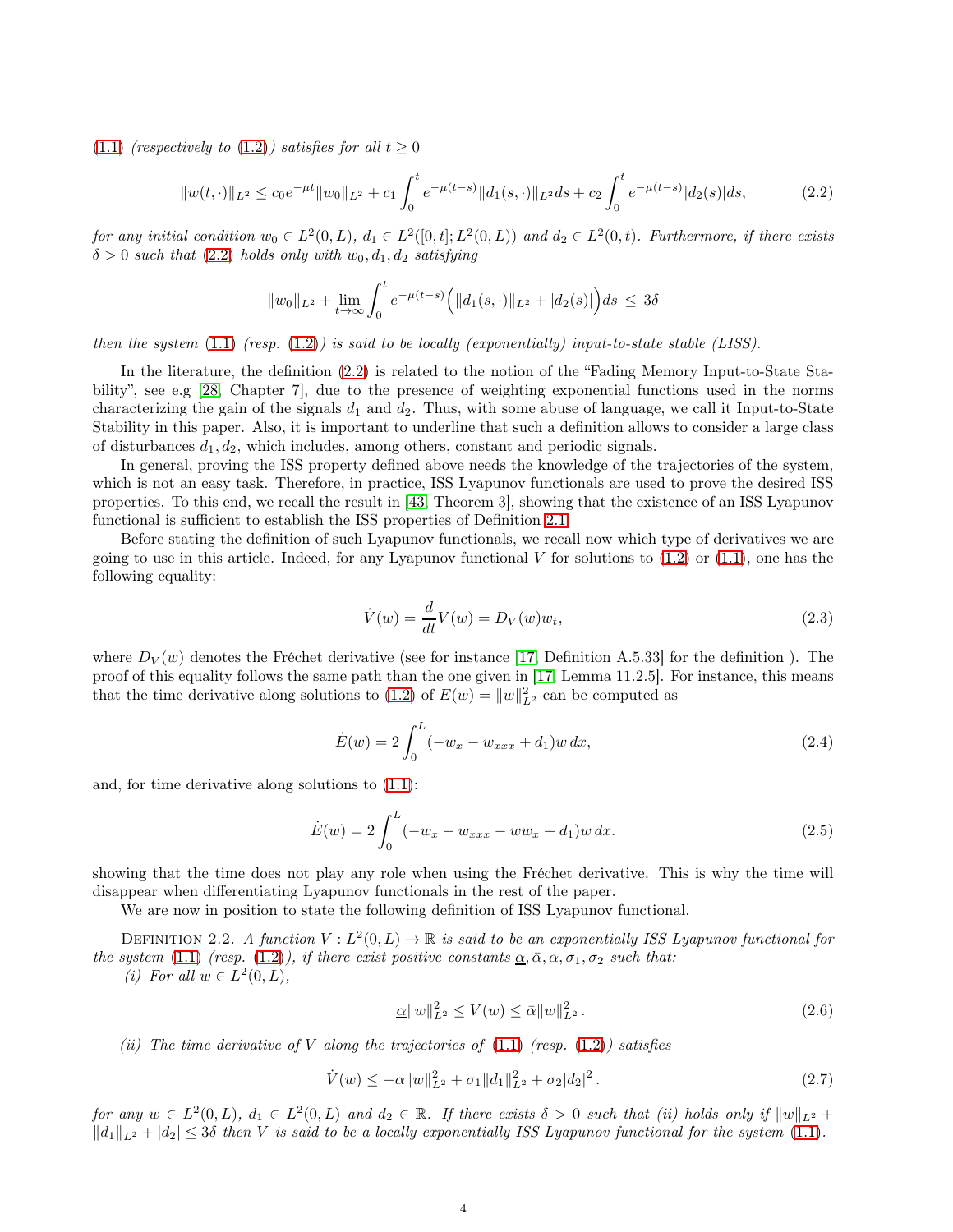As explained in the introduction, for any  $L \notin \mathcal{N}$ , the energy function in  $L^2$ -norm defined in [\(1.3\)](#page-1-2) is a weak Lyapunov functional for the system  $(1.1)$  (resp.  $(1.2)$ ) in view of  $(1.4)$ . Indeed, on the the right hand side of the inequality, we have a function which depends only on a part the state  $w(t, x)$ , i.e.,  $w_x(t, 0)$ . From [\(1.4\)](#page-1-3), one can deduce that the origin of the system of [\(1.1\)](#page-1-0) with  $d_1 = d_2 = 0$  is Lyapunov stable. In order to show also the exponential stability properties of the origin, one can follow [\[52,](#page-25-0) Proposition 3.3], by using the fact that  $w_x(t, 0)$  is exactly observable as soon as  $L \notin \mathcal{N}$ : indeed, using the related observability inequality, and integrating  $(1.4)$  between 0 and T, exponential stability can be established as illustrated in [\[8,](#page-23-0) §4.1.]. However, nothing can be easily said in the presence of disturbances. As a consequence, in order to show the desired ISS properties of the system [\(1.1\)](#page-1-0) (resp. [\(1.2\)](#page-1-1)), we follow a different approach here: we aim at constructing a strict ISS Lyapunov functional, which is a new result, to the best of our knowledge. Using the observability of the output  $w_x(t, 0)$ , we can follow the methodology described in [\[50\]](#page-25-11) and that can be decomposed as follows. First, we design an observer for the output  $w_x(t, 0)$ . Then, we consider the sum of the Lyapunov functional coming from the latter observer design and the natural energy, and we prove that this sum boils down to be a strict Lyapunov functional. Finally, thanks to this strict Lyapunov functional, we deduce ISS properties for systems [\(1.1\)](#page-1-0) and [\(1.2\)](#page-1-1). These properties are written more precisely in the following theorem, which is our first main result.

<span id="page-4-1"></span>THEOREM 2.3. Suppose that  $L \notin \mathcal{N}$ . Then, there exists a functional  $W : L^2(0,L) \to \mathbb{R}_+$  such that, the function  $V(w) := W(w) + E(w)$  with E being the energy in  $L^2$ -norm defined in [\(1.3\)](#page-1-2), is

(a) an exponentially ISS Lyapunov functional for the system  $(1.2)$ ;

(b) a locally exponentially ISS Lyapunov functional for the system [\(1.1\)](#page-1-0).

Moreover, the functional W is given by  $W(w) := ||\Pi(w)||_{L^2}^2$  with  $\Pi$  being a continuous linear operator from  $L^2(0,L)$  to  $L^2(0,L)$  with a continuous inverse.

The proof of Theorem [2.3](#page-4-1) is postponed to Section [4.](#page-9-0) In particular, in the next section, we will first show how to design an ISS observer for the linearized system [\(1.2\)](#page-1-1) by means of the output  $w_x(t, 0)$ . The proposed design is based on the backstepping method, see, e.g., [\[32\]](#page-24-26) and on the Fredholm transformation, see, e.g., [\[23,](#page-24-27) [14\]](#page-24-1). Then, in Section [4,](#page-9-0) we will use the ISS-Lyapunov functional associated to such an observer to build the functional W claimed in the statement of Theorem [2.3.](#page-4-1)

The following result will be also useful when dealing with the regulation problem. It is an ISS result for a perturbed version of [\(1.1\)](#page-1-0) with non-constant (small) coefficients. Its proof is omitted for compactness since it follows the same path used in the proof of Theorem [2.3,](#page-4-1) item (b).

<span id="page-4-4"></span>COROLLARY 2.4. Suppose  $L \notin \mathcal{N}$ . There exists positive real numbers  $\bar{a}, \bar{b}$  such that, for any  $a \in C([0, L]),$  $b \in C^1([0,L])$  satisfying  $||a||_{\infty} \leq \overline{a}$  and  $||b||_{W^{1,\infty}} \leq \overline{b}$ , the Lyapunov function V established in Theorem [2.3](#page-4-1) is a locally exponentially ISS Lyapunov functional for the following system

<span id="page-4-2"></span>
$$
\begin{cases}\nw_t + w_x + w_{xxx} + ww_x = a(x)w + b(x)w_x, & (t, x) \in \mathbb{R}_+ \times [0, L], \\
w(t, 0) = w(t, L) = 0, & t \in \mathbb{R}_+, \\
w_x(t, L) = d_2(t), & t \in \mathbb{R}_+, \\
w(0, x) = w_0(x), & x \in [0, L].\n\end{cases}
$$
\n(2.8)

Moreover, it is an exponential ISS Lyapunov functional for the linearized dynamics of [\(2.8\)](#page-4-2), i.e. in absence of the term  $ww_x$ .

<span id="page-4-0"></span>3. Observer design for a Linear KdV equation. In this section, we design an observer for the linear KdV equation [\(1.2\)](#page-1-1) with  $y(t) = w_x(t, 0)$  defined as the output function. In particular, we consider the following system

<span id="page-4-3"></span>
$$
\begin{cases}\nw_t + w_x + w_{xxx} = d_1, & (t, x) \in \mathbb{R}_+ \times [0, L], \\
w(t, 0) = w(t, L) = 0, & t \in \mathbb{R}_+, \\
w_x(t, L) = d_2(t), & t \in \mathbb{R}_+, \\
w(0, x) = w_0(x), & x \in [0, L], \\
y(t) = w_x(t, 0), & t \in \mathbb{R}_+, \n\end{cases}
$$
\n(3.1)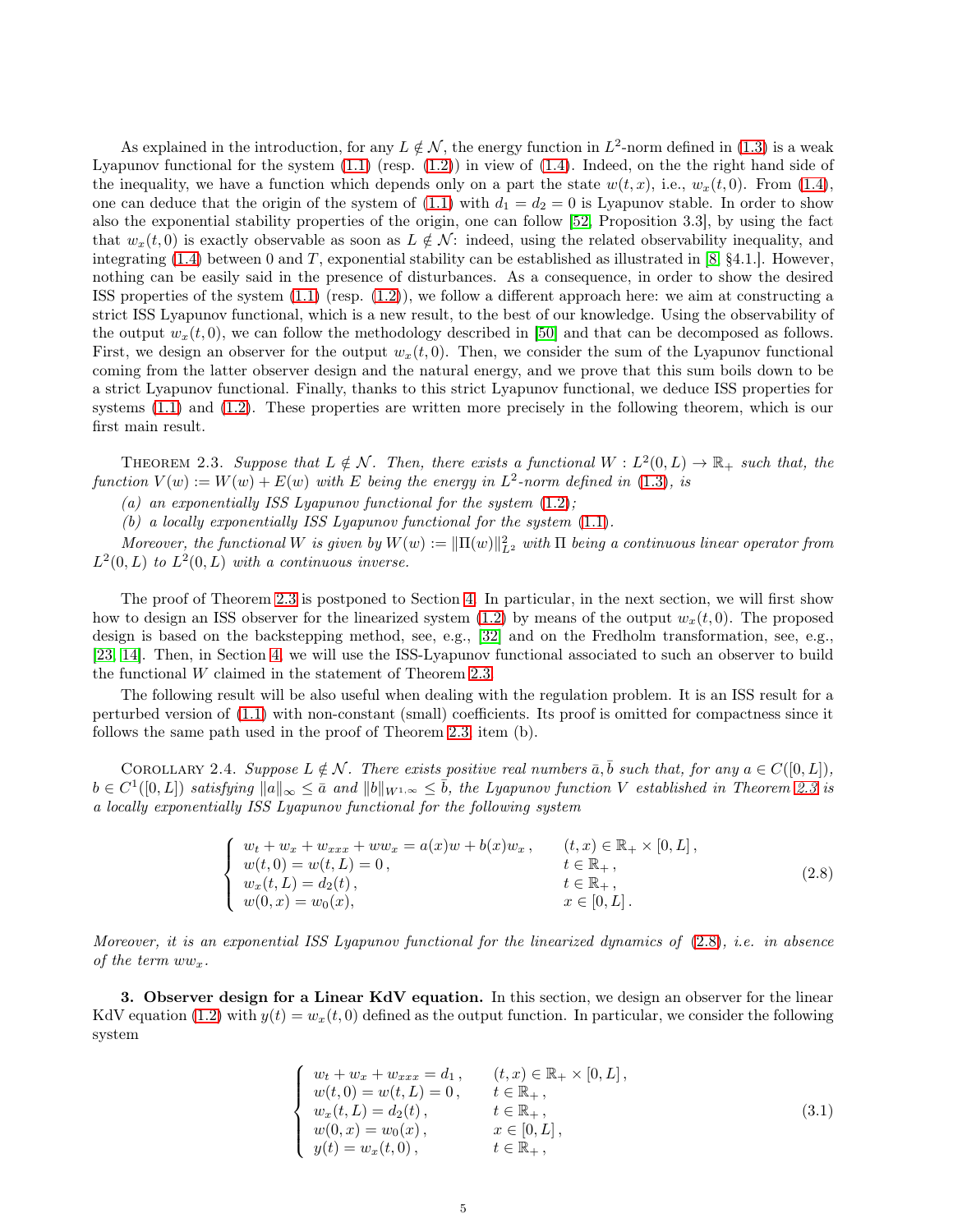and we design an observer with a distributed correction term of the form

<span id="page-5-0"></span>
$$
\begin{cases}\n\widehat{w}_t + \widehat{w}_x + \widehat{w}_{xxx} + p(x)[y(t) - \widehat{w}_x(t,0)] = 0, & (t,x) \in \mathbb{R}_+ \times [0,L], \\
\widehat{w}(t,0) = \widehat{w}(t,L) = 0, & t \in \mathbb{R}_+, \\
\widehat{w}_x(t,L) = 0, & t \in \mathbb{R}_+, \\
\widehat{w}(0,x) = \widehat{w}_0(x), & x \in [0,L],\n\end{cases}
$$
\n(3.2)

where  $p$  is an output injection gain to be designed. Note that the well-posedness of system  $(3.2)$  can be proved by following the same approach as in [\[36\]](#page-24-28). We define now the estimation error coordinates as follows

$$
\widehat{w} \mapsto \widetilde{w} := w - \widehat{w}
$$

mapping system [\(3.2\)](#page-5-0) into

<span id="page-5-1"></span>
$$
\begin{cases}\n\widetilde{w}_t + \widetilde{w}_x + \widetilde{w}_{xxx} - p(x)\widetilde{w}_x(t,0) = d_1, & (t,x) \in \mathbb{R}_+ \times [0,L], \\
\widetilde{w}(t,0) = \widetilde{w}(t,L) = 0, & t \in \mathbb{R}_+, \\
\widetilde{w}_x(t,L) = d_2(t), & t \in \mathbb{R}_+, \\
\widetilde{w}(0,x) = \widetilde{w}_0(x), & x \in [0,L].\n\end{cases}
$$
\n(3.3)

The objective of this section is to show that the gain  $p$  can be selected so that to guarantee the system  $(3.3)$  to be ISS with respect to the disturbances  $d_1, d_2$ . This, in turns, guarantees the convergence of the solutions of the observer [\(3.2\)](#page-5-0) towards the trajectories of the observed plant [\(3.1\)](#page-4-3) in the unperturbed case  $(d_1 = 0, d_2 = 0)$ , and desirable bounded-input bounded-output properties otherwise. This is established in the next theorem claiming the existence of an ISS-Lyapunov functionals for the system [\(3.3\)](#page-5-1) under an appropriate choice of the function p.

<span id="page-5-2"></span>THEOREM 3.1. Suppose that  $L \notin \mathcal{N}$ . For any  $\lambda > 0$ , there exist a non-zero function  $p \in L^2(0,L)$ , a Lyapunov functional  $U: L^2(0,L) \to \mathbb{R}$  and positive constants  $\underline{c}, \overline{c}, \varrho_1, \varrho_2$  satisfying the following properties. (i) For all  $\widetilde{w} \in L^2(0,L)$ 

<span id="page-5-3"></span>
$$
\underline{c} \|\widetilde{w}\|_{L^2}^2 \le U(\widetilde{w}) \le \overline{c} \|\widetilde{w}\|_{L^2}^2. \tag{3.4}
$$

(ii) The time derivative of U along the trajectories of [\(3.3\)](#page-5-1) satisfies, for all  $w \in L^2(0,L)$ ,  $d_1 \in L^2(0,L)$ and  $d_2 \in \mathbb{R}$ ,

<span id="page-5-4"></span>
$$
\dot{U}(\tilde{w}) \le -\lambda U(\tilde{w}) + \varrho_1 \|d_1\|_{L^2}^2 + \varrho_2 |d_2|^2.
$$
\n(3.5)

Moreover, the functional U is given by  $U(w) := \|\overline{\Pi}^{-1}(w)\|_{L^2}^2$ , with  $\overline{\Pi}$  being a continuous linear operator from  $L^2(0,L)$  to  $L^2(0,L)$  with continuous inverse.

Proof: The proof of Theorem [3.1](#page-5-2) is divided into two parts. The first step consists in proving the existence of  $p \in L^2(0, L)$  such that the origin of [\(3.3\)](#page-5-1), in the unperturbed case  $d_1 = 0$ ,  $d_2 = 0$ , is exponentially stable. The second step is to show the existence of a Lyapunov functional U satisfying the inequalities  $(3.4)$  and  $(3.5)$ .

Let us start the proof of the first step. Inspired by [\[14,](#page-24-1) equation (1.8)], consider the change of coordinates

<span id="page-5-7"></span>
$$
\widetilde{w} \mapsto \gamma := \overline{\Pi}^{-1} \widetilde{w} \tag{3.6}
$$

where the function  $\overline{\Pi}$  is defined thanks to the following Fredholm integral transformation

<span id="page-5-6"></span>
$$
\widetilde{w}(x) = \overline{\Pi}(\gamma)(x) := \gamma(x) - \int_0^L P(x, z)\gamma(z)dz, \qquad (3.7)
$$

for all  $x \in [0, L]$ , where  $\tilde{w}$  satisfies [\(3.3\)](#page-5-1) with  $d_1 = 0$  and  $d_2 = 0$ , P is a function to be defined and  $\gamma$  is the solution to the following system

<span id="page-5-5"></span>
$$
\begin{cases}\n\gamma_t + \gamma_x + \gamma_{xxx} + \lambda \gamma = 0, & (t, x) \in \mathbb{R}_+ \times [0, L], \\
\gamma(t, 0) = \gamma(t, L) = \gamma_x(t, L) = 0, & t \in \mathbb{R}_+, \\
\gamma(0, x) = \gamma_0(x), & x \in [0, L],\n\end{cases}
$$
\n(3.8)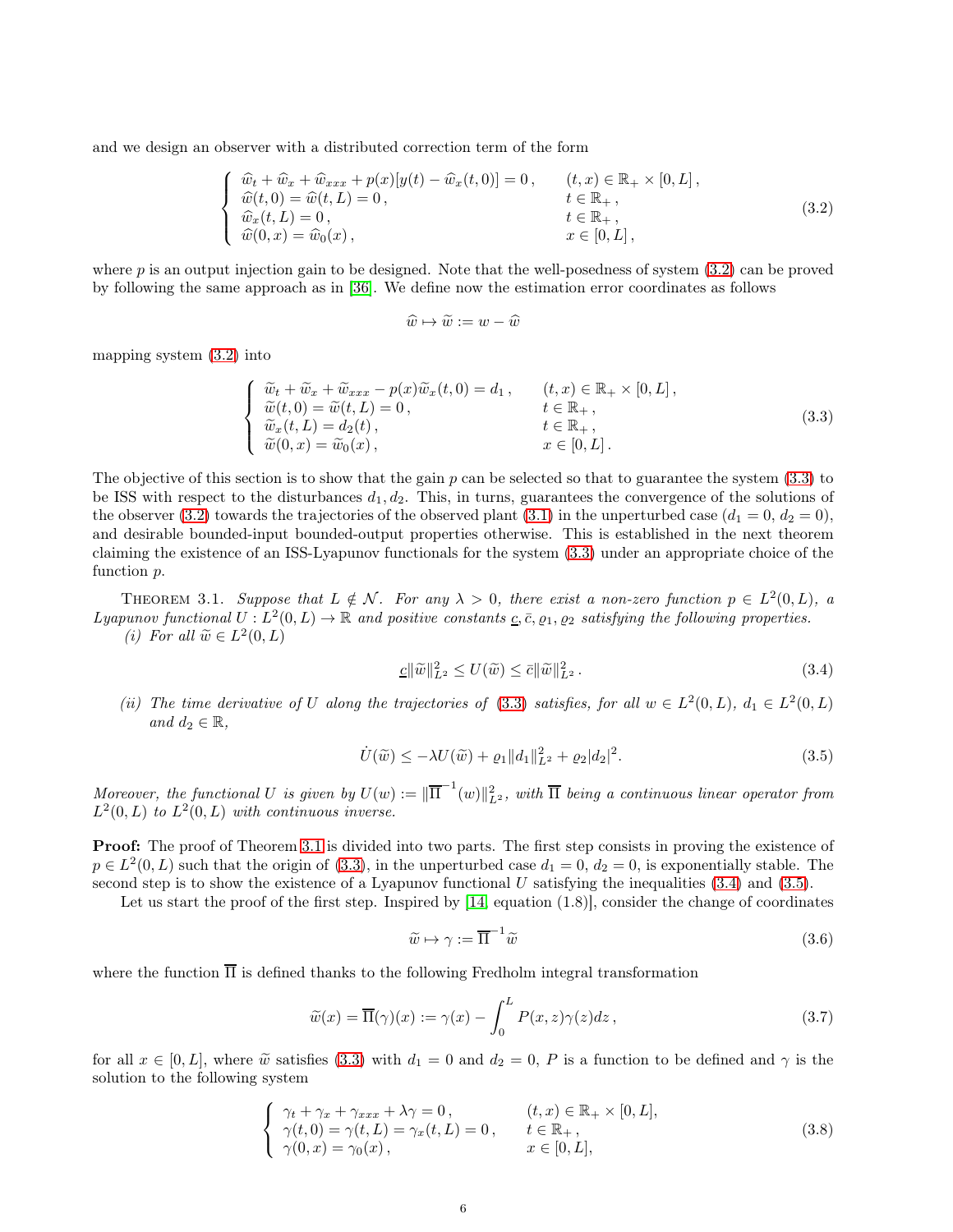with  $\lambda > 0$ . Note that using an integration by parts and the boundary conditions of [\(3.8\)](#page-5-5), one immediately obtains

<span id="page-6-2"></span><span id="page-6-1"></span><span id="page-6-0"></span>
$$
\frac{d}{dt} \int_0^L |\gamma(t,x)|^2 dx \leq - 2 \lambda \int_0^L |\gamma(t,x)|^2 dx
$$

from which it is straightforward to deduce the exponential stability in the  $L^2$ -norm of  $\gamma$ . As a consequence, the main idea of the proof consists in selecting the function  $p$  such that  $(3.7)$  holds. To do so, we need to find the kernel P such that  $\tilde{w}(t, x) = \overline{\Pi}(\gamma)(t, x)$  satisfies [\(3.3\)](#page-5-1) when  $d_1 = 0$  and  $d_2 = 0$ . Furthermore, we have also to ensure that the corresponding transformation is invertible and continuous. To this end, we first formally differentiate with respect to the time and with respect to the space the change of coordinates [\(3.7\)](#page-5-6). We obtain the following identities

$$
\widetilde{w}_t(t,x) = \gamma_t(t,x) + \int_0^L P(x,z) \Big( \lambda \gamma(t,z) + \gamma_z(t,z) + \gamma_{zzz}(t,z) \Big) dz , \qquad (3.9)
$$

$$
\widetilde{w}_x(t,x) = \gamma_x(t,x) - \int_0^L P_x(x,z)\gamma(t,z)dz , \qquad (3.10)
$$

$$
\widetilde{w}_{xxx}(t,x) = \gamma_{xxx}(t,x) - \int_0^L P_{xxx}(x,z)\gamma(t,z)dz, \qquad (3.11)
$$

in which [\(3.9\)](#page-6-0) has been obtained by using the  $\gamma$ -dynamics in [\(3.8\)](#page-5-5). After some integrations by parts, (3.9) gives

$$
\widetilde{w}_t(t,x) = \gamma_t(t,x) - P(x,0)\gamma(t,0) + P(x,L)\gamma(t,x) + P(x,L)\gamma_{xx}(t,L) - P(x,0)\gamma_{xx}(t,0) + P_z(x,0)\gamma_x(t,0) \n- \int_0^L \left( -\lambda P(x,z) + P_z(x,z) + P_{zzz}(x,z) \right) \gamma(t,z) dz - P_z(x,L)\gamma_x(t,L) + P_{zz}(x,L)\gamma(t,L) \n- P_{zz}(x,0)\gamma(t,0).
$$
\n(3.12)

Then, by adding on both sides the terms  $\tilde{w}_x$ ,  $\tilde{w}_{xxx}$  and  $-p(x)\tilde{w}_x(t, 0)$  and using [\(3.3\)](#page-5-1), [\(3.8\)](#page-5-5) and the previous identities [\(3.10\)](#page-6-1), [\(3.11\)](#page-6-2), we further obtain

$$
\widetilde{w}_t(t,x) + \widetilde{w}_x(t,x) + \widetilde{w}_{xxx}(t,x) - p(x)\widetilde{w}_x(t,0) =
$$
\n
$$
= \gamma_t(t,x) + \gamma_x(t,x) + \gamma_{xxx}(t,x) + \lambda\gamma(t,x) - \int_0^L \left( -\lambda P + P_z + P_{zzz} + P_{xxx} + P_x \right) \gamma(t,z) dz
$$
\n
$$
- \lambda\gamma(t,x) + P(x,L)\gamma_{xx}(t,L) + P_z(x,0)\gamma_x(t,0) - P(x,0)\gamma_{xx}(t,0) - p(x) \left[ \gamma_x(t,0) - \int_0^L P_x(0,z)\gamma(t,z) dz \right]
$$

where some arguments are omitted for compactness when clear from the context. Then, using the identity

$$
-\lambda \gamma(t,x) = \int_0^L \lambda \delta(x-z) \gamma(t,z) dz,
$$

where  $\delta(x-z)$  denotes the Dirac measure on the diagonal of the square  $[0, L] \times [0, L]$ , the previous equation gives

<span id="page-6-3"></span>
$$
\widetilde{w}_t(t,x) + \widetilde{w}_x(t,x) + \widetilde{w}_{xxx}(t,x) - p(x)\widetilde{w}_x(t,0)
$$
\n
$$
= \gamma_t(t,x) + \gamma_x(t,x) + \gamma_{xxx}(t,x) + \lambda\gamma(t,x) - \int_0^L \left( -\lambda P + P_z + P_{zzz} + P_x + P_{xxx} - \lambda\delta(x-z) \right) \gamma(t,z) dz
$$
\n
$$
- P(x,0)\gamma_{xx}(t,0) + P(x,L)\gamma_{xx}(t,L) + p(x)\int_0^L P_x(0,z)\gamma(t,z) dz - \gamma_x(t,0)[p(x) - P_z(x,0)].
$$
\n(3.13)

From equation [\(3.13\)](#page-6-3), we finally obtain the following conditions for the functions  $P$  and  $p$ .

- (a) The identity  $-\lambda P + P_z + P_{zzz} + P_x + P_{xxx} = \lambda \delta(x-z)$  is satisfied for all  $(x, z) \in [0, L] \times [0, L]$ .
- (b) The boundary conditions  $P(x, 0) = P(x, L) = P_x(0, z) = 0$  are satisfied for all  $(x, z) \in [0, L] \times [0, L]$ .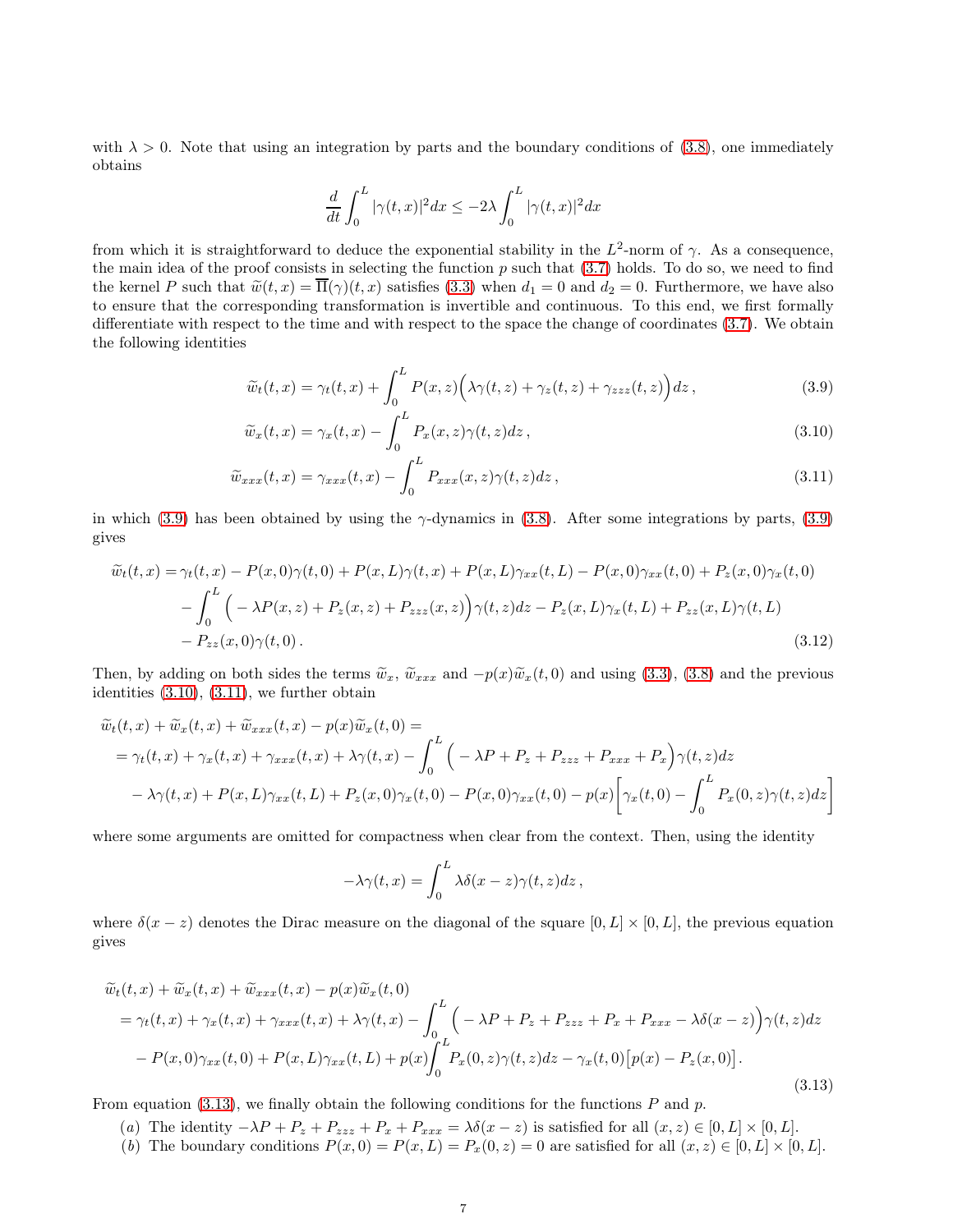(c) An appropriate choice of p is given by  $p(x) := P_z(x, 0)$ , for all  $x \in [0, L]$ . Moreover, note also that the following.

(d) By setting  $x = 0$  and  $x = L$  in [\(3.7\)](#page-5-6), we need:  $P(0, z) = P(L, z) = 0$  for all  $z \in [0, L]$ .

(e) By setting  $x = L$  in [\(3.10\)](#page-6-1), we need:  $P_x(L, z) = 0$  for all  $z \in [0, L]$ .

Therefore, collecting the conditions  $(a)-(e)$ , we impose the function P to satisfy the following PDE

<span id="page-7-0"></span>
$$
\begin{cases}\n-\lambda P + P_z + P_{zzz} + P_x + P_{xxx} = \lambda \delta(x - z), \\
P(x, 0) = P(x, L) = 0, \\
P(L, z) = P(0, z) = 0, \\
P_x(L, z) = P_x(0, z) = 0,\n\end{cases}
$$
\n(3.14)

where  $(x, z) \in [0, L] \times [0, L]$  and  $\delta(x-z)$  denotes the Dirac measure on the diagonal of the square  $[0, L] \times [0, L]$ . Now, in order to show the existence of a solution to [\(3.14\)](#page-7-0), let us make the following change of variable:

$$
\begin{pmatrix} z \\ x \end{pmatrix} \mapsto \begin{pmatrix} \bar{x} \\ \bar{z} \end{pmatrix} := \begin{pmatrix} L - z \\ L - x \end{pmatrix},
$$

and define  $G(\bar{x}, \bar{z}) := -P(x, z)$ . From [\(3.14\)](#page-7-0) it is obtained

<span id="page-7-1"></span>
$$
\begin{cases}\n\lambda G + G_{\bar{z}} + G_{\bar{z}\bar{z}\bar{z}} + G_{\bar{x}} + G_{\bar{x}\bar{x}\bar{x}} = \lambda \delta(\bar{x} - \bar{z}), \\
G(\bar{x}, 0) = G(\bar{x}, L) = 0, \\
G(L, \bar{z}) = G(0, \bar{x}) = 0, \\
G_{\bar{z}}(\bar{x}, 0) = G_{\bar{z}}(\bar{x}, L) = 0,\n\end{cases}
$$
\n(3.15)

with  $(\bar{x}, \bar{z})$  belonging to  $[0, L] \times [0, L]$ . Note that in [\[14,](#page-24-1) Lemma 2.1], it has been proved that, for any  $L \notin \mathcal{N}$ , the system [\(3.15\)](#page-7-1) admits a unique solution  $G \in H_0^1((0, L) \times (0, L))$ . Therefore, we can conclude that the kernel P exists. Then according to [\[14,](#page-24-1) Lemma 3.1], the transformation  $\overline{\Pi}$  is invertible and continuous on  $L^2(0,L)$  and its inverse is also continuous. As a consequence, we have shown that, for an appropriate choice of the function  $p \in L^2(0, L)$ , the system [\(3.3\)](#page-5-1) is transformed into the system [\(3.8\)](#page-5-5) via a linear change of coordinates which is invertible with a continous inverse. Since the origin of system [\(3.8\)](#page-5-5) is exponentially stable, we conclude that so is the origin of [\(3.3\)](#page-5-1) in the non-perturbed case (i.e.,  $d_1 = 0$ ,  $d_2 = 0$ ). Note also that p is non-zero. Indeed, if  $p = 0$  then, in view of the condition (c), we would have  $P_z(x, 0) = 0$ . Therefore, the system [\(3.14\)](#page-7-0) would have seven boundary conditions. But then, because of the degree of the first equation of [\(3.14\)](#page-7-0), the system [\(3.14\)](#page-7-0) would have no solution. This concludes the first part of the proof.

We want now to prove the existence of a Lyapunov functional which satisfies the inequalities [\(3.4\)](#page-5-3) and [\(3.5\)](#page-5-4) in presence of  $d_1, d_2$ . To this end, we choose the following candidate Lyapunov function  $U: L^2(0,L) \to \mathbb{R}$ 

<span id="page-7-4"></span>
$$
U(w) := \|\overline{\Pi}^{-1}(w)\|_{L^2}^2 \tag{3.16}
$$

Since  $\overline{\Pi}^{-1}$  exists, then U is well defined in  $L^2(0,L)$ . Moreover, according to the continuity of  $\overline{\Pi}^{-1}$  and  $\overline{\Pi}$  in  $L^2(0,L)$ , there exist two positive constants c and  $\bar{c}$  satisfying inequality [\(3.4\)](#page-5-3) for all  $w \in L^2(0,L)$ . Note that the function  $w \in L^2(0,L) \mapsto U(w) \in \mathbb{R}_+$  is equivalent to the standard norm on the space  $L^2(0,L)$  according to  $(3.4)$ . It only remains to prove that U satisfies the inequality  $(3.5)$ . To this end, we show inequality  $(3.5)$ for  $\tilde{w}_0 \in H_L^3(0, L)$ ,  $d_2 \in C^2([0, T])$  and  $d_1 \in C^1([0, T], L^2(0, L))$ . The result follows for all  $\tilde{w}_0 \in L^2(0, L)$ ,  $d_1 \in L^1([0,T]; L^2(0,L))$  and  $d_2 \in L^2(0,T)$ , by a standard density argument similar to the one used in [\[34,](#page-24-32) Lemma 1]. Now, consider again the transformation defined in [\(3.6\)](#page-5-7), [\(3.7\)](#page-5-6). Similar computations can be used to show that its inverse transformation is defined by

<span id="page-7-2"></span>
$$
\gamma(x) := \overline{\Pi}^{-1}(\widetilde{w})(x) = \widetilde{w} + \int_0^L Q(x, z)\widetilde{w}(z)dz, \qquad (3.17)
$$

where  $Q \in H_0^1((0, L) \times (0, L))$  is now the solution of the following system

<span id="page-7-3"></span>
$$
\begin{cases}\n\lambda Q + Q_z + Q_{zzz} + Q_x + Q_{xxx} = \lambda \delta(x - z), \\
Q(x, 0) = Q(x, L) = 0, \\
Q(L, z) = Q(0, z) = 0, \\
Q_x(L, z) = 0,\n\end{cases}
$$
\n(3.18)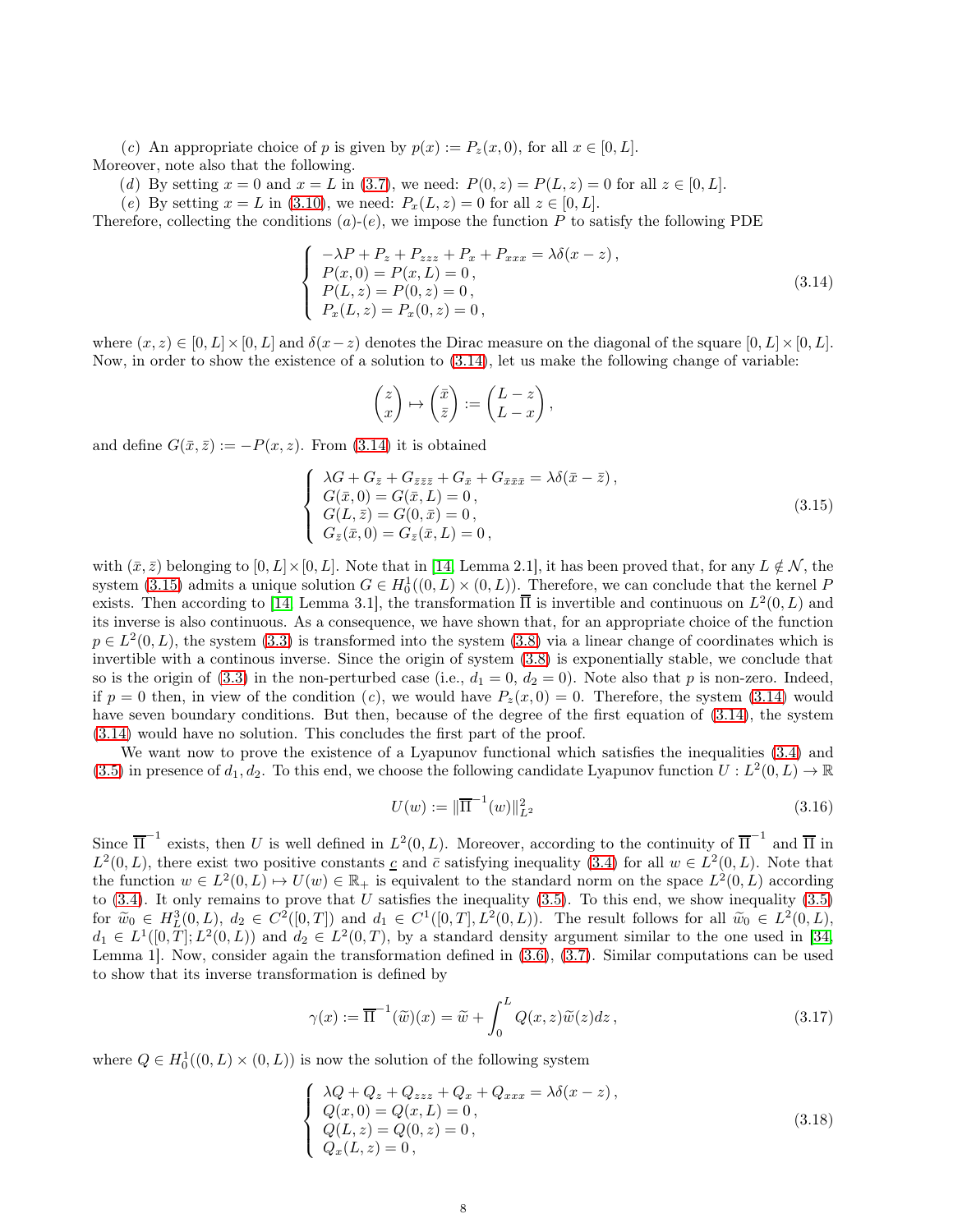and satisfies  $p(x) + \int_0^L p(z)Q(x, z)dz = Q_z(x, 0)$  for all  $x \in [0, L]$ . Now, consider the solution  $\widetilde{w}$  of system [\(3.3\)](#page-5-1) with  $d_1, d_2$  possibly different from zero. Then, applying the change of coordinates  $\gamma = \overline{\Pi}^{-1}(\tilde{w})$  defined in [\(3.17\)](#page-7-2), [\(3.18\)](#page-7-3), we obtain

<span id="page-8-0"></span>
$$
\begin{cases}\n\gamma_t + \gamma_x + \gamma_{xxx} + \lambda \gamma = \overline{\Pi}^{-1}(d_1) + Q_z(x, L)d_2, & (t, x) \in \mathbb{R}_+ \times [0, L], \\
\gamma(t, 0) = \gamma(t, L) = 0, & t \in \mathbb{R}_+, \\
\gamma_x(t, L) = d_2(t), & t \in \mathbb{R}_+, \\
\gamma(0, x) = \gamma_0(x), & x \in [0, L].\n\end{cases}
$$
\n(3.19)

The derivative of U along the trajectory of  $(3.3)$ , or equivalently on the trajectory of  $(3.19)$ , yields

$$
\dot{U}(w) = -2 \int_0^L \gamma \Big( \gamma_{xxx} + \gamma_x + \lambda \gamma - \overline{\Pi}^{-1}(d_1) - Q_z(x, L) d_2 \Big) dx
$$
  
=  $-2\lambda \int_0^L |\gamma|^2 dx + 2 \int_0^L \gamma_x \gamma_{xx} dx + 2 \int_0^L \overline{\Pi}^{-1}(d_1) \gamma dx + 2d_2 \int_0^L Q_z(x, L) \gamma dx$   
 $\le -2\lambda \|\gamma\|_{L^2}^2 + 2 \left| \int_0^L \overline{\Pi}^{-1}(d_1) \gamma dx \right| + d_2^2 - \gamma_x(0)^2 + 2 \left| d_2 \int_0^L Q_z(x, L) \gamma dx \right|,$  (3.20)

where, in the second equation, we have used an integration by parts to compute

<span id="page-8-1"></span>
$$
2\int_0^L \gamma_x \gamma_{xx} dx = \left[\gamma_x^2(x)\right]_0^L = d_2^2 - \gamma_x(0)^2.
$$

Using first Cauchy-Schwarz's inequality and then Young's inequality  $2ab \leq \nu a^2 + \frac{1}{\nu} b^2$ , for any  $\nu > 0$ , from [\(3.20\)](#page-8-1) we finally obtain

$$
\dot{U}(w) \leq -2\lambda \|\gamma\|_{L^2}^2 + 2\|\gamma\|_{L^2} \|\overline{\Pi}^{-1}(d_1)\|_{L^2} + 2|d_2|\|\gamma\|_{L^2} \|Q_z(\cdot, L)\|_{L^2} + |d_2|^2
$$
\n
$$
\leq -\lambda \|\gamma\|_{L^2}^2 + \frac{2}{\lambda} \|\overline{\Pi}^{-1}(d_1)\|_{L^2}^2 + \left(1 + \frac{2}{\lambda} \|Q_z(\cdot, L)\|_{L^2}^2\right) |d_2|^2.
$$

Using the inequality  $(3.4)$  on the term depending on  $d_1$ , we finally obtain

<span id="page-8-4"></span>
$$
\dot{U}(w) \le -\lambda \|\gamma\|_{L^2}^2 + \frac{2\bar{c}}{\lambda} \|d_1\|_{L^2}^2 + \left(1 + \frac{2}{\lambda} \|Q_z(\cdot, L)\|_{L^2}^2\right) |d_2|^2 \tag{3.21}
$$

showing the inequality [\(3.5\)](#page-5-4) with  $\varrho_1 = \frac{2\bar{c}}{\lambda}$ ,  $\varrho_2 = 1 + \frac{2}{\lambda} ||Q_z(\cdot, L)||_{L^2}^2$ . This completes the proof.

From the existence of the ISS Lyapunov functional established in Theorem [3.1,](#page-5-2) one can immediately deduce the following property for the observer [\(3.2\)](#page-5-0).

<span id="page-8-2"></span>COROLLARY 3.2. For any  $\lambda > 0$ , there exists a function  $p \in L^2(0,L)$  such that the observer [\(3.2\)](#page-5-0) is an ISS exponential convergent observer for system  $(3.1)$  with convergence rate  $\lambda$ , namely, there exist some  $c_0, c_1, c_2 > 0$  such that the following inequality holds

<span id="page-8-3"></span>
$$
\|\widehat{w}(t,\cdot)-w(t,\cdot)\|_{L^2} \le c_0 e^{-\lambda t} \|\widehat{w}_0 - w_0\|_{L^2} + c_1 \int_0^t e^{-\lambda(t-s)} \|d_1(s,\cdot)\|_{L^2} ds + c_2 \int_0^t e^{-\lambda(t-s)} |d_2(s)| ds, \quad (3.22)
$$

for any initial conditions  $w_0, \hat{w}_0 \in L^2(0, L)$ , any  $d_1 \in L^2([0, t]; L^2(0, L))$ , any  $d_2 \in L^2(0, t)$  and for all  $t \ge 0$ . Proof: The proof can be directly inherited from Theorem [3.1](#page-5-2) by applying Grönwall's lemma to inequality  $(3.5)$ .

As a conclusion of this section, we remark that the in view of the exponential stability properties of the observer [\(3.2\)](#page-5-0), one can also design a local observer for the nonlinear KdV model [\(1.1\)](#page-1-0). In particular, selecting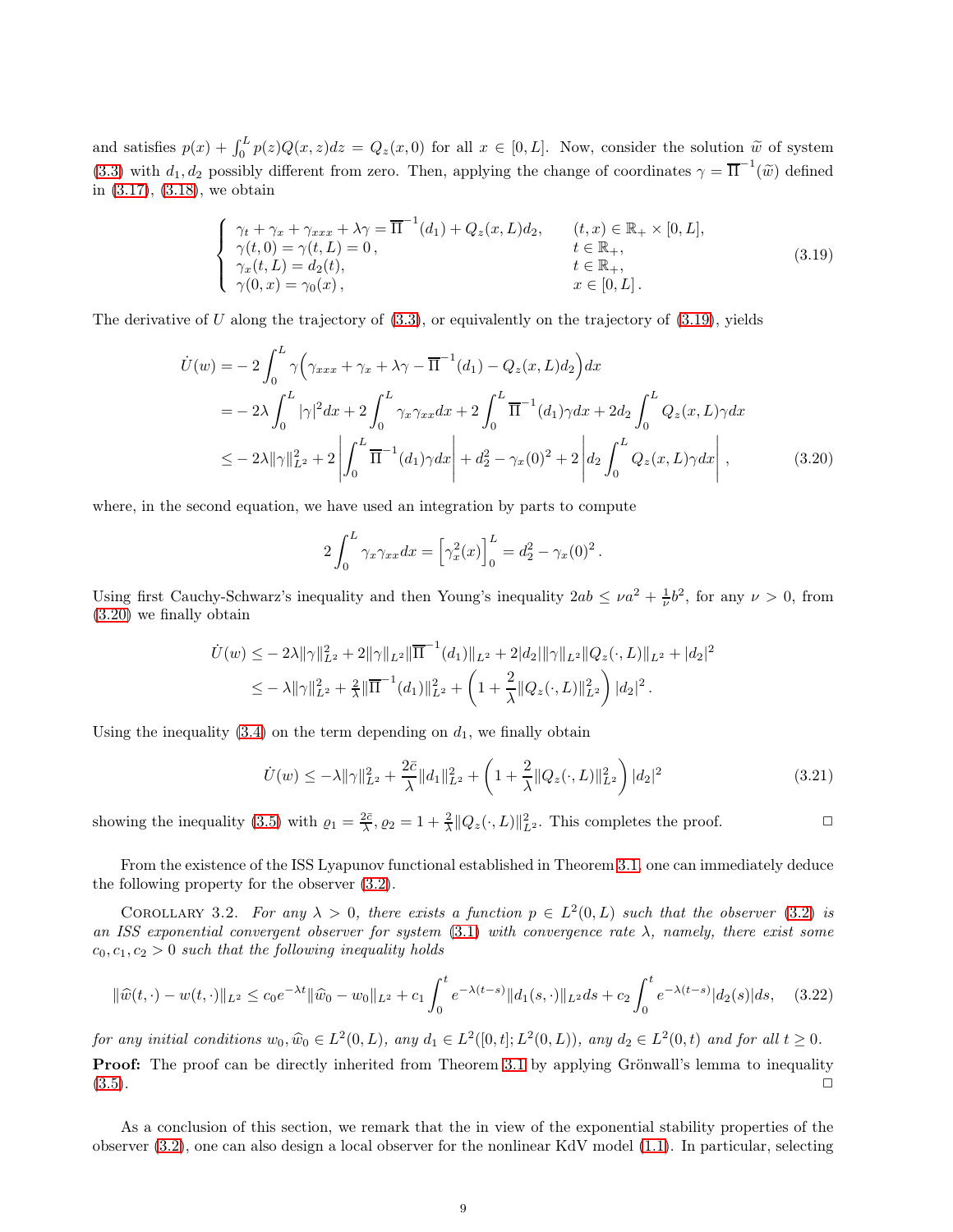the gain  $p$  as in Corollary [3.2](#page-8-2) it is possible to show that the following system

$$
\begin{cases}\n\widehat{w}_t + \widehat{w}_x + \widehat{w}_{xxx} + \widehat{w}\widehat{w}_x + p(x)[y(t) - \widehat{w}_x(t,0)] = 0, & (t,x) \in \mathbb{R}_+ \times [0,L], \\
\widehat{w}(t,0) = \widehat{w}(t,L) = 0, & t \in \mathbb{R}_+, \\
\widehat{w}_x(t,L) = 0, & t \in \mathbb{R}_+, \\
\widehat{w}(0,x) = \widehat{w}_0(x), & x \in [0,L],\n\end{cases}
$$

is a locally exponentially ISS observer for system [\(1.1\)](#page-1-0), namely inequality [\(3.22\)](#page-8-3) holds for all  $w_0, \hat{w}_0, d_1, d_2$ satisfying

$$
\|\hat{w}_0\|_{L^2} + \|w_0\|_{L^2} + \lim_{t \to \infty} \int_0^t e^{-\mu(t-s)} \Big( \|d_1(s, \cdot)\|_{L^2} + |d_2(s)| \Big) ds \le \delta
$$

for some  $\delta$  small enough. The proof is omitted for space reasons and can be derived by combining the arguments of the proof of Theorem [3.1](#page-5-2) with the robustness result established in Corollary [2.4.](#page-4-4)

<span id="page-9-0"></span>4. Proof of Theorem [2.3.](#page-4-1) Let  $T > 0$ . We prove the statement of the Theorem [2.3](#page-4-1) for  $w_0 \in H^3_L(0,L)$ ,  $d_2 \in C_0^2([0,T])$  and  $d_1 \in C^1([0,T], L^2(0,L))$ , where we recall that  $H_L^3(0,L)$  is defined in  $(2.1)$ . Since  $H_L^3(0,L)$ ,  $C^2([0,T])$  and  $C^1([0,T], L^2(0,L))$  are dense in  $L^2(0,L)$ ,  $L^2(0,T)$  and  $L^1([0,T]; L^2(0,L))$ , respectively, the result follows for all  $w_0 \in L^2(0, L)$ ,  $d_1 \in L^1([0, T]; L^2(0, L))$  and  $d_2 \in L^2(0, T)$ , by a standard density argument similar to the one provided in [\[34,](#page-24-32) Lemma 1].

**Proof of item (a) of Theorem [2.3.](#page-4-1)** The derivative of the Energy  $(1.3)$  gives along solutions of the linear KdV model [\(1.2\)](#page-1-1) a negative term in  $w_x(t, 0)$ . Moreover, Theorem [3.1](#page-5-2) shows that using such a term in the w-dynamics, we are able to obtain an ISS-Lyapunov functional  $U$ . As a consequence, the main idea of this proof consists in adding and subtracting the term  $w_x(t, 0)$ , multiplied by a coefficient  $p(x)$ , in the w dynamics: one term is used to obtain the negativity in the  $L^2$  norm of the full space as in  $(3.5)$ , while the other is treated as a distributed disturbance  $d_1$  and compensated by the negativity of the Energy.

With the previous points in mind, fix  $\lambda = 1$  and consider the functions p and U given by Theorem [3.1.](#page-5-2) Set  $\bar{p} := ||p||_{L^2}^2$ . Note that  $\bar{p} \neq 0$  because p is a non-zero function. We define the operator  $\Pi$  and the function W as follows

<span id="page-9-2"></span>
$$
W(w) := \frac{1}{2\bar{p}\varrho_1} U(w) = \|\Pi(w)\|_{L^2}^2, \qquad \Pi(w) := \frac{1}{\sqrt{2\bar{p}\varrho_1}} \overline{\Pi}^{-1}(w), \tag{4.1}
$$

for all  $w \in L^2(0,L)$ , where the operator  $\overline{\Pi}$  and the parameter  $\varrho_1$  are given by Theorem [3.1.](#page-5-2) We show that the statement of the theorem holds and in particular that the inequalities  $(2.6)$ ,  $(2.7)$  are satisfied. First, in view of [\(3.4\)](#page-5-3), we obtain

<span id="page-9-3"></span>
$$
\frac{\underline{c}}{2\bar{p}\varrho_1}\|w\|_{L^2}\leq W(w)\leq \frac{\bar{c}}{2\bar{p}\varrho_1}\|w\|_{L^2}
$$

As a consequence, by recalling that  $E(w) = ||w||_{L^2}^2$ , the inequality [\(2.6\)](#page-3-1) is satisfied for the function  $V = E + W$ with  $\underline{\alpha} := 1 + \frac{\underline{c}}{2\overline{p}g_1}$  and  $\overline{\alpha} := 1 + \frac{\overline{c}}{2\overline{p}g_1}$ .

Then, in order to show the inequality  $(2.7)$  we compute the derivative of the functional V along the trajectories of the system [\(1.2\)](#page-1-1). We first analyze the time derivative of the energy E. Using [\(1.4\)](#page-1-3) and adding the effect of the perturbations  $d_1, d_2$ , we obtain

$$
\dot{E}(w) = -|w_x(0)|^2 + 2\int_0^L w(x)d_1(x)dx + |d_2|^2
$$
\n
$$
\leq -|w_x(0)|^2 + \frac{\underline{c}}{4\bar{p}\rho_1}||w||_{L^2}^2 + \frac{4\bar{p}\rho_1}{\underline{c}}||d_1||_{L^2}^2 + |d_2|^2
$$
\n(4.2)

where the second inequality has been obtaining by using the Cauchy-Schwarz and Young inequalities, and with the parameters  $c, \varrho_1$  given by Theorem [3.1.](#page-5-2) Next, we compute the derivative of W along the trajectories of system [\(1.2\)](#page-1-1). To this end, we first add and subtract the term  $p(x)w_x(t, 0)$  to the dynamics, obtaining

<span id="page-9-1"></span>
$$
\begin{cases}\nw_t + w_x + w_{xxx} - p(x)w_x(t,0) = -p(x)w_x(t,0) + d_1(t,x), & (t,x) \in \mathbb{R}_+ \times [0,L], \\
w(t,0) = w(t,L) = 0, & t \in \mathbb{R}_+, \\
w_x(t,L) = d_2(t), & t \in \mathbb{R}_+, \\
w(0,x) = w_0(x), & x \in [0,L].\n\end{cases}\n\tag{4.3}
$$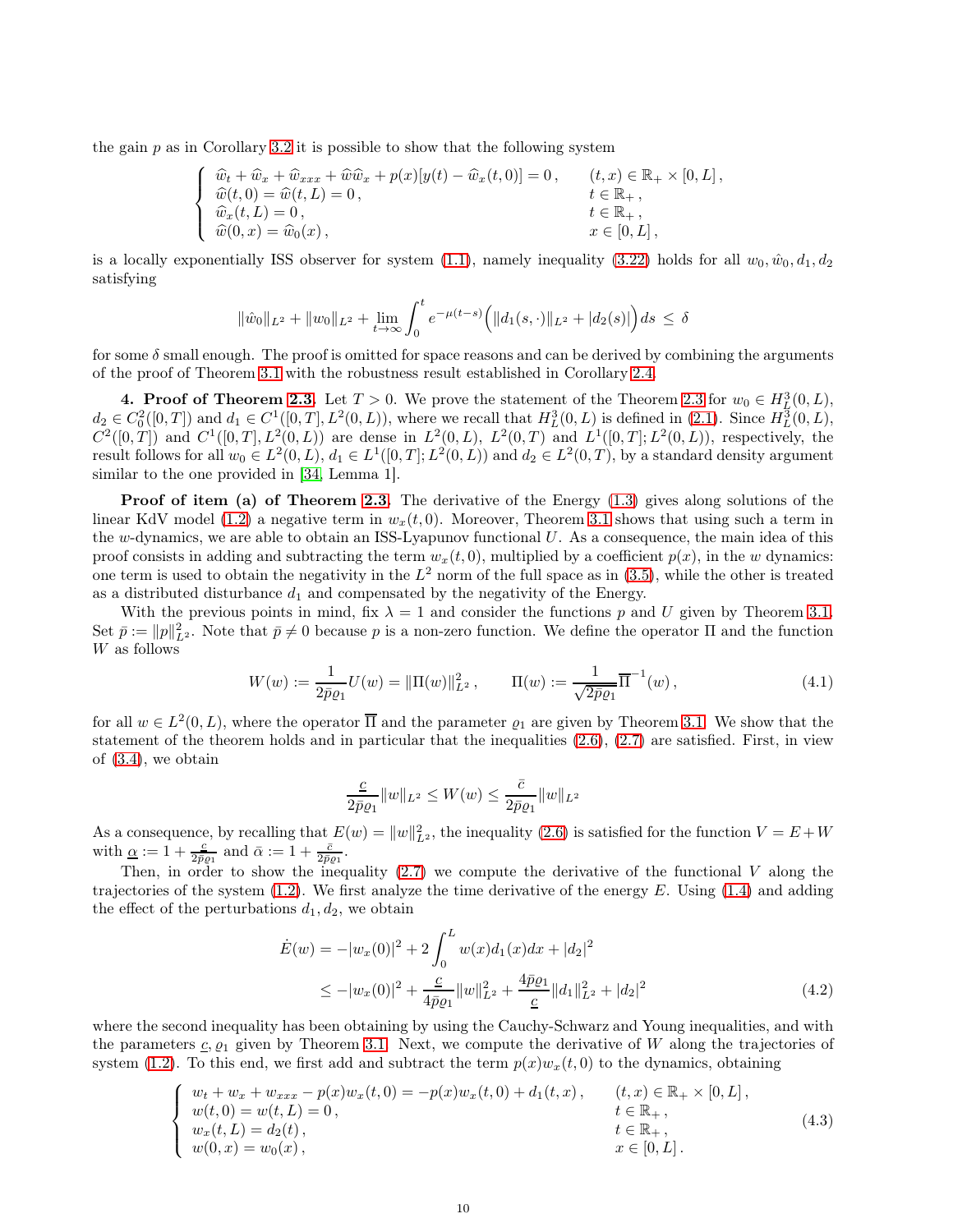Applying the ISS-Lyapunov inequality  $(3.5)$  along solutions to  $(4.3)$ , the derivative of U yields

$$
\dot{U}(w) \leq -U(w) + \varrho_1 \|d_1 - pw_x(0)\|_{L^2}^2 + \varrho_2 |d_2|^2
$$
\n
$$
\leq -\underline{c} \|w\|_{L^2}^2 + 2\varrho_1 \|d_1\|_{L^2}^2 + 2\varrho_1 \|pw_x(0)\|_{L^2}^2 + \varrho_2 |d_2|^2,
$$
\n(4.4)

where in the second inequality we used again the inequality [\(3.4\)](#page-5-3). Finally, we can compute the derivative of the function  $V = E + W$ , with W defined in [\(4.1\)](#page-9-2), by combining [\(4.4\)](#page-10-0) and [\(4.2\)](#page-9-3) and using the identity

<span id="page-10-0"></span>
$$
-|w_x(0)|^2 + \frac{1}{\bar{p}}||pw_x(0)||_{L^2}^2 = 0.
$$
\n(4.5)

Simple computations (omitted for space reason) give the inequality [\(2.7\)](#page-3-2) with the choice  $\alpha := \frac{c}{4\pi}$  $\frac{c}{4\bar{p}\varrho_1}, \sigma_1 =$  $\frac{4\bar{p}\varrho_1}{\frac{c}{2}} + \frac{1}{\bar{p}}, \sigma_2 := 1 + \frac{\varrho_2}{2\bar{p}\varrho_1}$ . This concludes the proof of item (a) of Theorem [2.3.](#page-4-1)

**Proof of the item (b) of Theorem 2.5.** Consider again the function  $V = E + W$  with defined in [\(4.1\)](#page-9-2). The derivative of the energy [\(1.3\)](#page-1-2) along the trajectories of the nonlinear system [\(1.1\)](#page-1-0) is computed as in [\(4.2\)](#page-9-3) because the contribution of the nonlinear  $ww_x$  is zero. Next, we compute the time derivative of W. However, due to the presence of the nonlinear term  $ww_x$  we cannot apply off-the-shelf the inequality [\(3.5\)](#page-5-4) by including such a term in the disturbance  $d_1$ : it would not be bounded with the right norm. As a consequence, unfortunately, we need to revisit and adapt some steps of the proof of Theorem [3.1](#page-5-2) and in particular we need to compute the change of coordinates defined in [\(3.6\)](#page-5-7), [\(3.17\)](#page-7-2). Recalling that we selected  $\lambda = 1$ , the  $\gamma$ -dynamics reads

<span id="page-10-1"></span>
$$
\begin{cases}\n\gamma_t + \gamma_x + \gamma_{xxx} + \gamma = -\bar{\Pi}^{-1}(p)w_x(t,0) + \bar{\Pi}^{-1}(d_1) - \bar{\Pi}^{-1}(ww_x) + Q_z(x,L)d_2, & (t,x) \in \Omega \\
\gamma(t,0) = \gamma(t,L) = 0, & t \in \mathbb{R}_+ \\
\gamma_x(t,L) = d_2(t), & t \in \mathbb{R}_+ \\
\gamma(0,x) = \gamma_0(x), & x \in [0,L].\n\end{cases}
$$
\n(4.6)

where  $Q$  is defined in [\(3.17\)](#page-7-2). With respect to system [\(3.19\)](#page-8-0) we have two extra terms to analyse, that are the terms  $\overline{\Pi}^{-1}(p)w_x(0)$  and  $\overline{\Pi}^{-1}(ww_x)$ . As a consequence, we consider again the Lyapunov functional  $U(w) :=$  $\|\gamma\|_{L^2}^2$  as in [\(3.16\)](#page-7-4), and we follow similar computations to those developed from [\(3.20\)](#page-8-1) to [\(3.21\)](#page-8-4). Also, as in the proof of item (a), we consider as a a full disturbance the term  $d_1 - pw_x(0)$ , see inequality [\(4.4\)](#page-10-0). In particular, the derivative of U along the trajectories of system [\(4.6\)](#page-10-1) satisfies, for all  $w \in L^2(0, L)$ 

$$
\dot{U}(w) \le -||\gamma||_{L^2}^2 + \varrho_1||d_1 - pw_x(0)||_{L^2}^2 + \varrho_2|d_2|^2 + 2\left|\int_0^L f(ww_x)\gamma dx\right|
$$

where the function f is defined as  $f(ww_x)(x) := \overline{\Pi}^{-1}(ww_x)(x) = w(x)w_x(x) + \int_0^L Q(x, z)w(z)w_x(z)dz$ . By using the same argument as in [\[14,](#page-24-1) Proof of Theorem 1.2, page 1111-1113], we can show the existence of positive constant  $\bar{f}$  that depends only on the function  $Q$ , such that

$$
2\left|\int_0^L f(ww_x)(x)\gamma(x)dx\right| \leq \bar{f}||\gamma||_{L^2}^3 \quad \forall w \in L^2(0,L).
$$

As a consequence, combining the previous inequalities and following the same computations in [\(4.4\)](#page-10-0), we obtain, for all  $w \in L^2(0,L)$ 

$$
\dot{U}(w) \leq -\left(1 - \bar{f} \|\gamma\|_{L^2}\right) \|\gamma\|_{L^2}^2 + 2\rho_1 \|d_1\|_{L^2}^2 + 2\rho_1 \|p w_x(0)\|_{L^2}^2 + \rho_2 |d_2|^2.
$$

Therefore, using the inequality [\(3.4\)](#page-5-3), we obtain

$$
\dot{U}(w) \leq -\frac{c}{2}||w||_{L^{2}}^{2} + 2\varrho_{1}||d_{1}||_{L^{2}}^{2} + 2\varrho_{1}||pw_{x}(0)||_{L^{2}}^{2} + \varrho_{2}|d_{2}|^{2}
$$

for all w satisfying  $||w||_{L^2} \leq \overline{\delta}$ , with  $\overline{\delta} = (2\sqrt{\underline{c}}\overline{f})^{-1}$ . Using the definition of the function W in [\(4.1\)](#page-9-2) and following the same steps of item (a), we obtain the inequality inequality [\(2.7\)](#page-3-2) with the choice  $\alpha := \frac{c}{8\pi}$  $\frac{c}{8\bar{p}\varrho_1},\,\sigma_1=\frac{4\bar{p}\varrho_1}{\frac{c}{p}}+\frac{1}{\bar{p}},$  $\sigma_2 := 1 + \frac{\varrho_2}{2\bar{p}\varrho_1}$ , and  $\delta = \frac{1}{3}\bar{\delta}$ .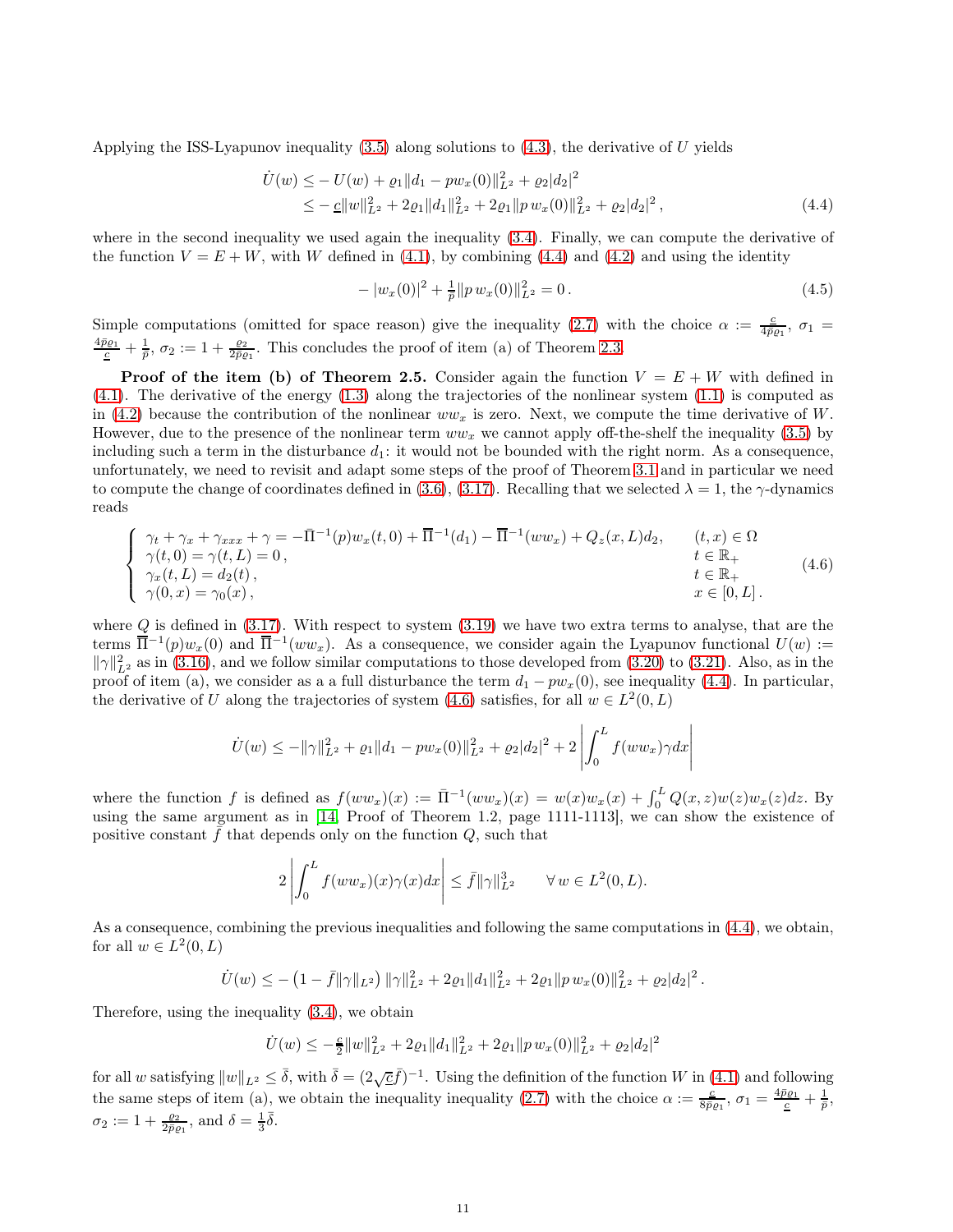<span id="page-11-0"></span>5. Adding an integral action. In this section we consider the regulation problem of a KdV equation in which the disturbance  $d_2$  is considered as a control input acting at the boundary condition, and the output  $y(t) = w_x(t, 0)$  has to be regulated at a certain desired constant reference r in presence of unknown distributed constant disturbances  $d_1$ . We aim at showing that such a problem can be solved by means of an integral action and an output feedback control law. The proposed design is based on the forwarding method (see e.g., [\[56\]](#page-25-10) or [\[35\]](#page-24-24)). Note that in Section [5.1,](#page-11-1) we focus on the linearized version of the KdV model [\(1.2\)](#page-1-1). Then, in Section [5.2,](#page-17-0) we will show a local result for the nonlinear system  $(1.1)$ .

<span id="page-11-1"></span>5.1. Regulation of linear KdV equation by means of the forwarding method. Consider the following system

<span id="page-11-2"></span>
$$
\begin{cases}\n w_t + w_x + w_{xxx} = d(x), & (t, x) \in \mathbb{R}_+ \times [0, L], \\
 w(t, 0) = w(t, L) = 0, & t \in \mathbb{R}_+ \\
 w_x(t, L) = u(t), & t \in \mathbb{R}_+ \\
 w(0, x) = w_0(x), & x \in [0, L] \\
 y(t) = w_x(t, 0), & t \in \mathbb{R}_+\n\end{cases}
$$
\n(5.1)

where  $d \in L^2(0,L)$  is a constant perturbation,  $u \in \mathbb{R}$  is the control input, and  $y \in \mathbb{R}$  is the output to be regulated at a certain desired constant reference r. We define the regulated output error  $e = y - r$  and we defined our regulation objective as

<span id="page-11-5"></span>
$$
\lim_{t \to \infty} e(t) = \lim_{t \to \infty} y(t) - r = 0. \tag{5.2}
$$

To this end, we follow the standard set-up of output regulation [\[2,](#page-23-3) [56\]](#page-25-10) and we extend system [\(5.1\)](#page-11-2) with an integral action processing the desired error to be regulated. In other words, we consider a dynamical feedback law of the form

<span id="page-11-3"></span>
$$
\dot{\eta} = y - r, \qquad u = k\eta, \tag{5.3}
$$

where  $\eta \in \mathbb{R}$  is the state of the controller and k is a positive constant to be selected small enough, as shown later. The closed-loop system [\(5.1\)](#page-11-2), [\(5.3\)](#page-11-3) can be seen as an augmented system, i.e. a PDE system (whose state is w) coupled with an ODE (whose state is  $\eta$ ), which reads

<span id="page-11-4"></span>
$$
\begin{cases}\n w_t + w_x + w_{xxx} = d(x), & (t, x) \in \mathbb{R}_+ \times [0, L], \\
 w(t, 0) = w(t, L) = 0, & t \in \mathbb{R}_+, \\
 w_x(t, L) = k\eta(t), & t \in \mathbb{R}_+, \\
 \dot{\eta}(t) = w_x(t, 0) - r, & t \in \mathbb{R}_+, \\
 w(0, x) = w_0(x), \ \eta(0) = \eta_0, & x \in [0, L].\n\end{cases}
$$
\n(5.4)

We define the space  $X := \mathbb{R} \times L^2(0, L)$ , that is the state space of [\(5.4\)](#page-11-4). It is a Hilbert space as the Cartesian product of two Hilbert spaces. In the rest of the section, we will show the following properties for the closedloop system [\(5.4\)](#page-11-4): it is well posed, it admits a unique equilibrium which is exponentially stable, and the regulation objective [\(5.2\)](#page-11-5) is achieved when considering sufficiently regular solutions.

To this end, we introduce now the following two linear operators  $S$  and  $A$  that will be used in the rest of the section. In particular, we denote with S the operator associated with the linear KdV equation [\(1.2\)](#page-1-1). The operator S and its domain  $D(S) \subset L^2(0, L)$  are defined as

<span id="page-11-6"></span>
$$
Sw = -w' - w''', \qquad D(S) := \{w \in H^3(0, L) : w(0) = w(L) = w'(L) = 0\}.
$$
\n
$$
(5.5)
$$

Then, we define the operator  $\mathcal A$  in order to describe the closed-loop system [\(5.4\)](#page-11-4) in the following abstract form

<span id="page-11-7"></span>
$$
\frac{d}{dt}\zeta = \mathcal{A}\zeta + \Gamma, \quad \zeta(0) = \tilde{\zeta}_0, \quad \zeta := \begin{pmatrix} \eta \\ w \end{pmatrix}, \quad \mathcal{A}(\eta, w) := \begin{bmatrix} w'(0) \\ -w' - w''' \end{bmatrix}, \quad \Gamma := \begin{bmatrix} -r \\ d \end{bmatrix}, \tag{5.6}
$$

with the domain of A defined as  $D(\mathcal{A}) := \{ (\eta, w) \in \mathbb{R} \times H^3(0, L) \mid w(0) = w(L) = 0, w'(L) = k\eta \} \subset X$ . We start by proving the existence and uniqueness of an equilibrium for system [\(5.4\)](#page-11-4) in the following lemma.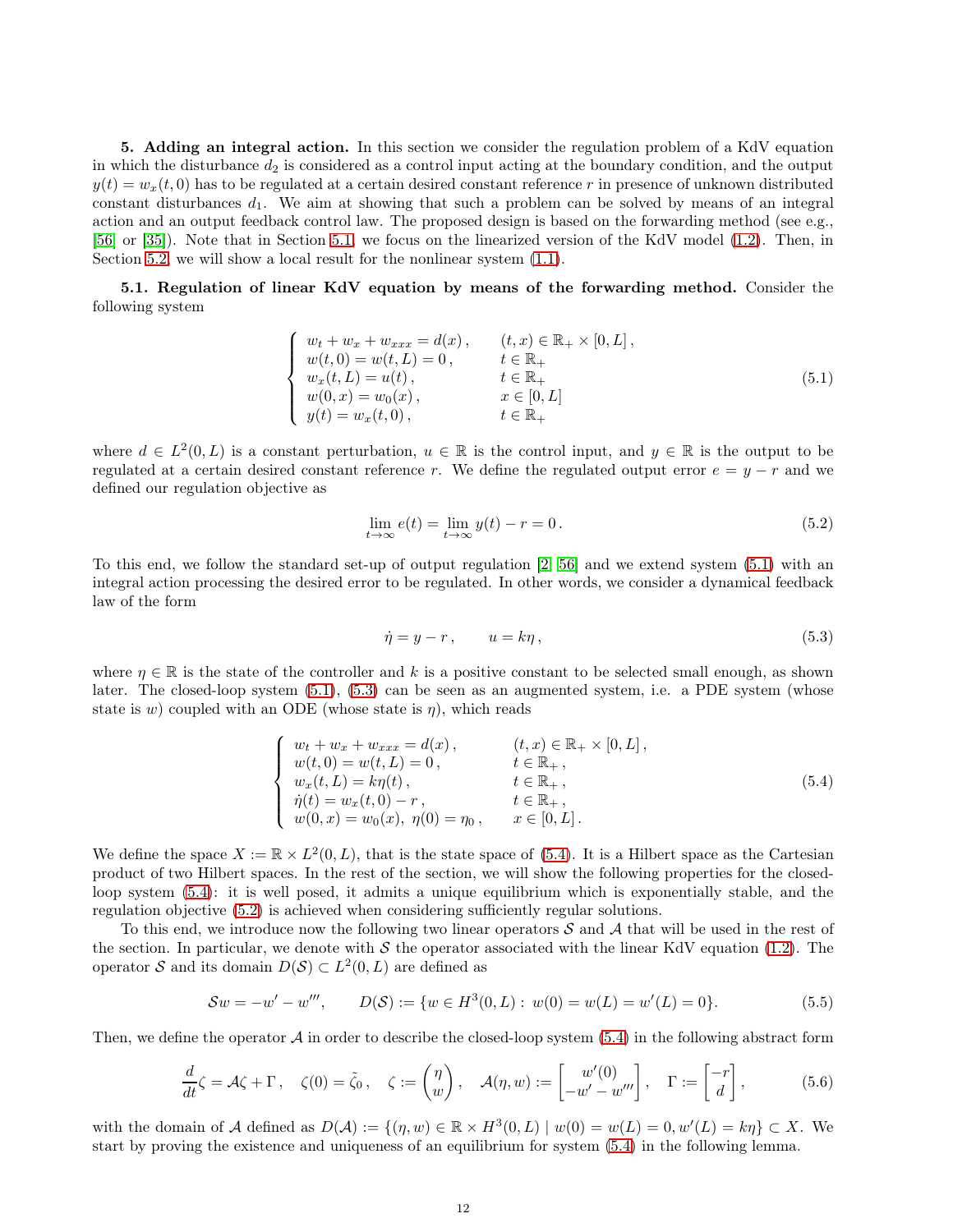<span id="page-12-0"></span>LEMMA 5.1. For any  $k \neq 0$  and  $(d, r) \in L^2(0, L) \times \mathbb{R}$  there exist a unique equilibrium state  $(\eta_\infty, w_\infty) \in X$ to system [\(5.4\)](#page-11-4).

**Proof:** Consider the following boundary value problem

$$
\label{eq:2.1} \left\{ \begin{array}{l} w_\infty'(x)+w_\infty'''(x)=d(x)\,,\qquad x\in[0,L]\,,\\ w_\infty(0)=w_\infty(L)=0\,,\\ w_\infty'(0)=r\,, \end{array} \right.
$$

which represents the nonzero equilibrium state of [\(5.4\)](#page-11-4), together with  $\eta_{\infty} = \frac{w'_{\infty}(L)}{k}$ . Consider the smooth function  $\phi(x) = \frac{rx(L-x)}{L}$ . It satisfies the boundary conditions  $\phi(0) = \phi(L) = 0$  and  $\phi'(0) = r$ . We set  $\psi = w_{\infty} - \phi$ . Then  $\psi$  satisfies the following system

$$
\begin{cases}\n\psi'(x) + \psi'''(x) = j(x), & x \in [0, L], \\
\psi(0) = \psi(L) = 0, \\
\psi'(0) = 0,\n\end{cases}
$$

where  $j(x) = d(x) - \phi'(x)$ . This system can be written in the operator form as  $S^*\psi = j$ , where  $S^*$ , is the adjoint operator of S defined in [\(5.5\)](#page-11-6). In particular,  $S^*$ , is defined as  $S^*\psi = \psi''' + \psi'$  with domain  $D(S^*) := \{w \in H^3(0,L) : w(0) = w(L) = w'(0) = 0\}.$  Following [\[38,](#page-24-33) Lemma 4], we can prove that the canonical embedding from  $D(S^*)$ , equipped with the graph norm, into  $L^2(0,L)$ , is compact. Then, according to [\[11,](#page-24-34) Proposition 4.24],  $S^*$  is an operator with compact resolvent. This implies that its spectrum consists only of eigenvalues. Moreover, 0 is not an eigenvalue of  $S^*$ . Hence, there exists a unique solution  $\psi_{\infty}$  to the equation  $S^*\psi = j$ . The equilibrium  $(\eta_\infty, w_\infty)$  can then be computed as  $w_\infty(x) = \psi_\infty + \phi(x)$  for all  $x \in [0, L]$ and  $\eta_{\infty} = \frac{w_{\infty}'(L)}{k}$ , with  $\phi$  being the function defined at the beginning of the proof.

Next, we show the following well-posedness result for the closed-loop system [\(5.4\)](#page-11-4). In the proof, we will also introduce a strict Lyapunov functional for the closed-loop system [\(5.4\)](#page-11-4). Such a Lyapunov functional is obtained via the forwarding methodology similarly to [\[56,](#page-25-10) [35\]](#page-24-24) and it is based on the ISS-Lyapunov established in Theorem [2.3.](#page-4-1)

<span id="page-12-2"></span>LEMMA 5.2. Let  $L \notin \mathcal{N}$ . There exist  $k_0^* > 0$  such that for any  $k \in (0, k_0^*)$ , for any  $(d, r) \in L^2(0, L) \times \mathbb{R}$  and for any initial condition  $(\eta_0, w_0) \in X$  (resp.  $D(A)$ ), there exists a unique weak solution  $(\eta, w) \in C^0(\mathbb{R}_+; X)$ (resp. strong solution in  $C^1(\mathbb{R}_+;X) \cap C^0(\mathbb{R}_+;D(\mathcal{A})))$  to system [\(5.4\)](#page-11-4).

**Proof:** Given  $(d, r) \in L^2(0, L) \times \mathbb{R}$  let  $(\eta_\infty, w_\infty)$  the corresponding equilibrium to [\(5.4\)](#page-11-4) computed according to Lemma [5.1.](#page-12-0) Consider the following change of coordinates

<span id="page-12-3"></span>
$$
(w, \eta) \mapsto (\tilde{w}, \tilde{\eta}) := (w - w_{\infty}, \eta - \eta_{\infty}).
$$
\n
$$
(5.7)
$$

The  $(\tilde{w}, \tilde{\eta})$ -dynamics is given by

<span id="page-12-1"></span>
$$
\begin{cases}\n\widetilde{w}_t + \widetilde{w}_x + \widetilde{w}_{xxx} = 0, & (t, x) \in \mathbb{R}_+ \times [0, L], \\
\widetilde{w}(t, 0) = \widetilde{w}(t, L) = 0, & t \in \mathbb{R}_+, \\
\widetilde{w}_x(t, L) = k\widetilde{\eta}(t), & t \in \mathbb{R}_+, \\
\dot{\widetilde{\eta}}(t) = \widetilde{w}_x(t, 0), & t \in \mathbb{R}_+, \\
\widetilde{w}(0, x) = \widetilde{w}_0(x), & \widetilde{\eta}(0) = \widetilde{\eta}_0, & x \in [0, L],\n\end{cases}
$$
\n(5.8)

where  $\tilde{w}_0(x) = w_0(x) - w_\infty(x)$  and  $\tilde{\eta}_0 = \eta_0 - \eta_\infty$ . System [\(5.8\)](#page-12-1) can be rewritten, in the operator form, as

$$
\frac{d}{dt}\tilde{\zeta} = \mathcal{A}\tilde{\zeta}, \qquad \tilde{\zeta} = \zeta_0, \qquad \tilde{\zeta} := \begin{pmatrix} \tilde{\eta} \\ \tilde{w} \end{pmatrix}
$$

with A and its domain  $D(A)$  defined as in [\(5.6\)](#page-11-7). As a consequence, systems [\(5.4\)](#page-11-4) and [\(5.8\)](#page-12-1) are equivalent. Then, if one proves that the operator A defined in [\(5.6\)](#page-11-7) is a m-dissipative operator on  $(X, \|\cdot\|_X)$ , one can apply the result provided by [6, Theorem 3.1], and conclude that the statement of Lemma [5.2](#page-12-2) holds. For that,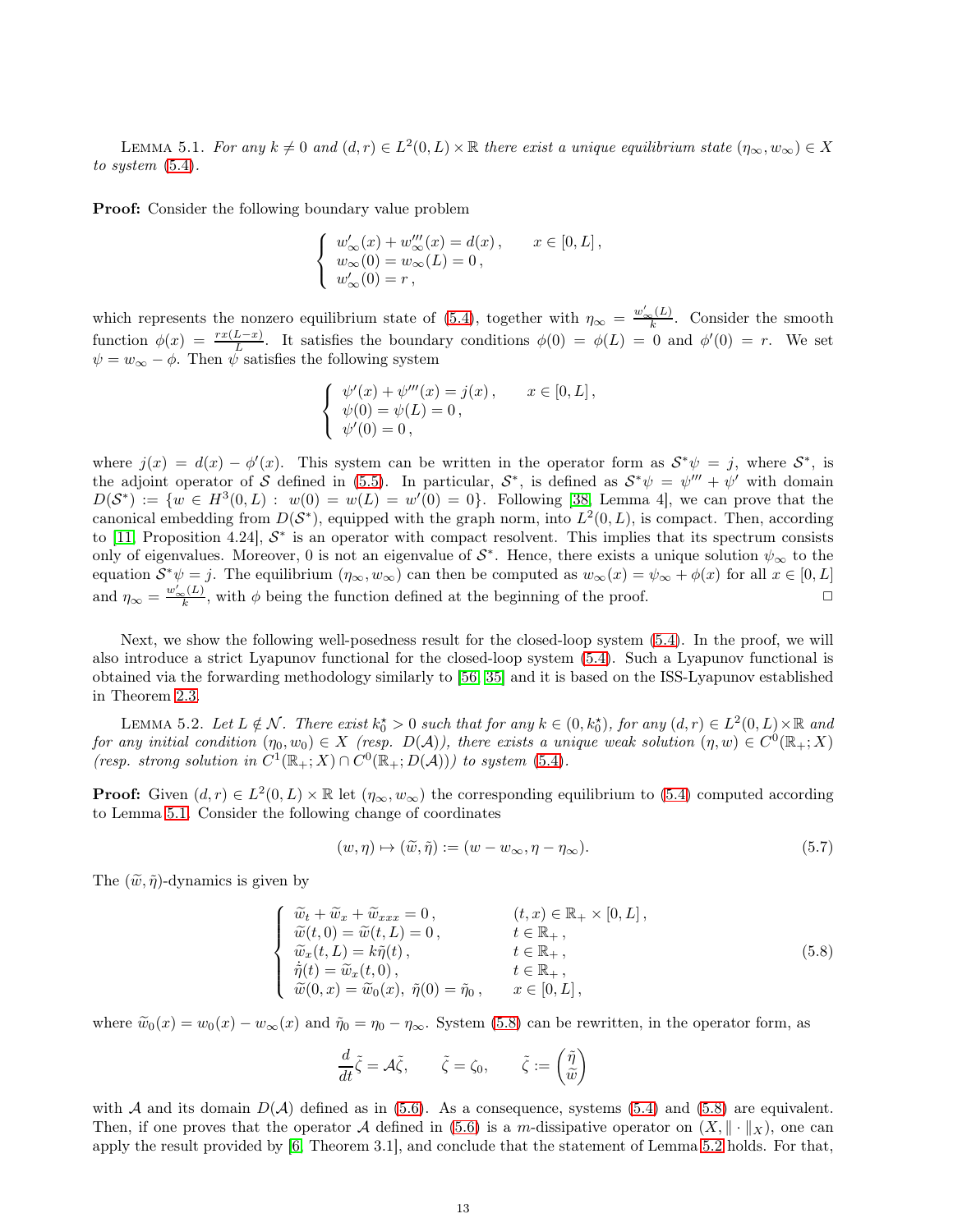we look for an equivalent norm and a related scalar product coming from a Lyapunov functional. We will prove then the dissipativity with respect to such a scalar product. This Lyapunov functional is built following the forwarding approach (see e.g [\[56\]](#page-25-10)). To simplify the notation, in the rest of this proof, we will write  $(\eta, w)$ instead of  $(\tilde{\eta}, \tilde{w})$ .

Now, by recalling the definition of the operator S in given in [\(5.5\)](#page-11-6), we define the operator  $\mathcal{M}: L^2(0,1) \to \mathbb{R}$ as solution to the following Sylvester equation

<span id="page-13-0"></span>
$$
MSw = Cw, \qquad \forall w \in D(S), \tag{5.9}
$$

where  $\mathcal{C}: f \in H_0^1(0,L) \to f'(0) \in \mathbb{R}$ . Since the strongly continuous semigroup generated by the operator S is exponentially stable, the Sylvester equation [\(5.9\)](#page-13-0) admits a unique solution, see [\[47,](#page-25-12) Lemma 22]. Moreover, since M is a linear form, according to Riesz representation theorem [\[7,](#page-23-9) Theorem 4.11], the operator M is uniquely defined as  $\mathcal{M}w = \int_0^L M(x)w(x)dx$ . In order to obtain an explicit solution, we write equation [\(5.9\)](#page-13-0) in the explicit form

$$
w'(0) = -\int_0^L M(x)[w'(x) + w'''(x)]dx \quad \forall w \in D(S).
$$

Using integration by parts we obtain

$$
w'(0) = \int_0^L w(x)[M'(x) + M'''(x)]dx + M(0)w''(0) - M(L)w''(L) - M'(0)w'(0),
$$

for all  $w \in D(\mathcal{S})$ . From the latter equation, we obtain the following boundary value problem

<span id="page-13-1"></span>
$$
\begin{cases}\nM''' + M' = 0, \\
M(0) = M(L) = 0, \\
M'(0) = -1.\n\end{cases}
$$
\n(5.10)

It can be verified that the function

<span id="page-13-4"></span>
$$
M: x \in \mathbb{R} \mapsto \frac{-2\sin(\frac{x}{2})\sin(\frac{L-x}{2})}{\sin(\frac{L}{2})}
$$
\n
$$
(5.11)
$$

is a solution to [\(5.10\)](#page-13-1). Computations are omitted for space reasons. Moreover, it is the unique solution to  $(5.10)$  and the operator M defined above is the unique solution to the Sylvester equation [\(5.9\)](#page-13-0). Then, the operator  $\mathcal{M}: L^2(0,L) \to \mathbb{R}$  can be expressed as  $\mathcal{M}\varphi = \int_0^L M(x)\varphi(x)dx$ .

With the operator M so defined, consider the candidate Lyapunov functional  $\mathcal{V}: X \to \mathbb{R}$  defined as

<span id="page-13-3"></span>
$$
\mathcal{V}(\eta, w) = V(w) + (\eta - \mathcal{M}w)^2, \qquad (5.12)
$$

where V is the Lyapunov functional given by Theorem [2.3.](#page-4-1) By construction, the Lyapunov functional  $\mathcal V$  is equivalent to the standard norm on the space X, and in particular, there exist positive constants  $\underline{\nu}, \overline{\nu}$  such that the following holds

<span id="page-13-2"></span>
$$
\underline{\nu} \|(\eta, w)\|_X^2 \le \mathcal{V}(\eta, w) \le \overline{\nu} \|(\eta, w)\|_X^2, \qquad \forall (\eta, w) \in X. \tag{5.13}
$$

To show this fact, note that, following similar arguments used in the proof of Proposition 4 of [\[56\]](#page-25-10), for any  $\rho \in ]0,1[$  we have

$$
\rho\left(\frac{1}{2}\eta^2-\|M\|_{L^2}^2\|w\|_{L^2}^2\right)\leq (\eta-\mathcal{M}w)^2\leq 2(\eta^2+\|M\|_{L^2}^2\|w\|_{L^2}^2)
$$

for all  $(\eta, w) \in X$ . Furthermore, according to Theorem [2.3,](#page-4-1) we know that V satisfies the inequality [\(2.6\)](#page-3-1). Then we have

$$
\rho\left(\frac{1}{2}\eta^2 - \|M\|_{L^2}^2 \|w\|_{L^2}^2\right) + \underline{\alpha} \|w\|_{L^2}^2 \leq \mathcal{V}(w) \leq 2\left(\eta^2 + \|M\|_{L^2}^2 \|w\|_{L^2}^2\right) + \overline{\alpha} \|w\|_{L^2}^2.
$$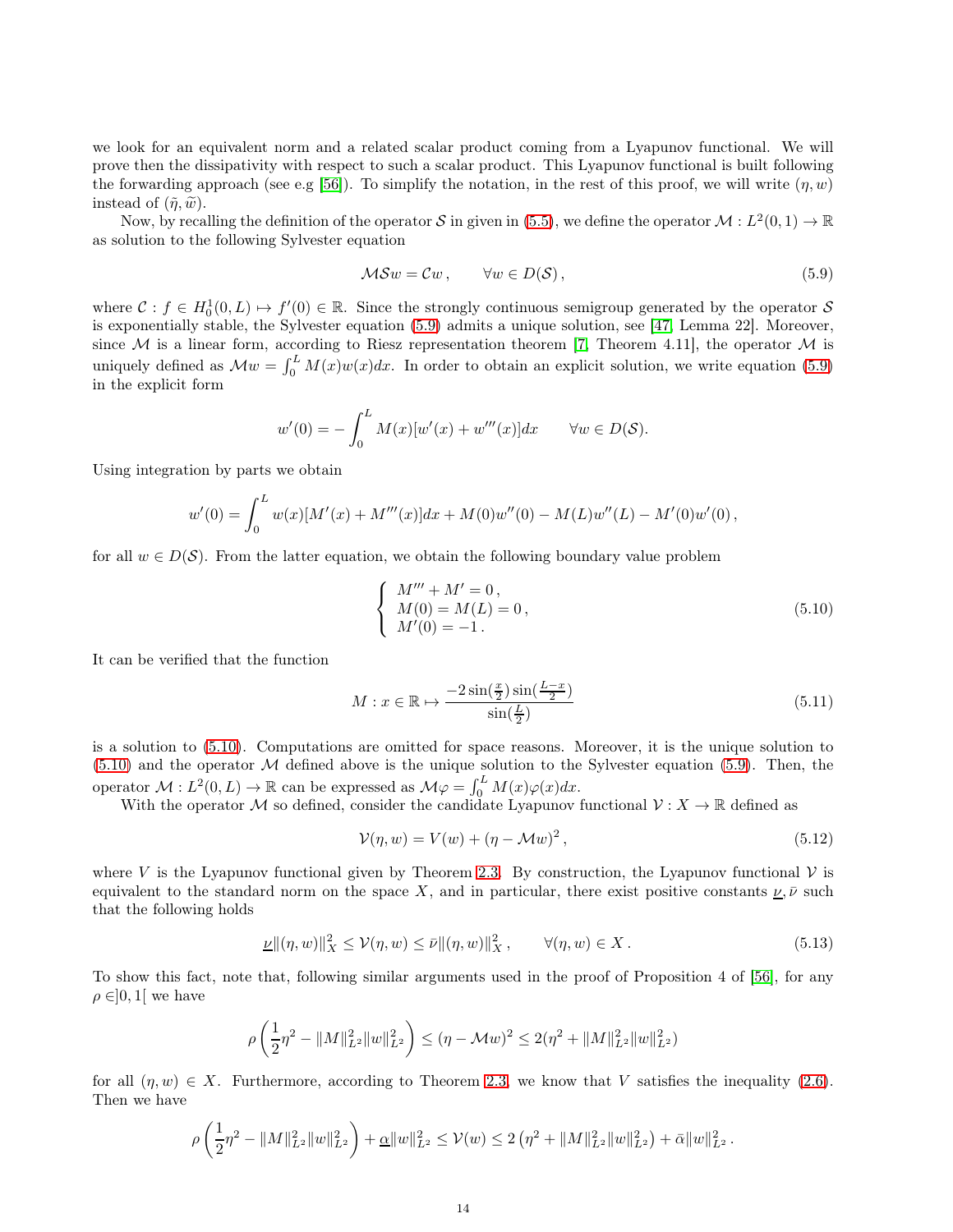Therefore, by selecting  $\rho$  sufficiently small, inequality [\(5.13\)](#page-13-2) holds for some  $\bar{\nu} > \nu > 0$ . By recalling that the function V established in Theorem [2.3](#page-4-1) is of the form  $V = E + W$ , where E and W are quadratic forms of the  $L^2$  norm of w, from the Lyapunov functional V defined in [\(5.12\)](#page-13-3), we can also deduce a scalar product, that we define as follows

<span id="page-14-0"></span>
$$
\left\langle \begin{bmatrix} \eta_1 & w_1 \end{bmatrix}^\top, \begin{bmatrix} \eta_2 & w_2 \end{bmatrix}^\top \right\rangle_{\mathcal{V}} := (\eta_1 - \mathcal{M}w_1)(\eta_2 - \mathcal{M}w_2) + \langle w_1, w_2 \rangle_{L^2} + \langle \Pi w_1, \Pi w_2 \rangle_{L^2}, \tag{5.14}
$$

with  $\Pi$  being the linear operator given by Theorem [2.3.](#page-4-1) It is equivalent to the usual scalar product in X.

Now, we are in position to prove that A is m−dissipative according to [\[46\]](#page-24-35). For this, we need to show that  $A$  is dissipative and maximal. We begin with showing the dissipative properties. To this end, we use the scalar product given in [\(5.14\)](#page-14-0). By using the definition of A given in [\(5.6\)](#page-11-7), we obtain, for all  $\zeta \in D(\mathcal{A})$ ,

$$
\langle \mathcal{A}\zeta, \zeta \rangle_{\mathcal{V}} = (w'(0) + \mathcal{M}(w''' + w')) \left(\eta - \mathcal{M}w\right) - \langle w' + w''' , w \rangle_{L^2} - \langle \Pi(w''' + w'), \Pi w \rangle_{L^2}
$$
  
= 
$$
\left(w'(0) + \int_0^L M(x)[w'(x) + w'''(x)]dx\right) \left(\eta - \mathcal{M}w\right) - \langle w' + w''', w \rangle_{L^2} - \langle \Pi(w''' + w'), \Pi w \rangle_{L^2}.
$$
  
(5.15)

For the first term, it can be shown, after some integrations by parts, that

<span id="page-14-2"></span><span id="page-14-1"></span>
$$
\int_{0}^{L} M(x)[w'(x) + w'''(x)]dx = -k\eta - w'(0)
$$
\n(5.16)

for all  $\zeta \in D(\mathcal{A})$ . Then, for the second term, we recall the ISS properties of the function V stated in Theorem [2.3.](#page-4-1) In particular, applying the inequality  $(2.7)$  to the system  $(5.4)$ , in which d is the distributed disturbance (thus having the role of  $d_1$ ) and  $k\eta$  is seen as a disturbance acting at the boundary condition (thus having the role of  $d_2$ ), we obtain

<span id="page-14-3"></span>
$$
-2\langle w' + w'''', w\rangle_{L^2} - 2\langle \Pi(w''' + w'), \Pi w\rangle_{L^2} \leq -\alpha \|w\|_{L^2}^2 + \sigma_2 k^2 \eta^2. \tag{5.17}
$$

for all  $\zeta \in D(\mathcal{A})$ . Hence, combining inequalities [\(5.15\)](#page-14-1) with [\(5.16\)](#page-14-2) and [\(5.17\)](#page-14-3), we obtain

$$
\langle \mathcal{A}\zeta, \zeta \rangle_{\mathcal{V}} \leq -k\eta \big(\eta - \mathcal{M}w\big) - \frac{\alpha}{2} ||w||_{L^2}^2 + \frac{\sigma_2}{2} k^2 \eta^2
$$
  

$$
\leq -k \left(1 - \left(\frac{\sigma_2}{2} + \frac{||M||_{L^2}}{4\alpha}\right)k\right) \eta^2 - \frac{\alpha}{4} ||w||_{L^2}^2
$$

for all  $\zeta \in D(\mathcal{A})$ , where the second inequality has been obtained by using Young's inequality. As a consequence, we can select

$$
k_0^* = \left(\frac{\sigma_2}{2} + \frac{\|M\|_{L^2}}{4\alpha}\right)^{-1}.
$$

This implies that for any  $k \in (0, k_0^{\star})$  there exists  $\varepsilon > 0$  such that we have

<span id="page-14-5"></span>
$$
\langle \mathcal{A}\zeta, \zeta \rangle_{\mathcal{V}} \le -\varepsilon (|\eta|^2 + \|w\|_{L^2}^2)
$$
\n(5.18)

for all  $\zeta \in D(\mathcal{A})$ , which shows that the operator  $\mathcal A$  is dissipative.

Now, we want to show that A is a maximal operator. According to Lümer−Phillips theorem [\[46,](#page-24-35) Theorem 4.3], proving that A is maximal reduces to show that there exists a positive  $\lambda_0$  such that for all  $\zeta \in X$ , there exists  $\tilde{\zeta} \in D(\mathcal{A})$  such that  $(\lambda_0 I_X - \mathcal{A})\tilde{\zeta} = \zeta$ . Let  $(\eta, w) \in X$ . We look for a  $(\tilde{\eta}, \tilde{w}) \in D(\mathcal{A})$  satisfying

<span id="page-14-4"></span>
$$
\begin{cases}\n\tilde{w}^{\prime\prime\prime} + \tilde{w}^{\prime} + \lambda_0 \tilde{w} = w, & x \in [0, L], \\
\tilde{w}(0) = \tilde{w}(L) = 0, \\
\tilde{w}^{\prime}(L) = k\tilde{\eta}, \\
\lambda_0 \tilde{\eta} - \tilde{w}^{\prime}(0) = \eta,\n\end{cases}
$$
\n(5.19)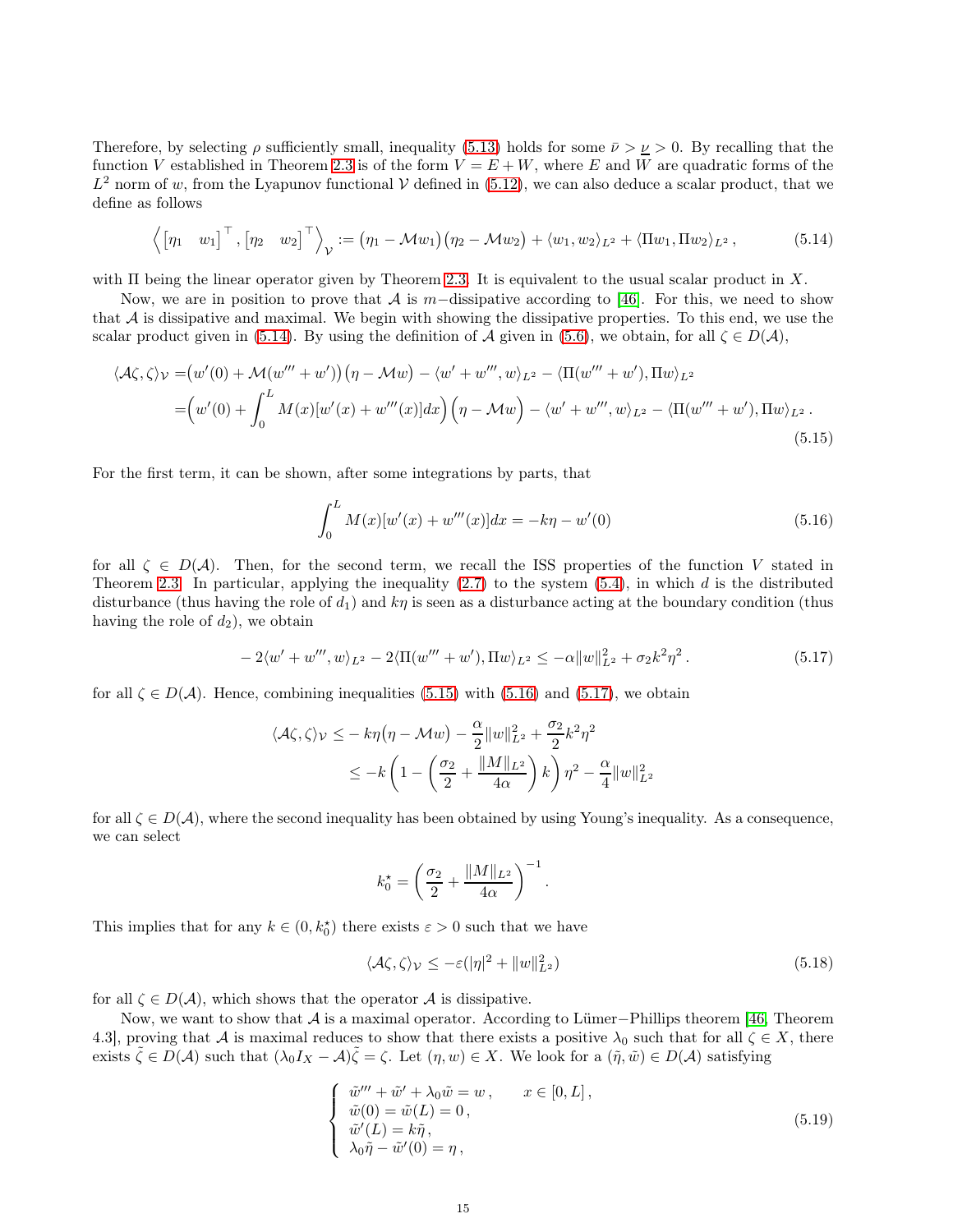namely

$$
\label{eq:2.1} \left\{ \begin{array}{l} \tilde w''' + \tilde w' + \lambda_0 \tilde w = w \,, \qquad \quad x \in [0,L] \,, \\ \tilde w(0) = \tilde w(L) = 0 \,, \\ \tilde w'(L) = \frac{k}{\lambda_0}(\eta + \tilde w'(0)) \,, \\ \lambda_0 \tilde \eta - \tilde w'(0) = \eta \,. \end{array} \right.
$$

Now, we consider the following boundary value problem

$$
\label{eq:2.1} \left\{ \begin{array}{l} \tilde w^{\prime\prime\prime} + \tilde w^\prime + \lambda_0 \tilde w = w \,, \qquad \quad x \in [0,L] \,, \\ \tilde w(0) = \tilde w(L) = 0 \,, \qquad \qquad \\ \tilde w^\prime(L) = \frac{k}{\lambda_0} (\eta + \tilde w^\prime(0)) \,, \end{array} \right.
$$

and the smooth function  $\tilde{\phi}(x) = \frac{k\eta x^2(x-L)}{\lambda_0 L^2}$  satisfying the boundary conditions

$$
\tilde{\phi}(0) = \tilde{\phi}(L) = \tilde{\phi}'(0) = 0, \qquad \tilde{\phi}'(L) = \frac{k}{\lambda_0} \eta.
$$

We set  $\tilde{\psi} = \tilde{w} - \tilde{\phi}$ . Then  $\tilde{\psi}$  satisfies the following boundary value problem

<span id="page-15-0"></span>
$$
\begin{cases}\n\tilde{\psi}' + \tilde{\psi}''' + \lambda_0 \tilde{\psi} = \tilde{j}(x), & x \in [0, L], \\
\tilde{\psi}(0) = \tilde{\psi}(L) = 0, \\
\tilde{\psi}'(L) = \frac{k}{\lambda_0} \tilde{\psi}'(0),\n\end{cases}
$$
\n(5.20)

where  $\tilde{j}(x) = w(x) - \tilde{\phi}'(x) - \tilde{\phi}'''(x) - \lambda_0 \tilde{\phi}$ . Now, we define the operator  $\hat{S}$  and its domain  $D(\hat{S}) \subset L^2(0, L)$  as

$$
\widehat{S}\psi = -\psi' - \psi''', \qquad D(\widehat{S}) := \left\{\psi \in H^3(0, L) : \psi(0) = \psi(L) = 0, \psi'(L) = \frac{k}{\lambda_0}\psi'(0)\right\}.
$$

We define also its adjoint operator  $\widehat{S}^*$  and its domain  $D(\widehat{S}^*)$  as

$$
\widehat{S}^*\psi = \psi''' + \psi', \qquad D(\widehat{S}^*) := \left\{\psi \in H^3(0, L) : \psi(0) = \psi(L) = 0, \psi'(0) = \frac{k}{\lambda_0}\psi'(L)\right\}.
$$

Note that  $\widehat{S}$  and  $\widehat{S}^*$  are dissipative. Indeed, by selecting  $\lambda_0 > k$ , we have

$$
\int_0^L \psi \hat{S} \psi dx = \left(\frac{k}{\lambda_0} - 1\right) \psi'(0)^2 < 0, \qquad \psi \in D(\widehat{cs}),
$$
\n
$$
\int_0^L \psi \hat{S}^* \psi dx = \left(\frac{k}{\lambda_0} - 1\right) \psi'(L)^2 < 0, \qquad \psi \in D(\widehat{S}^*).
$$

Moreover,  $\hat{S}$  is closed and  $D(\hat{S})$  is dense in  $L^2(0,L)$ . Then, according to [\[46,](#page-24-35) Theorem 4.3 and Corollary 4.4]  $\hat{S}$ is m-dissipative operator. Finally, since  $\hat{\mathcal{S}}$  is a m-dissipative operator then the system [\(5.20\)](#page-15-0) admits a solution  $\tilde{\psi}$  in  $D(\hat{\mathcal{S}})$ . As a consequence, there exist  $(\tilde{\eta}, \tilde{w}) \in D(\mathcal{A})$  solution of [\(5.19\)](#page-14-4). This proves that  $\mathcal{A}$  is maximal and concludes the proof of Lemma 5.2. and concludes the proof of Lemma [5.2.](#page-12-2)

Finally, the next result deals with the exponential stability of equilibrium state  $(\eta_{\infty}, w_{\infty})$  and with the related output regulation objective [\(5.2\)](#page-11-5).

<span id="page-15-2"></span>THEOREM 5.3 (Stabilization and regulation). Let  $L \notin \mathcal{N}$  and consider system [\(5.4\)](#page-11-4). For any  $k \in (0, k_0^*),$ with  $k_0^*$  given by Lemma [5.2,](#page-12-2) there exist  $b_0, \nu_0 > 0$ , and for any  $(d, r) \in L^2(0, L) \times \mathbb{R}$  there exists  $(\eta_\infty, w_\infty) \in X$ , computed according to Lemma [5.1,](#page-12-0) such that any solution to system [\(5.4\)](#page-11-4) with initial condition  $(\eta_0, w_0) \in X$ satisfies

<span id="page-15-1"></span>
$$
\|(\eta(t), w(t, \cdot)) - (\eta_{\infty}, w_{\infty})\|_{X} \le b_0 e^{-\nu_0 t} \|(\eta_0, w_0) - (\eta_{\infty}, w_{\infty})\|_{X}.
$$
\n(5.21)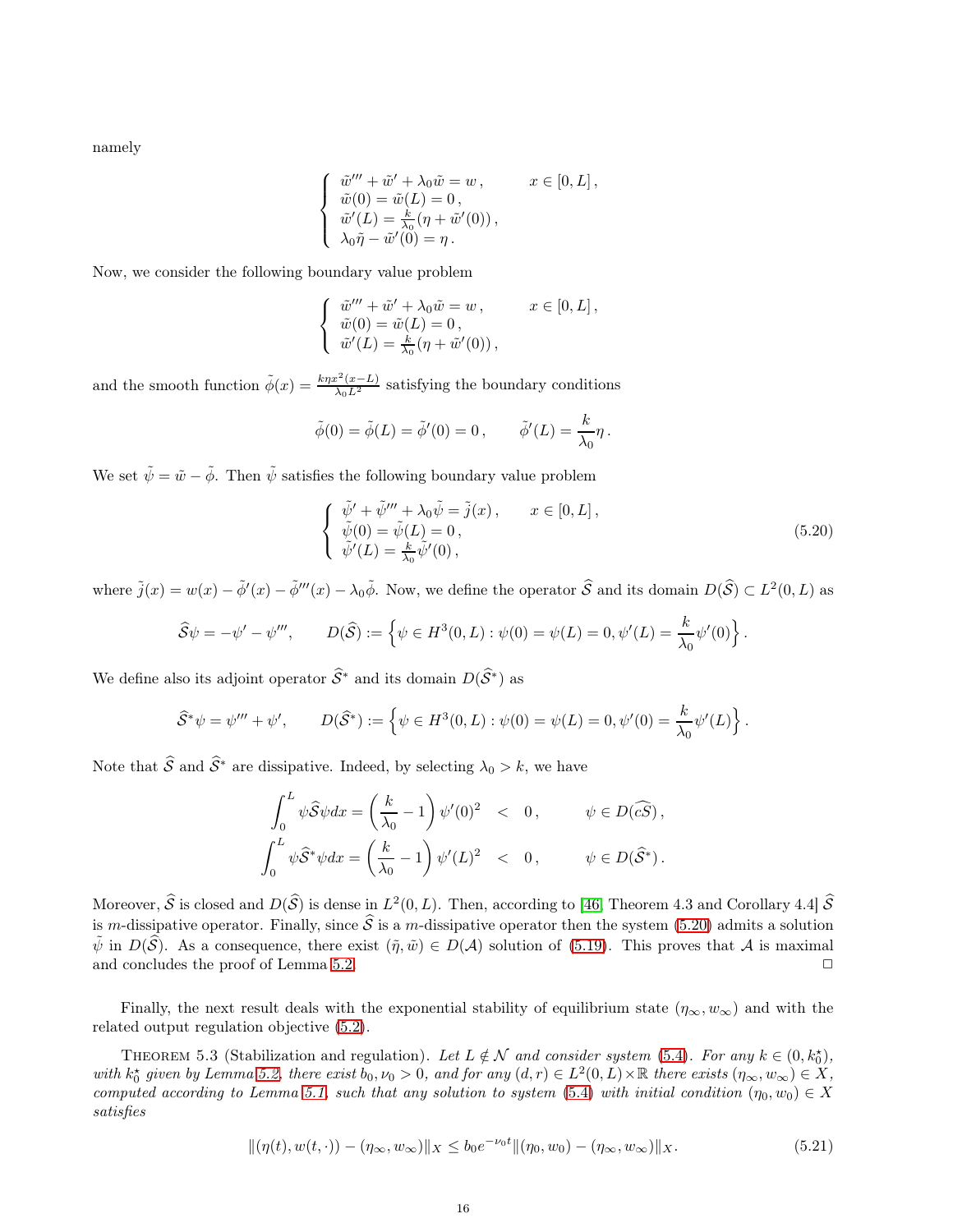for all  $t \geq 0$ . Moreover, for any strong solution to [\(5.4\)](#page-11-4), and in particular, for any  $(\eta_0, w_0) \in D(\mathcal{A})$ , the output  $y$  is asymptotically regulated at the reference  $r$ , namely  $(5.2)$  is satisfied.

**Proof:** The first part of the proof is proved for any initial condition  $(\eta_0, w_0) \in D(\mathcal{A})$ . The result follows for all initial conditions in  $X$  by a standard density argument (see e.g. [\[34,](#page-24-32) Lemma 1]). Consider the equilibrium  $(\eta_{\infty}, w_{\infty})$ , recall the change of coordinates defined in [\(5.7\)](#page-12-3) and consider the error system [\(5.8\)](#page-12-1). We show now that the its origin is exponentially stable. To this end, consider the Lyapunov functional  $\mathcal V$  defined in [\(5.12\)](#page-13-3). According to the proof of dissipativity of A of Lemma [\(5.2\)](#page-12-2), for any  $k \in (0, k^*)$  the time derivative of V along the strong solution to [\(5.8\)](#page-12-1) satisfies [\(5.18\)](#page-14-5). As a consequence, from [\(5.13\)](#page-13-2) and Grönwall's lemma, there exist positive constants  $b_0, \nu_0$  such that, for all  $(\eta_0, w_0) \in D(\mathcal{A})$  and for all  $t \geq 0$ 

<span id="page-16-2"></span>
$$
\|(\tilde{\eta}(t), \tilde{w}(t, \cdot))\|_{X} \le b_0 e^{-\nu_0 t} \|(\tilde{\eta}_0, \tilde{w}_0)\|_{X}.
$$
\n
$$
(5.22)
$$

By using the density of  $D(\mathcal{A})$  in X, and the change of coordinates [\(5.7\)](#page-12-3), we conclude that [\(5.21\)](#page-15-1) holds.

Now, we need to show that the regulation objective [\(5.2\)](#page-11-5) is achieved for strong solutions. For this, note that if  $(\eta_0, w_0) \in D(\mathcal{A})$ , then  $(\tilde{\eta}_0, \tilde{w}_0) \in D(\mathcal{A})$ . Then  $(\tilde{\eta}, \tilde{w}) \in C^1(\mathbb{R}_+; X) \cap C^0(\mathbb{R}_+; D(\mathcal{A}))$ . Now, let us introduce the new variables  $v, \xi$  defined as follows

<span id="page-16-1"></span>
$$
(\tilde{w}, \tilde{\eta}) \mapsto (v, \xi) := (\tilde{w}_t, \dot{\tilde{\eta}}). \tag{5.23}
$$

The dynamics of  $(v, \xi)$  is given as

$$
\begin{cases}\n v_t + v_x + v_{xxx} = 0, & (t, x) \in \mathbb{R}_+ \times [0, L], \\
 v(t, 0) = v(t, L) = 0, & t \in \mathbb{R}_+ \\
 v_x(t, L) = k\xi(t), & t \in \mathbb{R}_+ \\
 \dot{\xi}(t) = v_x(t, 0), & t \in \mathbb{R}_+ \\
 v(0, x) = v_0(x), \xi(0) = \xi_0, & x \in [0, L].\n\end{cases}
$$
\n(5.24)

with

<span id="page-16-0"></span>
$$
v_0(x) = -\tilde{w}'_0(x) - \tilde{w}'''_0(x), \quad x \in [0, L], \qquad \xi_0 = \tilde{w}'_0(0). \tag{5.25}
$$

Since  $(v(0, \cdot), \xi(0)) \in X$ , then, according to the Lemma [5.2](#page-12-2) and the first statement of Theorem [5.3,](#page-15-2) we have  $(v, \xi) \in C^0(\mathbb{R}_+; X)$  and

$$
\|(\xi(t),v(t,\cdot))\|_X \le b_0 e^{-\nu_0 t} \|(\xi(0),v(0,\cdot))\|_X\,, \qquad \forall (v_0,\xi_0)\in X\,.
$$

By definition of v and  $\xi$  and using [\(5.25\)](#page-16-0), one can see that, once one considers  $(v_0, \xi_0) \in X$ , then this implies that  $(\eta_0, w_0) \in D(\mathcal{A})$ . Then, using the definition of the change of coordinates [\(5.23\)](#page-16-1) and [\(5.25\)](#page-16-0) we obtain

<span id="page-16-3"></span>
$$
\|\widetilde{w}_t(t,\cdot)\|_{L^2} \le \|\langle \dot{\widetilde{\eta}}(t), \widetilde{w}_t(t,\cdot)\rangle\|_{X} \le b_0 e^{-\nu_0 t} \|(-\widetilde{w}_0'(x) - \widetilde{w}_0'''(x), \widetilde{w}_0'(0))\|_{X}, \qquad \forall w_0 \in D(\mathcal{A}).
$$
 (5.26)

Now, by multiplying the first equation of [\(5.8\)](#page-12-1) by  $\tilde{w}$  and integrating by parts, we get after some computations

$$
k^{2}\tilde{\eta}(t)^{2} - \tilde{w}_{x}(t,0)^{2} = \int_{0}^{L} \tilde{w}(t,x)\tilde{w}_{t}(t,x)dx.
$$

Using Cauchy-Schwarz's inequality, from [\(5.22\)](#page-16-2) and [\(5.26\)](#page-16-3) we finally obtain

$$
|\widetilde{w}_x(t,0)|^2 \leq ||\widetilde{w}(t,\cdot)||_{L^2} ||\widetilde{w}_t(t,\cdot)||_{L^2} + k^2 |\widetilde{\eta}(t)|^2 \underset{t \to \infty}{\longrightarrow} 0, \qquad \forall (\eta_0,w_0) \in D(\mathcal{A}).
$$

From the previous inequality we obtain  $\lim_{t\to\infty} |\tilde{w}_x(t,0)| = \lim_{t\to\infty} |w_x(t,0) - r| = 0$  for all  $(\eta_0, w_0) \in D(\mathcal{A})$ , and therefore  $(5.2)$ , concluding the proof.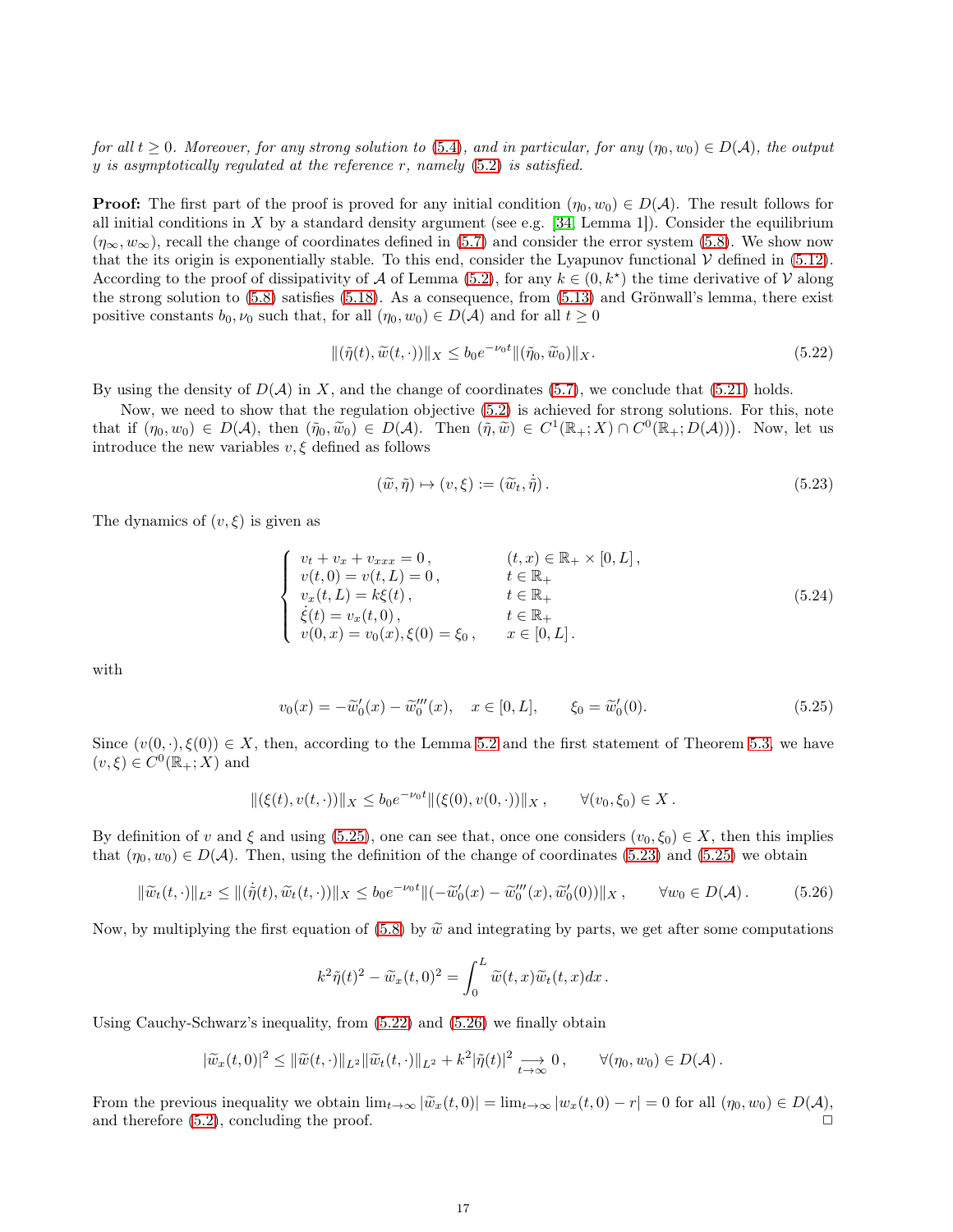<span id="page-17-0"></span>5.2. Regulation of nonlinear KdV equation by means of the forwarding method. In this section, we consider the regulation problem for a nonlinear KdV equation [\(1.1\)](#page-1-0). In particular, we consider the system

<span id="page-17-1"></span>
$$
\begin{cases}\n w_t + w_x + w_{xxx} + ww_x = d(x), & (t, x) \in \mathbb{R}_+ \times [0, L], \\
 w(t, 0) = w(t, L) = 0, & t \in \mathbb{R}_+, \\
 w_x(t, L) = u(t), & t \in \mathbb{R}_+, \\
 w(0, x) = w_0(x), & x \in [0, L], \\
 y(t) = w_x(t, 0), & t \in \mathbb{R}_+, \n\end{cases}
$$
\n(5.27)

where  $d \in L^2(0,L)$  is a constant perturbation,  $u \in \mathbb{R}$  is the control input and  $y(t) \in \mathbb{R}$  is the output to be regulated to a constant reference  $r$  as in  $(5.2)$ . Following the design proposed in Section [5.1](#page-11-1) for the linear model [\(1.2\)](#page-1-1), we consider the same output-feedback integral control [\(5.3\)](#page-11-3) and we compactly write the closed-loop system [\(5.27\)](#page-17-1), [\(5.3\)](#page-11-3) as

<span id="page-17-2"></span>
$$
\begin{cases}\n w_t + w_x + w_{xxx} + ww_x = d(x), & (t, x) \in \mathbb{R}_+ \times [0, L], \\
 w(t, 0) = w(t, L) = 0, & t \in \mathbb{R}_+, \\
 w_x(t, L) = k\eta(t), & t \in \mathbb{R}_+, \\
 \dot{\eta}(t) = w_x(t, 0) - r, & t \in \mathbb{R}_+, \\
 w(0, x) = w_0(x), \eta(0) = \eta_0, & x \in [0, L].\n\end{cases}
$$
\n(5.28)

In the following, we will show that for sufficiently small perturbations  $d$  and references  $r$  the closed-loop system [\(5.28\)](#page-17-2) is well posed and it admits a unique equilibrium which is locally exponentially stable. Furthermore, for solutions which are sufficiently regular, the regulation objective [\(5.2\)](#page-11-5) is satisfied. We start by showing the existence and uniqueness of an equilibrium.

<span id="page-17-6"></span>LEMMA 5.4. There exist  $\bar{d} > 0$  and  $\bar{r} > 0$  such that, for any  $(d, r) \in L^2(0, L) \times \mathbb{R}$  satisfying  $||d||_{L^2} \leq \bar{d}$ and  $|r| \leq \bar{r}$ , there exists a unique equilibrium state  $(\eta_{\infty}, w_{\infty}) \in X$  to system [\(5.28\)](#page-17-2). Furthermore there exists  $\overline{w} > 0$  such that for any  $\overline{w}_0 \in (0, \overline{w}]$ , there exists  $d_0 > 0$  and  $r_0 > 0$  so that, for any  $(d, r) \in L^2(0, L) \times \mathbb{R}$ satisfying  $||d||_{L^2} \leq d_0$  and  $|r| \leq r_0$  then  $||w_\infty||_{H^3} \leq \overline{w}_0$ .

**Proof:** Consider the following boundary value problem

<span id="page-17-3"></span>
$$
\begin{cases}\nw'_{\infty}(x) + w'''_{\infty}(x) + w_{\infty}(x)w'_{\infty}(x) = d(x), & x \in [0, L], \\
w_{\infty}(0) = w_{\infty}(L) = 0, & (5.29) \\
w'_{\infty}(0) = r,\n\end{cases}
$$

which represents the nonzero equilibrium state of [\(5.4\)](#page-11-4), with  $\eta_{\infty} = \frac{w'_{\infty}(L)}{k}$ . We prove that there exists a solution to system [\(5.29\)](#page-17-3) by following a fixed-point strategy. We set

$$
H_r^3(0,L) := \left\{ w \in H^3(0,L) : w(0) = w(L) = 0, w'(0) = r \right\},\,
$$

and we introduce the operator  $\mathcal{T}_0: H_r^3(0,L) \to H_r^3(0,L)$  defined by  $\mathcal{T}_0(w) = \varphi$  where  $\varphi$  is the solution to

<span id="page-17-4"></span>
$$
\begin{cases}\n\varphi'(x) + \varphi'''(x) = d(x) - w_{\infty}(x)w'_{\infty}(x), & x \in [0, L], \\
\varphi(0) = \varphi(L) = 0, & (\text{5.30}) \\
\varphi'(0) = r,\n\end{cases}
$$

Note that the function  $\|\cdot\|_{H^3_\Sigma}$ :  $w \in H^3(0,L) \mapsto \|w' + w'''\|_{L^2} \in \mathbb{R}_+$  is a semi-norm on the space  $H^3(0,L)$ . Furthermore,  $H_r^3(0,L) \subset H_0^1(0,L)$ . Then, according to the Poincaré's inequality, the semi-norm  $\|\cdot\|_{H_r^3}$  is a norm on the space  $H_r^3(0,L)$  which is equivalent to the standard norm induced by  $H^3(0,L)$ . In other words, there exists a positive constant  $\kappa$  such that

<span id="page-17-5"></span>
$$
||w||_{H_r^3} \le ||w||_{H^3(0,L)} \le \kappa ||w||_{H_r^3}, \qquad \forall w \in H_r^3(0,L). \tag{5.31}
$$

Now, we have,

$$
\|\mathcal{T}_0(w)\|_{H^3_r} = \|d - ww'\|_{L^2}
$$
  
\n
$$
\leq \|d\|_{L^2} + \|ww'\|_{L^2}
$$
  
\n
$$
\leq \|d\|_{L^2} + \|w\|_{L^\infty} \|w'\|_{L^2},
$$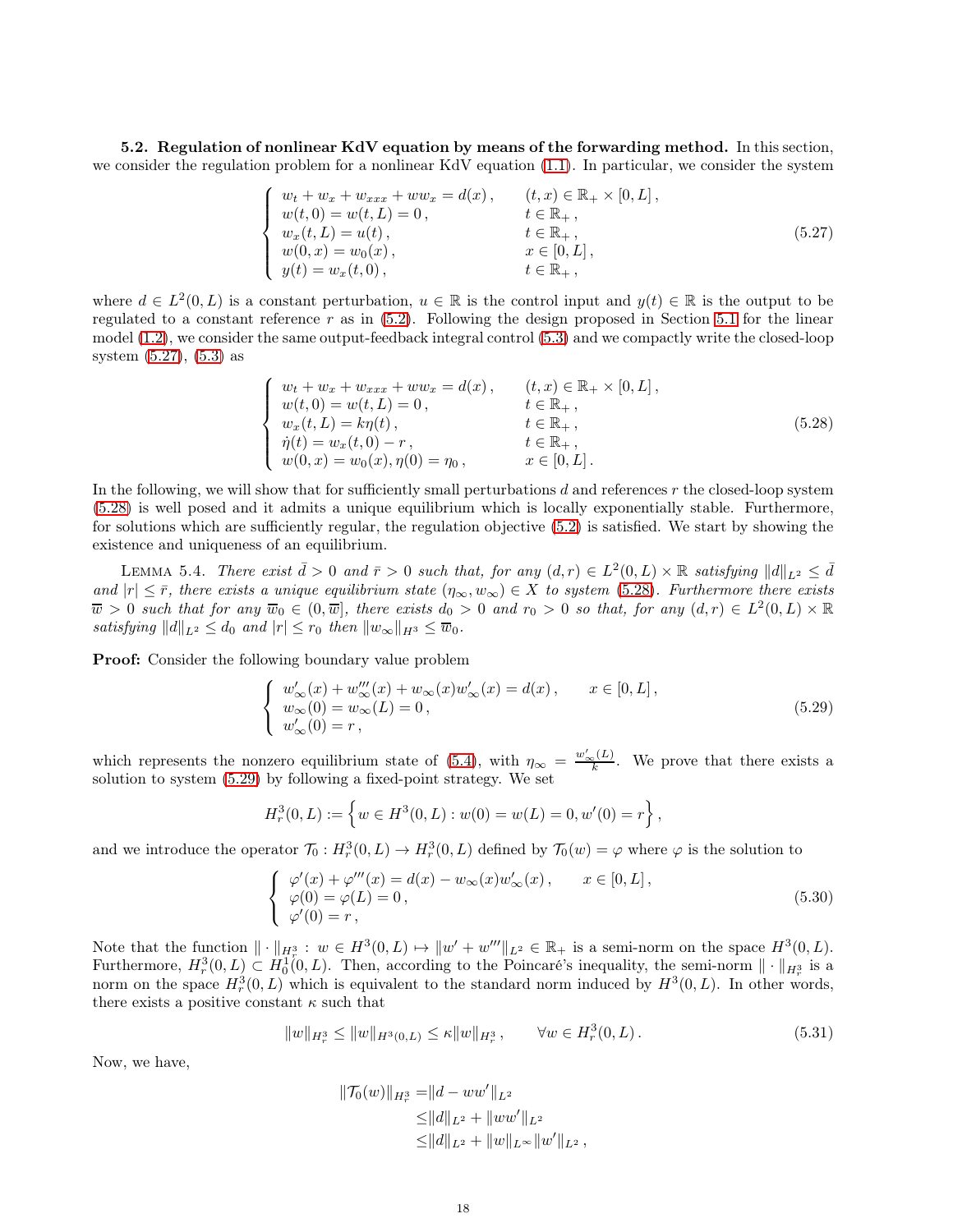for all  $w \in H_r^3(0, L)$ . Denoting with the constant  $\ell$  the norm of the embedding  $H^3(0, L)$  in  $L^{\infty}(0, L)$ , according to the Rellich-Kondrachov Theorem (see [\[7,](#page-23-9) Theorem 9.16]), we have

$$
\begin{aligned} \|\mathcal{T}_0(w)\|_{H^3_r} \leq & \|d\|_{L^2} + \ell \|w\|_{H^3(0,L)} \|w'\|_{L^2} \\ \leq & \|d\|_{L^2} + \kappa \ell \|w\|_{H^3_r}^2 \\ \leq & \bar{d} + \kappa \ell \|w\|_{H^3_r}^2 \,, \end{aligned}
$$

for all  $w \in H_r^3(0,L)$  and all d satisfying  $|d|_{L^2} \leq \bar{d}$ . Moreover, we have for all  $w_1, w_2 \in H_r^3(0,L)$ 

$$
\|\mathcal{T}_0(w_1) - \mathcal{T}_0(w_2)\|_{H^3_r} = \|w_1 w'_1 - w_2 w'_2\|_{L^2}
$$
  
\n
$$
\leq \|(w_1 - w_2)w'_1\|_{L^2} + \|w_2(w'_1 - w'_2)\|_{L^2}
$$
  
\n
$$
\leq \kappa \ell \|w_1 - w_2\|_{H^3_r} \|w_1\|_{H^3_r} + \kappa \ell \|w_1 - w_2\|_{H^3_r} \|w_2\|_{H^3_r}
$$
  
\n
$$
\leq \kappa \ell (\|w_2\|_{H^3_r} + \|w_2\|_{H^3_r}) \|w_1 - w_2\|_{H^3_r}.
$$

We consider now the operator  $\mathcal{T}_0$  defined as in [\(5.30\)](#page-17-4), restricted on the closed ball

$$
B_{\overline{w}} := \left\{ w \in H^3_r(0, L) : ||w||_{H^3_r} \leq \overline{w} \right\}
$$

with  $\overline{w}$  to be chosen later. Then, collecting all the previous inequality we have

$$
\|\mathcal{T}_0(w)\|_{H^3_r} \le \bar{d} + \kappa \ell \overline{w}^2 ,
$$
  

$$
\|\mathcal{T}_0(w_1) - \mathcal{T}_0(w_2)\|_{H^3_r} \le 2\kappa \ell \overline{w} \|w_1 - w_2\|_{H^3_r} ,
$$

for all  $w, w_1, w_2 \in B_{\overline{w}}$ . Finally, we select  $\overline{d}$  and  $\overline{w}$  such that the following conditions hold

<span id="page-18-1"></span>
$$
\bar{d} < \frac{1}{4\kappa\ell} \qquad \text{and} \qquad \frac{1 - \sqrt{1 - 4\bar{d}\kappa\ell}}{2\kappa\ell} \le \overline{w} < \frac{1}{2\kappa\ell} \,. \tag{5.32}
$$

With such a choice, we obtain  $\|\mathcal{T}_0(w)\|_{H^3_r} \leq \overline{w}$  for all  $w \in B_{\overline{w}}$  and  $\|\mathcal{T}_0(w_1) - \mathcal{T}_0(w_2)\|_{H^3_r} < \|w_1 - w_2\|_{H^3_r}$ , for all  $w_1, w_2 \in B_{\overline{w}}$ . This shows that the operator  $\mathcal{T}_0$  is an operator of contraction. Applying the Banach fixed point theorem [\[7,](#page-23-9) Theorem 5.7] we deduce that the operator  $\mathcal{T}_0$  admits a unique fixed point, and therefore that there exists a unique solution  $w_{\infty} \in B_{\overline{w}}$  to [\(5.29\)](#page-17-3). Now, given  $\overline{w}$ , we deduce the value of  $\overline{r}$ . Indeed, since  $w_{\infty} \in H^3(0, L)$  then we have  $w'_{\infty} \in H^2(0, L)$ . Then, according to the embedding of  $H^2(0, L)$  in  $C^1([0, L])$ , we have  $w'_\infty \in C^1([0,L])$ . Therefore, according to [\[61,](#page-25-13) Lemma 1] we have

<span id="page-18-0"></span>
$$
(w'_{\infty}(0))^2 \leq \frac{2}{L} \|w'_{\infty}\|_{L^2}^2 + L \|w''_{\infty}\|_{L^2}^2 \leq \left(\frac{2}{L} + L\right) \|w_{\infty}\|_{H^3(0,L)}^2.
$$
\n(5.33)

Since  $w_{\infty} \in B_{\overline{w}}$ , then according to [\(5.31\)](#page-17-5) and [\(5.33\)](#page-18-0), and to the definition of  $H_r^3(0,L)$ , we obtain

<span id="page-18-2"></span>
$$
r^{2} = (w'_{\infty}(0))^{2} \le \kappa \left(\frac{2}{L} + L\right) \overline{w}^{2}.
$$
\n
$$
(5.34)
$$

Finally, we can choose  $\bar{r} = \bar{w}\sqrt{\kappa(\frac{2}{L}+L)}$ . Therefore, according to [\(5.32\)](#page-18-1) and [\(5.34\)](#page-18-2), we deduce that for any  $\overline{w}_0 \in (0, \overline{w}]$ , there exists  $d_0 > 0$  and  $\overline{r}_0 > 0$  so that, for any  $(d, r) \in L^2(0, L) \times \mathbb{R}$  satisfying  $||d||_{L^2} \le \overline{d}_0$  and  $|r| \leq \bar{r}_0$  then  $||w_\infty||_{H^3} \leq \bar{w}_0$ . This concludes the proof of Lemma [5.4.](#page-17-6)

Now, given  $(d, r) \in L^2(0, L) \times \mathbb{R}$  satisfying the assumptions of Lemma [5.4,](#page-17-6) let  $(\eta_\infty, w_\infty)$  be the corresponding equilibrium to system [\(5.28\)](#page-17-2) and consider the following change of coordinates

$$
(w, \eta) \mapsto (\widetilde{w}, \widetilde{\eta}) := (w - w_{\infty}, \eta - \eta_{\infty}).
$$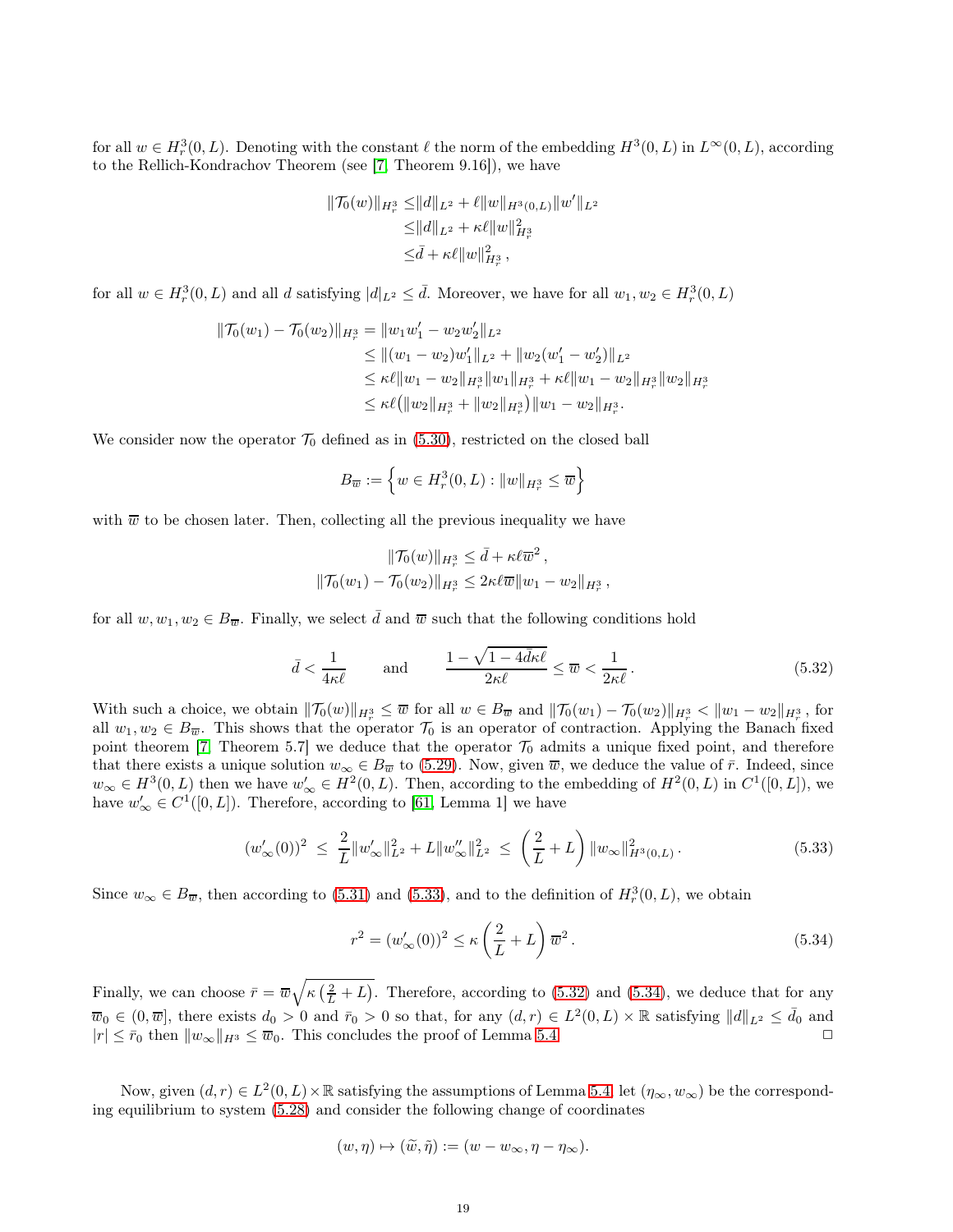The  $(\tilde{w}, \tilde{\eta})$ -dynamics is given by

<span id="page-19-0"></span>
$$
\begin{cases}\n\widetilde{w}_t + \widetilde{w}_x + \widetilde{w}_{xxx} + \widetilde{w}\widetilde{w}_x = -w'_\infty \widetilde{w} - w_\infty \widetilde{w}_x, & (t, x) \in \mathbb{R}_+ \times [0, L], \\
\widetilde{w}(t, 0) = \widetilde{w}(t, L) = 0, & t \in \mathbb{R}_+, \\
\widetilde{w}_x(t, L) = k\widetilde{\eta}(t), & t \in \mathbb{R}_+, \\
\dot{\widetilde{\eta}}(t) = \widetilde{w}_x(t, 0), & t \in \mathbb{R}_+, \\
\widetilde{w}(0, x) = \widetilde{w}_0(x), & \widetilde{\eta}(0) = \widetilde{\eta}_0, & x \in [0, L],\n\end{cases}
$$
\n(5.35)

where  $\widetilde{w}_0(x) = w_0(x) - w_\infty(x) \in H^3(0, L)$  and  $\widetilde{\eta}_0 = \eta_0 - \eta_\infty \in \mathbb{R}$ . In the new coordinates, the regulation objective [\(5.2\)](#page-11-5) for system [\(5.35\)](#page-19-0) reads

<span id="page-19-4"></span>
$$
\lim_{t \to \infty} e(t) = \lim_{t \to \infty} \widetilde{w}_x(t, 0) = 0
$$
\n(5.36)

Note that showing the well-posedness of system [\(5.35\)](#page-19-0) is equivalent to prove the well-posedness of system  $(5.28)$  in the original coordinates  $(w, \eta)$ . As a consequence, in the rest of the section, we will focus on the system [\(5.35\)](#page-19-0) in the new coordinates  $(\tilde{w}, \tilde{\eta})$ .

<span id="page-19-3"></span>LEMMA 5.5. For any  $\overline{w}_{\infty}$ , there exists  $k_1^* > 0$  such that, for any  $k \in (0, k_1^*]$ , for any  $w_{\infty} \in H^3(0, L)$ satisfying  $\|w_\infty\|_{H^3} \leq \overline{w}_\infty$ , and any initial condition  $(\tilde{\eta}_0, \tilde{w}_0) \in D(\mathcal{A})$ , there exists  $\tau > 0$  such that the Cauchy problem [\(5.35\)](#page-19-0) is well-posed in the space  $C^1(0, \tau) \times (C([0, \tau]; H^3(0, L)) \cap L^2([0, \tau]; H^4(0, L)))$ .

**Proof:** First, by writing the explicit solution of  $\tilde{\eta}$  along solutions, that is  $\tilde{\eta}(t) = \tilde{\eta}_0 + \int_0^t \tilde{w}_x(s,0)ds$ , we rewrite system [\(5.35\)](#page-19-0) as follows

<span id="page-19-1"></span>
$$
\begin{cases}\n\widetilde{w}_t + \widetilde{w}_x + \widetilde{w}_{xxx} + \widetilde{w}\widetilde{w}_x + (\widetilde{w}w_{\infty})_x = 0, & (t, x) \in \mathbb{R}_+ \times [0, L], \\
\widetilde{w}(t, 0) = \widetilde{w}(t, L) = 0, & t \in \mathbb{R}_+, \\
\widetilde{w}_x(t, L) = k \left( \widetilde{\eta}_0 + \int_0^t \widetilde{w}_x(s, 0) ds \right), & t \in \mathbb{R}_+, \\
\widetilde{w}(0, x) = \widetilde{w}_0(x), & x \in [0, L].\n\end{cases}
$$
\n(5.37)

Now, given  $(s, \tau) \in \mathbb{N} \times \mathbb{R}$ , we introduce the space  $S^s(\tau) := C([0, \tau]; H^s(0, L)) \cap L^2([0, \tau]; H^{s+1}(0, L))$  equipped with the norm defined as

$$
||w||_{S^{s}(\tau)}^{2} := ||w||_{C([0,\tau];H^{s}(0,L))}^{2} + ||w||_{L^{2}([0,\tau];H^{s+1}(0,L))}^{2} + ||w_{x}||_{C([0,\tau];L^{2}(0,L))}^{2}.
$$

We consider the operator  $\mathcal{T}_1 : S^3(\tau) \to S^3(\tau)$  defined by  $\mathcal{T}_1(\tilde{w}) = \varphi$  where  $\varphi$  is the solution of

<span id="page-19-2"></span>
$$
\begin{cases}\n\varphi_t + \varphi_x + \varphi_{xxx} + (w_\infty \varphi)_x = -\widetilde{w}\widetilde{w}_x, & (t, x) \in [0, \tau] \times [0, L], \\
\varphi(t, 0) = \varphi(t, L) = 0, & t \in [0, \tau], \\
\varphi_x(t, L) = k \left( \widetilde{\eta}_0 + \int_0^t \widetilde{w}_x(s, 0) ds \right), & t \in [0, \tau], \\
\varphi(0, x) = \widetilde{w}_0(x), & x \in [0, L]\n\end{cases}
$$
\n(5.38)

with  $\tau > 0$  and  $k > 0$  to be chosen later. With the operator  $\mathcal{T}_1$  so defined, we deduce that if  $\tilde{w}$  is a fixed point of  $\mathcal{T}_1$  then  $\widetilde{w} \in S^3(\tau)$  is a solution of [\(5.37\)](#page-19-1). To this end we will apply the Banach fixed-point Theorem. According to [\[5,](#page-23-8) Proposition 5.1], for any  $\overline{w}_{\infty}$  there exists  $C > 0$  that such that

$$
\begin{aligned} \|\mathcal{T}_1(\widetilde{w})\|_{S^3(\tau)}^2 &\leq C \Bigg( \|\widetilde{w}_0\|_{H^3(0,L)}^2 + k^2 \left( \tau |\bar{\eta}_0|^2 + \int_0^\tau \left| \int_0^t \widetilde{w}_x(s,0) ds \right|^2 dt + \|w_x(\cdot,0)\|_{L^2(0,\tau)}^2 \right) \\ &+ \|\widetilde{w}\widetilde{w}_x\|_{H^1(0,\tau;H^1(0,L))}^2 \Bigg) \end{aligned}
$$

for all  $\widetilde{w} \in S^3(\tau)$  and any  $||w_{\infty}||_{H^3} \le \overline{w}_{\infty}$ . On the other hand, we have

$$
\int_0^{\tau} \left| \int_0^t \widetilde{w}_x(s,0)ds \right|^2 dt \leq \int_0^{\tau} \int_0^t |\widetilde{w}_x(s,0)|^2 ds \leq \tau \|\widetilde{w}_x(\cdot,0)\|_{L^2(0,\tau)}^2.
$$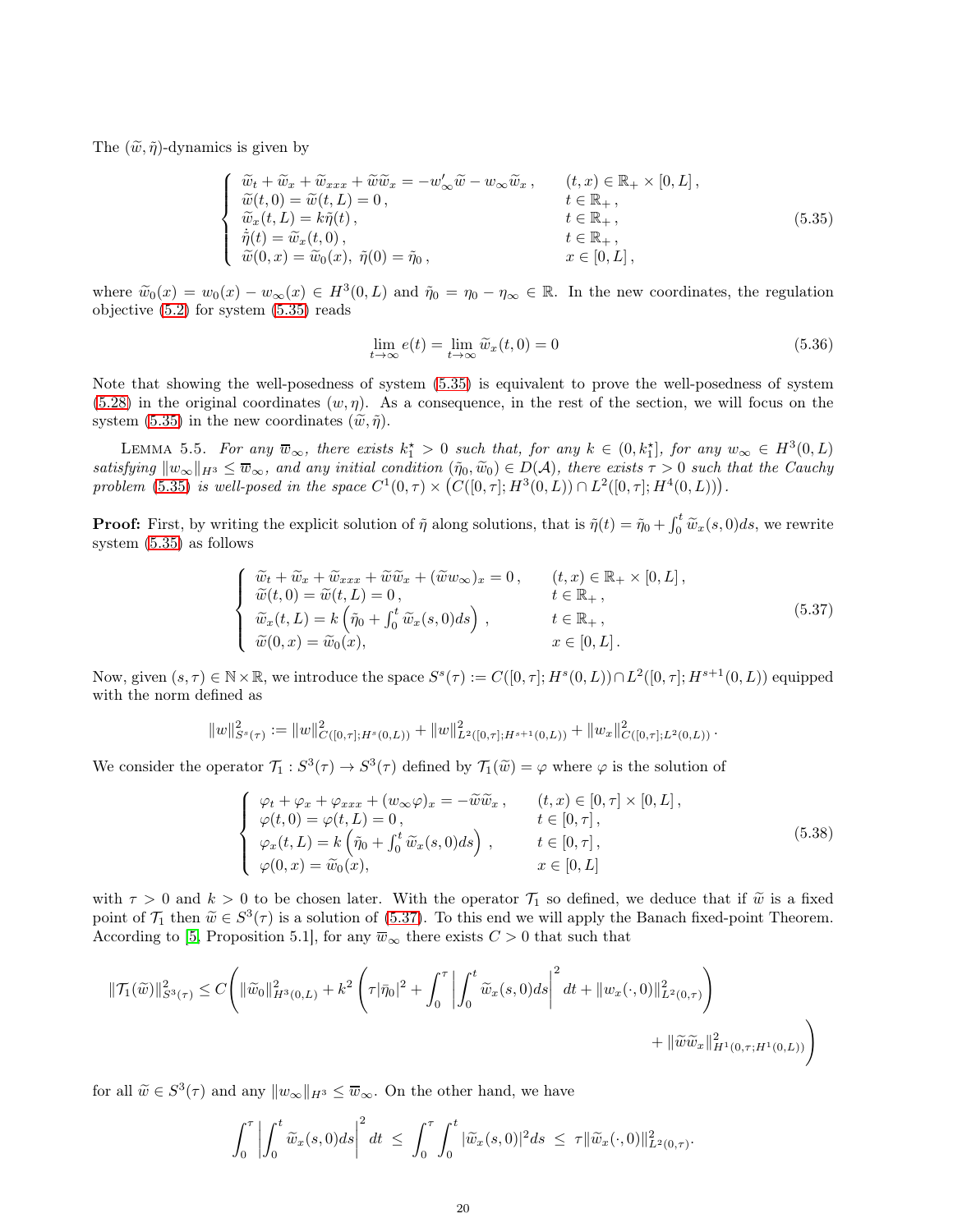Since,  $\widetilde{w} \in S^3(\tau)$ , then for all  $t \in [0, \tau]$ ,  $\widetilde{w}(t, \cdot) \in H^3(0, L)$ , which imply  $\widetilde{w}_x(t, \cdot) \in H^2(0, L)$  for all  $t \in [0, \tau]$ . Then, according to the embedding of  $H^2(0,L)$  in  $C^1([0,L])$ , we have  $\widetilde{w}_x(t,\cdot) \in C^1([0,L])$  for all  $t \in [0,\tau]$ . Therefore, according to [\[61,](#page-25-13) Lemma 1], we obtain

$$
(\widetilde{w}_x(t,0))^2 \leq \left(\frac{2}{L}+L\right) \|\widetilde{w}(t,\cdot)\|_{H^3(0,L)}^2.
$$

for all  $t \in [0, \tau]$ , which implies

<span id="page-20-0"></span>
$$
\|\widetilde{w}_x(\cdot,0)\|_{L^2(0,\tau)}^2 \le \left(\frac{2}{L} + L\right) \|\widetilde{w}\|_{L^2(0,\tau;H^3(0,L))}^2 \le \left(\frac{2}{L} + L\right) \|\widetilde{w}\|_{S^3(\tau)}^2. \tag{5.39}
$$

Then, we have

<span id="page-20-1"></span>
$$
\int_0^{\tau} \left| \int_0^t \widetilde{w}_x(s,0)ds \right|^2 dt \le \tau \left( \frac{2}{L} + L \right) \|\widetilde{w}\|_{L^2(0,\tau;H^3(0,L))}^2 \le \tau \left( \frac{2}{L} + L \right) \|\widetilde{w}\|_{S^3(\tau)}^2. \tag{5.40}
$$

Also, since  $\tilde{w} \in S^3(\tau)$ , then according to [\[5,](#page-23-8) Lemma 3.1], we deduce the existence of  $C > 0$  such that

<span id="page-20-2"></span>
$$
\|\widetilde{w}\widetilde{w}_x\|_{H^1(0,\tau;H^1(0,L))}^2 = \|\widetilde{w}\widetilde{w}_x\|_{L^2(0,\tau;H^1(0,L))}^2 + \|(\widetilde{w}\widetilde{w}_x)_t\|_{L^2(0,\tau;H^1(0,L))}^2 \le C(\tau^{\frac{1}{2}} + \tau^{\frac{1}{3}})^2 \|\widetilde{w}\|_{S^3(\tau)}^4.
$$
 (5.41)

As a consequence, from  $(5.39)$ ,  $(5.40)$  and  $(5.41)$ , there exists a positive constant  $C > 0$  such that

$$
\|\mathcal{T}_1(\widetilde{w})\|_{S^3(\tau)}^2 \le C \left( \|\widetilde{w}_0\|_{H^3(0,L)} + k^2 \tau |\bar{\eta}_0|^2 + \left( (\tau^{\frac{1}{2}} + \tau^{\frac{1}{3}})^2 \|\widetilde{w}\|_{S^3(\tau)}^2 + \left(\frac{2}{L} + L\right) (k^2 \tau + k^2) \right) \|\widetilde{w}\|_{S^3(\tau)}^2 \right). \tag{5.42}
$$

Moreover, from  $(5.39)$ ,  $(5.40)$  and  $(5.41)$ , we obtain

$$
\begin{split} \|\mathcal{T}_{1}(\widetilde{w}^{1}) - \mathcal{T}_{1}(\widetilde{w}^{2})\|_{S^{3}(\tau)}^{2} &\leq \\ &\leq C\bigg(k^{2}\int_{0}^{\tau}\left|\int_{0}^{t}(\widetilde{w}_{x}^{1}(s,0) - w_{x}^{2}(s,0))ds\right|^{2}dt + \|w_{x}^{1}(\cdot,0) - w_{x}^{2}(\cdot,0)\|_{L^{2}(0,\tau)}^{2} \\ &\quad + \|\widetilde{w}^{2}(\widetilde{w}_{x}^{2} - \widetilde{w}_{x}^{1}) + \widetilde{w}_{x}^{1}(\widetilde{w}^{2} - \widetilde{w}^{1})\|_{H^{1}(0,\tau;H^{1}(0,L))}^{2}\bigg) \\ &\leq C\left(\left(\frac{2}{L} + L\right)(k^{2}\tau + k^{2}) + (\tau^{\frac{1}{2}} + \tau^{\frac{1}{3}})^{2}\|\widetilde{w}^{1}\|_{S^{3}(\tau)}^{2} + (\tau^{\frac{1}{2}} + \tau^{\frac{1}{3}})^{2}\|\widetilde{w}^{2}\|_{S^{3}(\tau)}^{2}\right)\|\widetilde{w}^{1} - \widetilde{w}^{2}\|_{S^{3}(\tau)}^{2}\bigg\|_{S^{3}(\tau)}^{2} \end{split}
$$

for all  $\tilde{w}^1$ ,  $\tilde{w}^2 \in S^3(\tau)$ . We consider  $\mathcal{T}_1$  restricted to the closed ball  $B_\rho = {\{\tilde{w} \in S^3(\tau) : ||\tilde{w}||_{S^3(\tau)} \leq \rho\}} \subset S^3(\tau)$ with  $\rho$  to be chosen later. Then

$$
\|\mathcal{T}_1(\widetilde{w})\|_{S^3(\tau)}^2 \le C \left( \|\widetilde{w}_0\|_{H^3(0,L)}^2 + k^2 \tau |\widetilde{\eta}_0|^2 + \rho^2 \left(\frac{2}{L} + L\right) k^2 + \left( (\tau^{\frac{1}{2}} + \tau^{\frac{1}{3}})^2 \rho^2 + \left(\frac{2}{L} + L\right) k^2 \tau \right) \rho^2 \right)
$$

and

$$
\|\mathcal{T}_1(\widetilde{w}^1) - \mathcal{T}_1(\widetilde{w}^2)\|_{S^3(\tau)}^2 \le C\left(k^2\left(\frac{2}{L} + L\right) + \left(\frac{2}{L} + L\right)k^2\tau + 2(\tau^{\frac{1}{2}} + \tau^{\frac{1}{3}})^2\rho^2\right) \|\widetilde{w}^1 - \widetilde{w}^2\|_{S^3(\tau)}^2.
$$

Finally, we select the constant  $\rho$ ,  $k_1$  and  $\tau$  so that to obtain a contractive operator. For instance, we can select  $\rho = \sqrt{3C} \|\tilde{w}_0\|_{H^3(0,L)}$  and

$$
k_1^\star = \sqrt{\frac{1}{6C}\left(\frac{L}{2+L^2}\right)}
$$

and  $\tau > 0$  such that the following inequalities are satisfied

$$
\tau(k_1^*)^2 |\tilde{\eta}_0|^2 < \|\tilde{w}_0\|_{H^3(0,L)}^2,
$$
\n
$$
\left( (\tau^{\frac{1}{2}} + \tau^{\frac{1}{3}})^2 \rho^2 + \left(\frac{2}{L} + L\right) (k_1^*)^2 \tau \right) \rho^2 < \frac{1}{2} \|\tilde{w}_0\|_{H^3(0,L)}^2,
$$
\n
$$
\left(\frac{2}{L} + L\right) (k_1^*)^2 \tau + 2(\tau^{\frac{1}{2}} + \tau^{\frac{1}{3}})^2 \rho^2 < \frac{1}{2}.
$$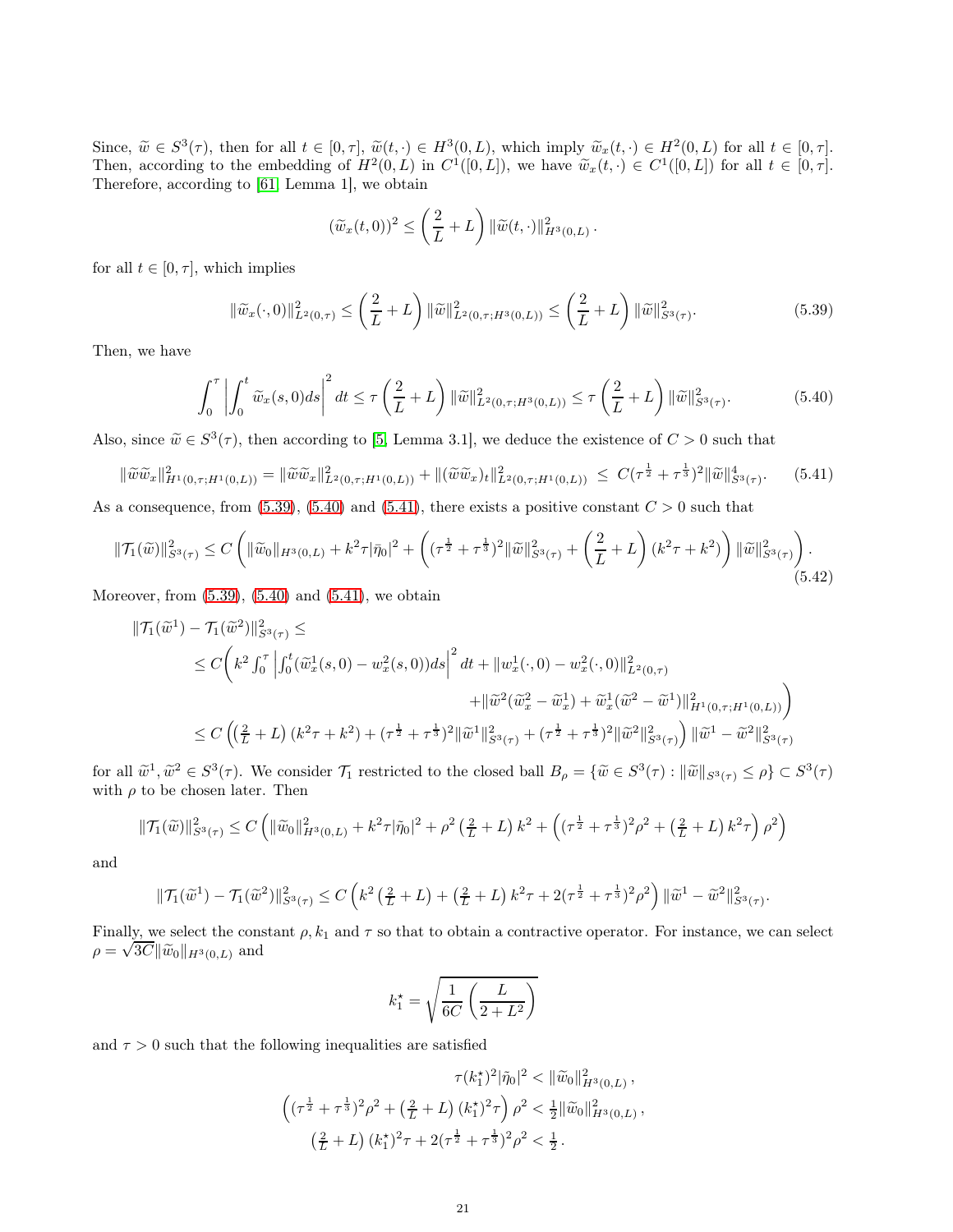It follows that, for any  $k \in (0, k_1^*], ||\mathcal{T}_1(\widetilde{w})||_{S^3(\tau)} \leq \rho$  for any  $\widetilde{w} \in B_\rho$  and  $||\mathcal{T}_1(\widetilde{w}^1) - \mathcal{T}_1(\widetilde{w}^2)||_{S^3(\tau)} \leq ||\widetilde{w}^1 - \widetilde{w}^2||_{S^3(\tau)} \leq ||\widetilde{w}^1 - \widetilde{w}^2||_{S^3(\tau)} \leq ||\widetilde{w}^1 - \widetilde{w}^2$  $\widetilde{w}^2||_{S^3(\tau)}$  for any  $\widetilde{w}^1, \widetilde{w}^2 \in B_\rho$ . Then,  $\mathcal{T}_1$  is a contraction operator from  $B_\rho$  to  $B_\rho$ . According to the Banach fixed-point theorem,  $\mathcal{T}_1$  admits a unique fixed point. Its unique fixed point is the desired solution of [\(5.37\)](#page-19-1) for  $0 \le t \le \tau$ . This shows that  $\tilde{w}$  in [\(5.38\)](#page-19-2) has a unique solution in  $S^3(\tau)$ . Since  $\tilde{w}_x(t,0)$  is continuous on  $[0,\tau]$ then  $\tilde{\eta}$  is in  $C^1(\tau)$  by definition of solution of an ODE. This concludes the proof of Lemma [\(5.5\)](#page-19-3).

Note that we have established the existence of unique classical solution of [\(5.35\)](#page-19-0) locally in time. However, the Lyapunov functional introduced in the Section [5.1](#page-11-1) needed to establish Lemma [5.2](#page-12-2) and Theorem [5.3](#page-15-2) can be used to deduce the existence of unique solution global in time. Indeed, since the time derivative of the Lyapunov functional will be proved to be non-increasing, this shows that the solution cannot explode for large time, proving thus that the solution exists for any positive time, as soon as the initial conditions are small enough. The next result deals with the local exponential stability of the origin of system [\(5.35\)](#page-19-0).

<span id="page-21-2"></span>THEOREM 5.6 (Local Exponential Stability). There exist positive real number  $k_2^*, \overline{w}_{\infty}$ , such that, for any  $k \in (0, k_2^*)$  there exist positive real numbers  $\Delta, \nu_1, b_1$ , such that for any solution to system [\(5.35\)](#page-19-0) with  $w_{\infty}$ satisfying  $\|w_\infty\|_{H^3} \leq \overline{w}_\infty$  and initial conditions  $(\tilde{\eta}_0, \tilde{w}_0) \in D(\mathcal{A})$  satisfying  $|\tilde{\eta}_0| + ||\tilde{w}_0||_{L^2} \leq 2\Delta$ , the following inequality holds  $\|(\tilde{\eta}(t), \tilde{w}(t))\|_X \le b_1 e^{-\nu_1 t} \|(\tilde{\eta}_0, \tilde{w}_0)\|_X$  for all  $t \ge 0$ . Moreover the regulation objective defined in [\(5.36\)](#page-19-4) is satisfied.

Proof: The main idea of this proof is to extend the analysis developed for the linear KdV model in Section [5.1.](#page-11-1) In particular, following the main steps of the proof of Lemma [5.2,](#page-12-2) we aim at building a Lyapunov functional for the overall closed-loop system [\(5.28\)](#page-17-2) by relying on Corollary [2.4.](#page-4-4) Indeed, setting  $a = -w'_{\infty}, b = -w_{\infty}$  and  $d_2 = k\eta$ , system [\(5.35\)](#page-19-0) is in the form [\(2.8\)](#page-4-2). As a consequence, there exist  $\delta > 0$  and a Lyapunov functional V such that, for any  $||w'_{\infty}||_{\infty} \leq \bar{a}$  and  $||w_{\infty}||_{W^{1,\infty}} \leq \bar{b}$ , the derivative of V along the trajectories of system [\(5.35\)](#page-19-0) satisfies

<span id="page-21-0"></span>
$$
\dot{V}(\tilde{w}) \le -\alpha \|\tilde{w}\|_{L^2}^2 + \sigma_1 k^2 \tilde{\eta}^2 \qquad \forall (\tilde{\eta}, \tilde{w}) \in D_{\delta}(\mathcal{A}), \tag{5.43}
$$

with  $D_{\delta}(\mathcal{A}) := \{(\tilde{\eta}, \tilde{w}) \in D(\mathcal{A}) : ||(\tilde{\eta}, \tilde{w})||_X \leq \delta\}$ . Now, we consider the Lyapunov functional V defined in [\(5.12\)](#page-13-3). We want to show the local exponential stability of the origin of the system [\(5.35\)](#page-19-0) with the functional V. First, note that V is uniformly bounded by the norm in the space X of  $(\tilde{\eta}, \tilde{w})$ , similar to inequality [\(5.13\)](#page-13-2). Then, using [\(5.43\)](#page-21-0), its derivative along solutions to [\(5.28\)](#page-17-2) is given by, for any  $(\tilde{\eta}, \tilde{w}) \in D_{\delta}(\mathcal{A})$ .

<span id="page-21-1"></span>
$$
\dot{\mathcal{V}}(\tilde{\eta}, \tilde{w}) \le -\alpha \|\tilde{w}\|_{L^2}^2 + \sigma_1 k^2 \tilde{\eta}^2 + 2F(\tilde{\eta}, \tilde{w})
$$
\n(5.44)

with  $F(\tilde{\eta}, \tilde{w}) := (\tilde{\eta} - \mathcal{M}\tilde{w})(\dot{\tilde{\eta}} - \mathcal{M}\tilde{w}_t)$ . After some integrations by parts, and recalling the property of  $\mathcal M$  in  $(5.16)$ , we obtain

$$
\dot{\tilde{\eta}} - \mathcal{M}\tilde{w}_t = -k\tilde{\eta}(t) + \int_0^L M(x)\tilde{w}(x)w'_{\infty}(x)dx - \frac{1}{2}\int_0^L M'(x)\tilde{w}(x)^2dx - \int_0^L \left(M(x)w_{\infty}(x)\right)' \tilde{w}(x)dx,
$$

from which we obtain

$$
F(\tilde{\eta}, w) = -k\tilde{\eta}^2 + \tilde{\eta}k\mathcal{M}\tilde{w} + \tilde{\eta}\,\Phi(\tilde{w}) - \mathcal{M}\tilde{w}\,\Phi(\tilde{w})
$$

with

$$
\Phi(\widetilde{w}) = \int_0^L M(x)\widetilde{w}(x)w'_{\infty}(x)dx - \frac{1}{2}\int_0^L M'(x)\widetilde{w}(x)^2dx - \int_0^L \left(M(x)w_{\infty}(x)\right)'\widetilde{w}(x)dx
$$

According to [\(5.11\)](#page-13-4),  $M \in C^{\infty}([0, L])$ . Therefore M' is bounded on [0, L]. Then, using first Cauchy-Schwarz's inequality and then Young's inequality, we bound the terms in  $F$  as follows:

$$
\begin{aligned} |k\widetilde{\eta}\mathcal{M}\widetilde{w}|&\leq \frac{2k^2\|M\|_{L^2}^2}{\alpha}\widetilde{\eta}^2+\frac{\alpha}{8}\|\widetilde{w}\|_{L^2}^2\,,\\ |\widetilde{\eta}\Phi(\widetilde{w})|&\leq \frac{k}{2}\widetilde{\eta}^2+\frac{1}{2k}\bigg(4\|Mw_\infty'\|_{L^2}^2+4\|(Mw_\infty)'\|_{L^2}^2+\|M'\|_\infty^2\|\widetilde{w}\|_{L^2}^2\bigg)\|\widetilde{w}\|_{L^2}^2\,,\\ |\mathcal{M}\widetilde{w}\Phi(\widetilde{w})|&\leq \frac{\alpha}{8}\|\widetilde{w}\|_{L^2}^2+\frac{2\|M\|_{L^2}^2}{\alpha}\bigg(4\|Mw_\infty'\|_{L^2}^2+4\|(Mw_\infty)'\|_{L^2}^2+\|M'\|_\infty^2\|\widetilde{w}\|_{L^2}^2\bigg)\|\widetilde{w}\|_{L^2}^2\,. \end{aligned}
$$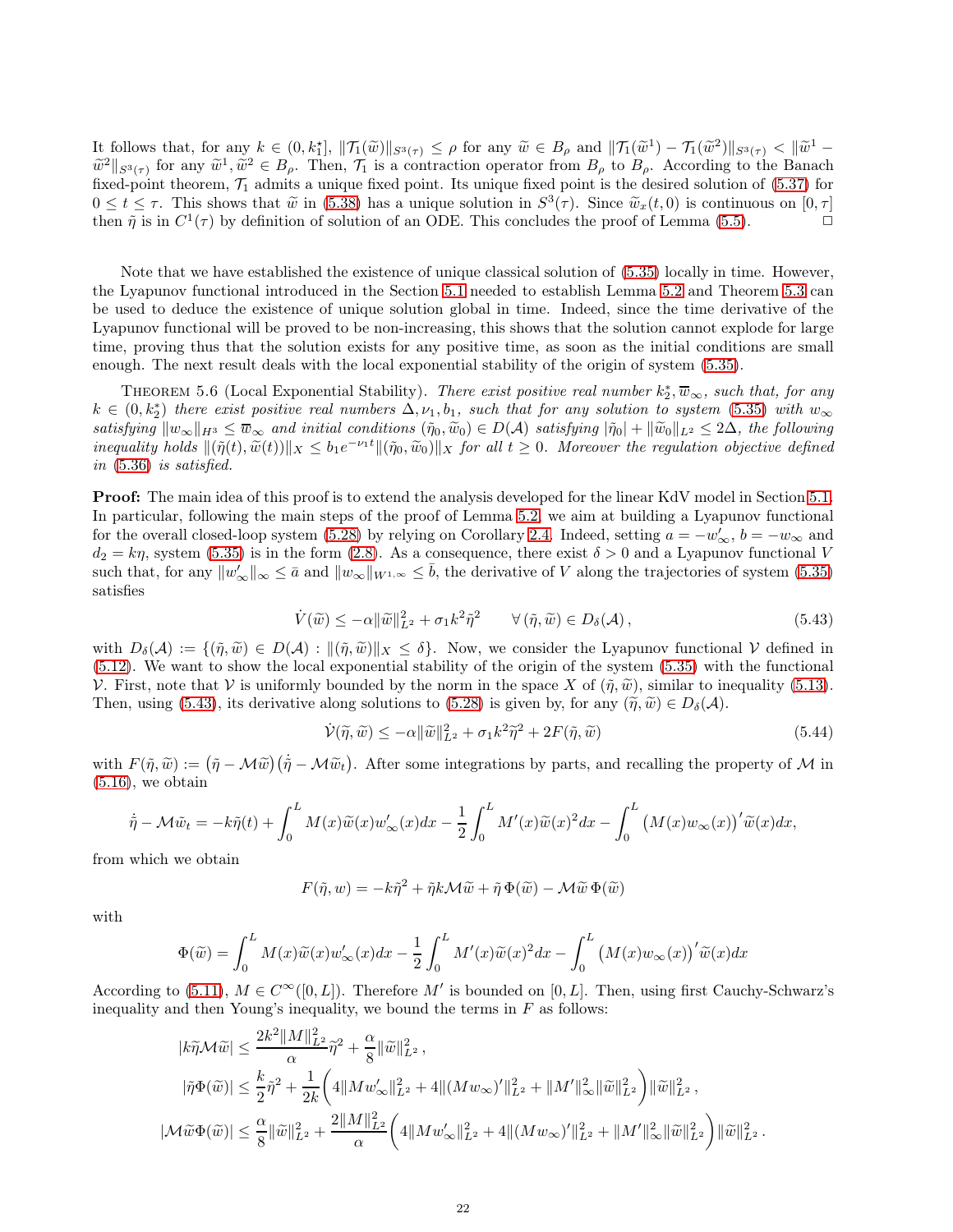As a consequence, combining the previous bounds we further obtain

$$
\begin{split} F(\tilde{\eta},\widetilde{w}) & \leq \left( \frac{\alpha}{4} + \left( \frac{2\|M\|_{L^2}^2}{\alpha} + \frac{1}{2k} \right) \left( 4\|Mw_\infty'\|_{L^2}^2 + 4\|(Mw_\infty)'\|_{L^2}^2 + \|M'\|_\infty^2 \|\widetilde{w}\|_{L^2}^2 \right) \right) \|\widetilde{w}\|_{L^2}^2 \\ & \quad - \frac{k}{2} \left( 1 - 4k \frac{\|M\|_{L^2}^2}{\alpha} \right) \widetilde{\eta}^2 \\ & \leq \left( \frac{\alpha}{4} + \left( \frac{2\|M\|_{L^2}^2}{\alpha} + \frac{1}{2k} \right) \left( 8\|M\|_{W^{1,\infty}}^2 \|w_\infty\|_{H^3}^2 + \|M'\|_\infty^2 \|\widetilde{w}\|_{L^2}^2 \right) \right) \|\widetilde{w}\|_{L^2}^2 \\ & \quad - \frac{k}{2} \left( 1 - 4k \frac{\|M\|_{L^2}^2}{a_1} \right) \widetilde{\eta}^2 \end{split}
$$

where, in the second inequality, we have used  $||Mw'_{\infty}||_{L^2}^2 + ||(Mw_{\infty})'||_{L^2}^2 \leq 2||M||_{W^{1,\infty}}^2 ||w_{\infty}||_{H^3}^2$ . Using the previous inequality together with [\(5.44\)](#page-21-1) yields

$$
\dot{\mathcal{V}}(\tilde{\eta}, \tilde{w}) \le \left( -\frac{\alpha}{2} + \left( \frac{4||M||_{L^2}^2}{\alpha} + \frac{1}{k} \right) \left( 8||M||_{W^{1,\infty}}^2 ||w_\infty||_{H^3}^2 + ||M'||_\infty^2 ||\tilde{w}||_{L^2}^2 \right) \right) ||\tilde{w}||_{L^2}^2 + \left( \sigma_1 k^2 - k \left( 1 - 4k \frac{||M||_{L^2}^2}{\alpha} \right) \right) \tilde{\eta}^2.
$$
\n(5.45)

for all  $(\tilde{\eta}, \tilde{w}) \in D_{\delta}(\mathcal{A})$ . As a consequence, we can finally fix all the parameters. In particular, we select

$$
k_2^* = \min\left\{k_0^*, \ k_1^*, \ \left(\frac{\alpha}{\alpha \sigma_1 + 4\|M\|_{L^2}^2}\right)\right\}
$$

with  $k_0^*$  given by Lemma [5.2,](#page-12-2) and  $k_1^*$  given by Lemma [5.5.](#page-19-3) Moreover, given any  $k \in (0, k_2^*)$ , select

$$
\overline{w}_{\infty} = \min \left\{ \overline{a}, \overline{b}, \sqrt{\frac{\alpha}{64\|M\|_{W^{1,\infty}}^2 \left(\frac{4\|M\|_{L^2}^2}{\alpha} + \frac{1}{k}\right)}} \right\},\,
$$

with  $\bar{a}, \bar{b}$  given by Corollary [2.4.](#page-4-4) Moreover, let us define  $\bar{\delta} \in (0, \delta)$  satisfying

$$
\bar{\delta}^2 \le \frac{\alpha}{8\|M'\|_{\infty}^2} \left(\frac{4\|M\|_{L^2}^2}{\alpha} + \frac{1}{k}\right)^{-1}.
$$

Using all these bounds we can finally conclude the existence of a positive constant  $\varepsilon$  such that

<span id="page-22-0"></span>
$$
\dot{\mathcal{V}} \le -\varepsilon ( \|\widetilde{w}\|_{L^2}^2 + \widetilde{\eta}^2) \qquad \forall (\widetilde{\eta}, \widetilde{w}) \in D_{\bar{\delta}}(\mathcal{A}) \tag{5.46}
$$

Finally, standard Lyapunov arguments briefly recalled here allows to conclude the result of the proof. In particular, consider a  $c > 0$  small enough such that  $\Omega_c := \{(\tilde{\eta}, \tilde{w}) \in D(\mathcal{A}) : \mathcal{V}(\tilde{\eta}, \tilde{w}) \leq c\} \subset D_{\tilde{\delta}}(\mathcal{A})$ . Now consider any solution to [\(5.28\)](#page-17-2) starting inside  $\Omega_c$ . By Lemma [5.4](#page-17-6) there exists  $\tau > 0$  such that such a solution exists on [0,  $\tau$ ]. Let  $T \geq \tau$  be its maximal interval of time of existence. In view of [\(5.46\)](#page-22-0), the derivative of V is always negative, showing that such the solution cannot escape the level set  $\Omega_c$ . Hence, its maximal interval of existence is  $[0, \infty)$ . Moreover, we can conclude the existence of a positive constant  $\Delta \in (0, \overline{\delta})$  such that the set  $D_{\Delta}(\mathcal{A})$  is included in the domain of attraction of the origin of system [\(5.35\)](#page-19-0). Combining the Fréchet derivative [\(2.3\)](#page-3-3) and the Grönwall's lemma with [\(5.46\)](#page-22-0) one can show the first part of the statement, that is  $\|(\tilde{\eta}(t), \tilde{w}(t))\|_X \leq b_1 e^{-\nu_1 t} \|(\tilde{\eta}_0, \tilde{w}_0)\|_X$ , for all  $t \geq 0$  and for all  $(\tilde{\eta}_0, \tilde{w}_0) \in D_{\Delta}(\mathcal{A})$ .

Finally, to prove the second part of the statement, we can use the same argument as in the proof of [\[53,](#page-25-14) Proposition 3.9] to deduce that there exists a continuous nonnegative function  $\chi : \mathbb{R}_+ \to \mathbb{R}_+$  and positive constants  $C, \mu$  such that, for all  $(\widetilde{\eta}_0, \widetilde{w}_0) \in D_{\Delta}(\mathcal{A})$ 

$$
\|\widetilde{w}_t(t,\cdot)\|_{L^2} \le Ce^{-\mu t}\chi(\|\widetilde{w}_0\|_{L^2})\|\widetilde{w}_t(0,\cdot)\|_{L^2}, \qquad \forall t \ge 0.
$$
\n
$$
(5.47)
$$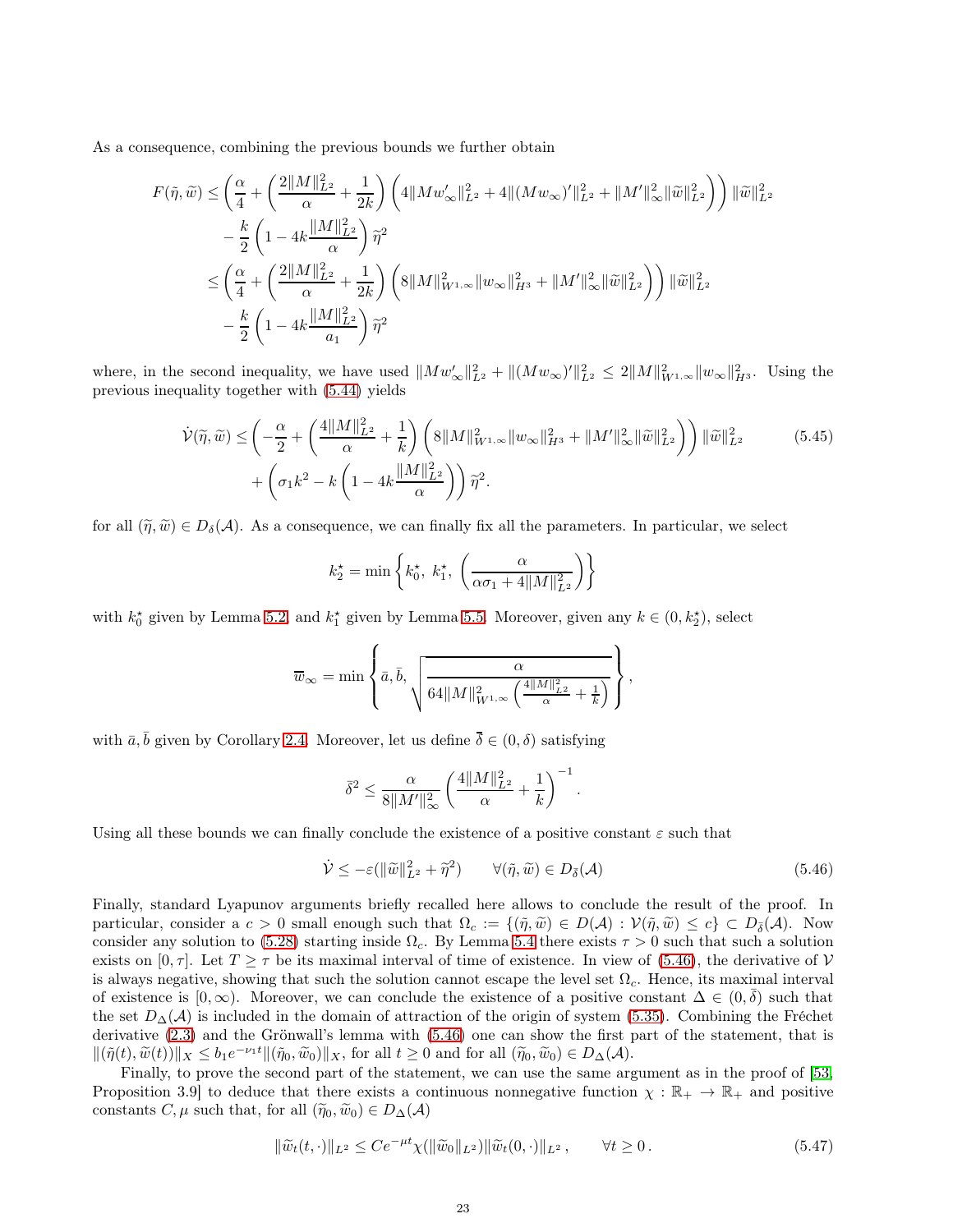By multiplying the first equation of [\(5.35\)](#page-19-0) by  $\tilde{w}$  and integrating by parts, we get after some computations

$$
-k^2\tilde{\eta}(t)^2 + \tilde{w}_x(t,0)^2 = -2\int_0^L \tilde{w}(t,x)\tilde{w}_t(t,x)dx + \int_0^L |\tilde{w}(t,x)|^2 w'_\infty(x)dx
$$
  

$$
\leq 2\|\tilde{w}(t,\cdot)\|_{L^2}\|\tilde{w}_t(t,\cdot)\|_{L^2} + \ell\|\tilde{w}(t,\cdot)\|_{L^2}^2\|\tilde{w}_\infty\|_{H^3(0,L)}.
$$

where  $\ell$  is the constant of the embedding of  $H^3(0,L)$  in  $L^{\infty}(0,L)$ . Then, we can deduce  $\lim_{t\to\infty} |\tilde{w}_x(t,0)| =$  $\lim_{t\to\infty} |w_x(t,0)-r|=0$  for all  $(\tilde{\eta}_0, \tilde{w}_0)\in D_{\Delta}(\mathcal{A})$ , concluding the proof.

Finally, by combining the statement of Lemma [5.4](#page-17-6) and Theorem [5.6](#page-21-2) we have the following output regulation result for the system  $(5.28)$  in the original coordinates w,  $\eta$ . The proof is omitted for space reasons.

COROLLARY 5.7 (Output Regulation). There exist positive real number  $k_2^*, \bar{d}, \bar{r}$ , such that, for any disturbance d and reference r satisfying  $||d||_{L^2} \leq \bar{d}$  and  $|r| \leq \bar{r}$  and for any  $k \in (0, k_2^*)$  the output y is asymptotically regulated at the reference r, namely [\(5.2\)](#page-11-5) is satisfied, for any solution to system [\(5.28\)](#page-17-2), with initial conditions  $(\eta_0, w_0) \in D(\mathcal{A})$  sufficiently small in the norm  $\mathbb{R} \times L^2(0, L)$ .

<span id="page-23-7"></span>6. Conclusion. In this article, we have solved the output regulation problem by means of an integral action for a Korteweg-de-Vries (KdV) equation controlled at the boundary and subject to some distributed constant disturbances so that to regulate a boundary output to a given constant reference. For this, we have followed a Lyapunov approach. We have first designed an ISS Lyapunov functional which is obtained by strictifying the energy associated to the system. In particular, the energy is modified by adding a second term which is obtained from the design of an observer built with the backstepping technique. Then, thanks to this ISS Lyapunov functional, we have applied the forwarding method to achieve our goal in the context of output regulation. In particular, we extended the system with an integral action and we designed an output feedback controller acting at the boundary. We show that if the selected gain is sufficiently small then the solutions of the closed-loop system converge to an equilibrium. Furthermore, for strong solutions, point-wise convergence of the regulated output is achieved. Similar results hold locally for the nonlinear model of the KdV, namely in presence of small references and perturbations and with a local domain of attraction.

For future work, we wish to study the case in which  $L \in \mathcal{N}$ . We believe furthermore that the proposed strictification approach can be extended also to other classes of PDEs for which a strict Lyapunov functional is not yet known.

Acknowledgement. We thank Eduardo Cerpa and Vincent Andrieu for the fruitful discussions and precious suggestions. This research was partially supported by the French Grant ANR ODISSE (ANR-19- CE48-0004-01) and was also conducted in the framework of the regional programme "Atlanstic 2020, Research, Education and Innovation in Pays de la Loire", supported by the French Region Pays de la Loire and the European Regional Development Fund.

## REFERENCES

- <span id="page-23-4"></span>[1] D. Astolfi, S. Marx, and N. van de Wouw. Repetitive control design based on forwarding for nonlinear minimum-phase systems. Automatica, 129:109671, 2021.
- <span id="page-23-3"></span>[2] D. Astolfi and L. Praly. Integral action in output feedback for multi-input multi-output nonlinear systems. IEEE Transactions on Automatic Control, 62(4):1559–1574, 2017.
- <span id="page-23-6"></span>[3] G. Bastin, J-M. Coron, and A. Hayat. Input-to-state stability in sup norms for hyperbolic systems with boundary disturbances. Nonlinear Analysis, 208:112300, 2021.
- <span id="page-23-5"></span>[4] G. Bastin, J.-M. Coron, and S. O. Tamasoiu. Stability of linear density-flow hyperbolic systems under PI boundary control. Automatica, 53:37–42, 2015.
- <span id="page-23-8"></span>[5] JL. Bona, SM. Sun, and BY. Zhang. A nonhomogeneous boundary-value problem for the korteweg–de vries equation posed on a finite domain. Communications in Partial Differential Equations, 28(7-8):1391–1436, 2003.
- [6] H. Brezis. Opérateurs maximaux monotones et semi-groupes de contractions dans les espaces de Hilbert. North-Holland, 1973.
- <span id="page-23-9"></span><span id="page-23-0"></span>[7] H. Brezis. Functional analysis, Sobolev spaces and partial differential equations. Springer Science & Business Media, 2010.
- <span id="page-23-2"></span>[8] E. Cerpa. Control of a Korteweg-de Vries equation: a tutorial. Mathematical Control and Related Fields, 4(1):45, 2014.
- [9] E. Cerpa and J.M. Coron. Rapid stabilization for a Korteweg-de Vries equation from the left dirichlet boundary condition. IEEE Transactions on Automatic Control, 58(7):1688–1695, 2013.
- <span id="page-23-1"></span>[10] M. Chapouly. Global controllability of a nonlinear Korteweg–de Vries equation. Communications in Contemporary Mathematics, 11(03):495–521, 2009.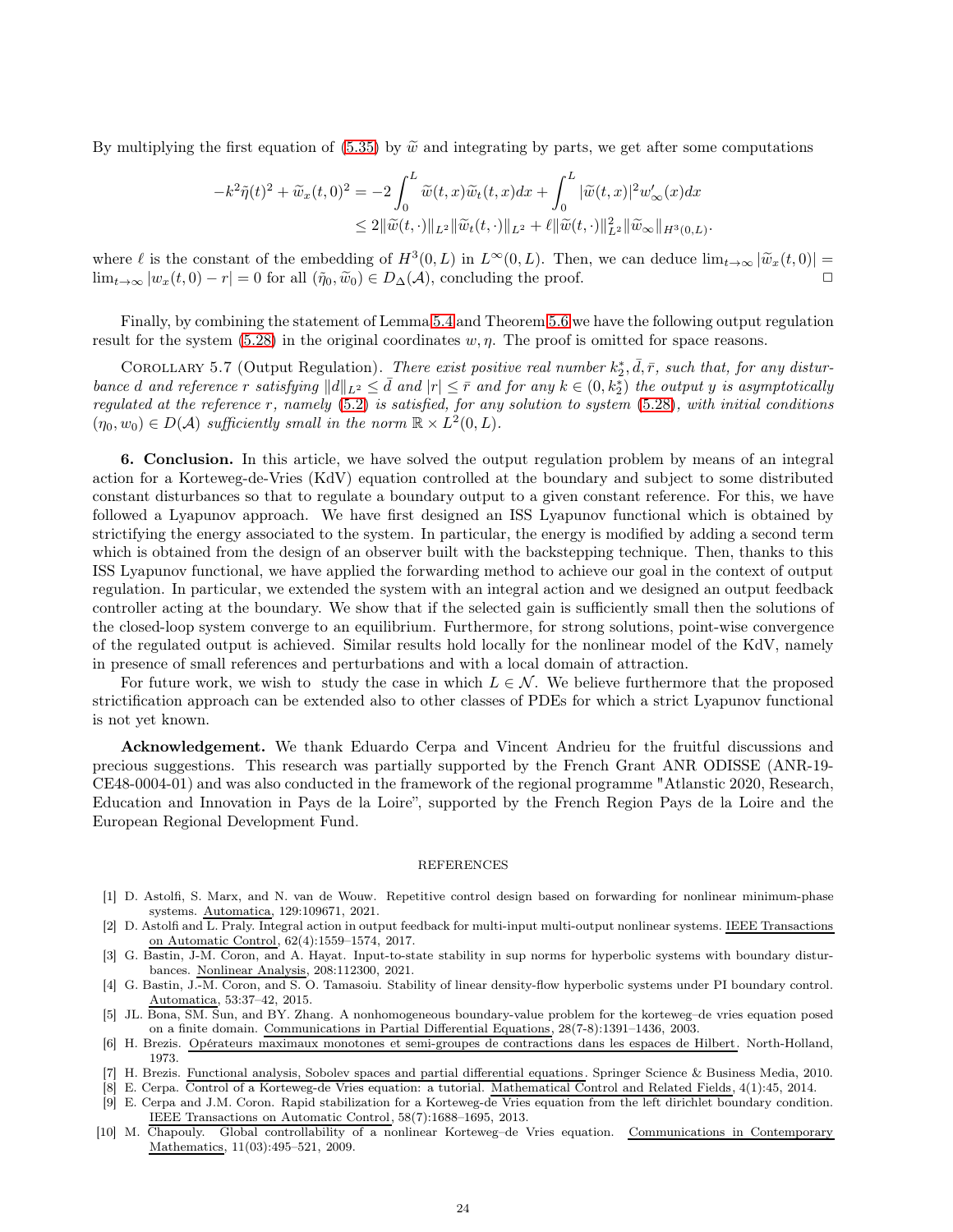- <span id="page-24-34"></span><span id="page-24-4"></span>[11] C. Cheverry and N. Raymond. Handbook of spectral theory. 2019.
- [12] J. Chu, J-M. Coron, and P. Shang. Asymptotic stability of a nonlinear Korteweg–de Vries equation with critical lengths. Journal of Differential Equations, 259(8):4045–4085, 2015.
- <span id="page-24-0"></span>[13] J-M. Coron, Koenig A., and H-M. Nguyen. On the small-time local controllability of a KdV system for critical lengths. arXiv preprint arXiv:2010.04478, 2020.
- <span id="page-24-1"></span>[14] J-M. Coron and Q. Lü. Local rapid stabilization for a Korteweg–de Vries equation with a Neumann boundary control on the right. Journal de Mathématiques Pures et Appliquées, 102(6):1080–1120, 2014.
- <span id="page-24-15"></span>[15] J.-M. Coron and S. O. Tamasoiu. Feedback stabilization for a scalar conservation law with PID boundary control. Chinese Annals of Mathematics, Series B, 36(5):763–776, 2015.
- <span id="page-24-29"></span>[16] E Crépeau and J-M. Coron. Exact boundary controllability of a nonlinear KdV equation with a critical length. J. Eur. Math. Soc, 6:367–398, 2005.
- <span id="page-24-31"></span>[17] R. Curtain and H. Zwart. Introduction to infinite-dimensional systems theory: a state-space approach, volume 71. Springer Nature, 2020.
- <span id="page-24-13"></span>[18] J. de Halleux, C. Prieur, J.-M. Coron, B. d'Andréa Novel, and G. Bastin. Boundary feedback control in networks of open channels. Automatica, 39(8):1365–1376, 2003.
- <span id="page-24-19"></span><span id="page-24-18"></span>[19] J. Deutscher. Finite-time output regulation for linear 2× 2 hyperbolic systems using backstepping. Automatica, 75:54–62, 2017.
- [20] J. Deutscher. Output regulation for general linear heterodirectional hyperbolic systems with spatially-varying coefficients. Automatica, 85:34–42, 2017.
- <span id="page-24-17"></span>[21] V. Dos Santos, G. Bastin, J.-M. Coron, and B. d'Andréa Novel. Boundary control with integral action for hyperbolic systems of conservation laws: Stability and experiments. Automatica, 44(5):1310–1318, 2008.
- <span id="page-24-10"></span>[22] BA. Francis and WM. Wonham. The internal model principle for linear multivariable regulators. Applied mathematics and optimization, 2(2):170–194, 1975.
- <span id="page-24-27"></span>[23] L. Gagnon, P. Lissy, and S. Marx. A fredholm transformation for the rapid stabilization of a degenerate parabolic equation. to appear in SIAM Journal on Control and Optimization, 2021.
- <span id="page-24-12"></span>[24] M. Giaccagli, D. Astolfi, V. Andrieu, and L. Marconi. Sufficient conditions for global integral action via incremental forwarding for input-affine nonlinear systems. IEEE Transactions on Automatic Control, 2021.
- <span id="page-24-22"></span>[25] K. Huhtala and L. Paunonen. Approximate local output regulation for a class of nonlinear fluid flows. European Journal of Control, 62:136–142, 2021.
- <span id="page-24-7"></span>[26] B. Jacob, A. Mironchenko, JR. Partington, and F. Wirth. Noncoercive lyapunov functions for input-to-state stability of infinite-dimensional systems. SIAM Journal on Control and Optimization, 58(5):2952–2978, 2020.
- <span id="page-24-8"></span>[27] M. Kafnemer, B. Mebkhout, and Y. Chitour. Weak input to state estimates for 2d damped wave equations with localized and nonlinear damping. SIAM Journal on Control and Optimization, 59(2):1604–1627, 2021.
- <span id="page-24-30"></span><span id="page-24-16"></span>[28] I. Karafyllis and M. Krstic. Input-to-state stability for PDEs. Springer, 2019.
- [29] H. Lhachemi, C. Prieur, and E Trélat. Pi regulation of a reaction–diffusion equation with delayed boundary control. IEEE Transactions on Automatic Control, 66(4):1573–1587, 2020.
- <span id="page-24-20"></span>[30] T. Liard, I. Balogoun, S. Marx, and F. Plestan. Boundary sliding mode control of a system of linear hyperbolic equations: a lyapunov approach. Automatica, 135:109964, 2022.
- <span id="page-24-14"></span>[31] H. Logemann and S. Townley. Low-gain control of uncertain regular linear systems. SIAM journal on control and optimization, 35(1):78–116, 1997.
- <span id="page-24-26"></span>[32] A. Smyshlyaev M. Krstic. Boundary control of PDEs: a course on backstepping designs. Society for Industrial and Applied Mathematic, 2008.
- <span id="page-24-32"></span><span id="page-24-25"></span>[33] M. Malisoff and F. Mazenc. Constructions of strict Lyapunov functions. Springer Science and Business Media, 2009.
- [34] S. Marx, V. Andrieu, and C. Prieur. Cone-bounded feedback laws for m-dissipative operators on Hilbert spaces. Mathematics of Control, Signals, and Systems, 29(4):1–32, 2017.
- <span id="page-24-24"></span>[35] S Marx, L Brivadis, and D Astolfi. Forwarding techniques for the global stabilization of dissipative infinite-dimensional systems coupled with an ode. Mathematics of Control, Signals, and Systems, 33(4):755–774, 2021.
- <span id="page-24-28"></span>[36] S. Marx and E. Cerpa. Output feedback control of the linear Korteweg-de Vries equation. In 53rd IEEE conference on decision and control, pages 2083–2087. IEEE, 2014.
- <span id="page-24-33"></span><span id="page-24-2"></span>[37] S. Marx and E. Cerpa. Output feedback stabilization of the Korteweg–de Vries equation. Automatica, 87:210–217, 2018.
- [38] S. Marx, E. Cerpa, C. Prieur, and V. Andrieu. Stabilization of a linear Korteweg-de Vries equation with a saturated internal control. In 2015 European Control Conference (ECC), pages 867–872. IEEE, 2015.
- <span id="page-24-3"></span>[39] S. Marx, E. Cerpa, C. Prieur, and V. Andrieu. Global stabilization of a Korteweg–De Vries equation with saturating distributed control. SIAM Journal on Control and Optimization, 55(3):1452–1480, 2017.
- <span id="page-24-5"></span>[40] S. Marx, Y. Chitour, and C. Prieur. Stability results for infinite-dimensional linear control systems subject to saturations. In 2018 European Control Conference (ECC), pages 2995–3000. IEEE, 2018.
- <span id="page-24-6"></span>[41] S. Marx, Y. Chitour, and C. Prieur. Stability analysis of dissipative systems subject to nonlinear damping via Lyapunov techniques. <u>IEEE Transactions on Automatic Control</u>, 65(5):2139–2146, 2019.<br>[42] F. Mazenc and L. Praly. Adding integrations, saturated controls, and stabil
- <span id="page-24-23"></span>Adding integrations, saturated controls, and stabilization for feedforward systems. IEEE Transactions on Automatic Control, 41(11):1559–1578, 1996.
- <span id="page-24-9"></span>[43] A. Mironchenko and C. Prieur. Input-to-state stability of infinite-dimensional systems: recent results and open questions. SIAM Review, 62(3):529–614, 2020.
- <span id="page-24-21"></span>[44] V. Natarajan and J. Bentsman. Approximate local output regulation for nonlinear distributed parameter systems. Mathematics of Control, Signals, and Systems, 28(3):1–44, 2016.
- <span id="page-24-11"></span>[45] L. Paunonen and S. Pohjolainen. Internal model theory for distributed parameter systems. SIAM Journal on Control and Optimization, 48(7):4753–4775, 2010.
- <span id="page-24-35"></span>[46] A. Pazy. Semigroups of Linear Operators and Applications to Partial Differential Equations. Applied Mathematical Sciences, 1983.